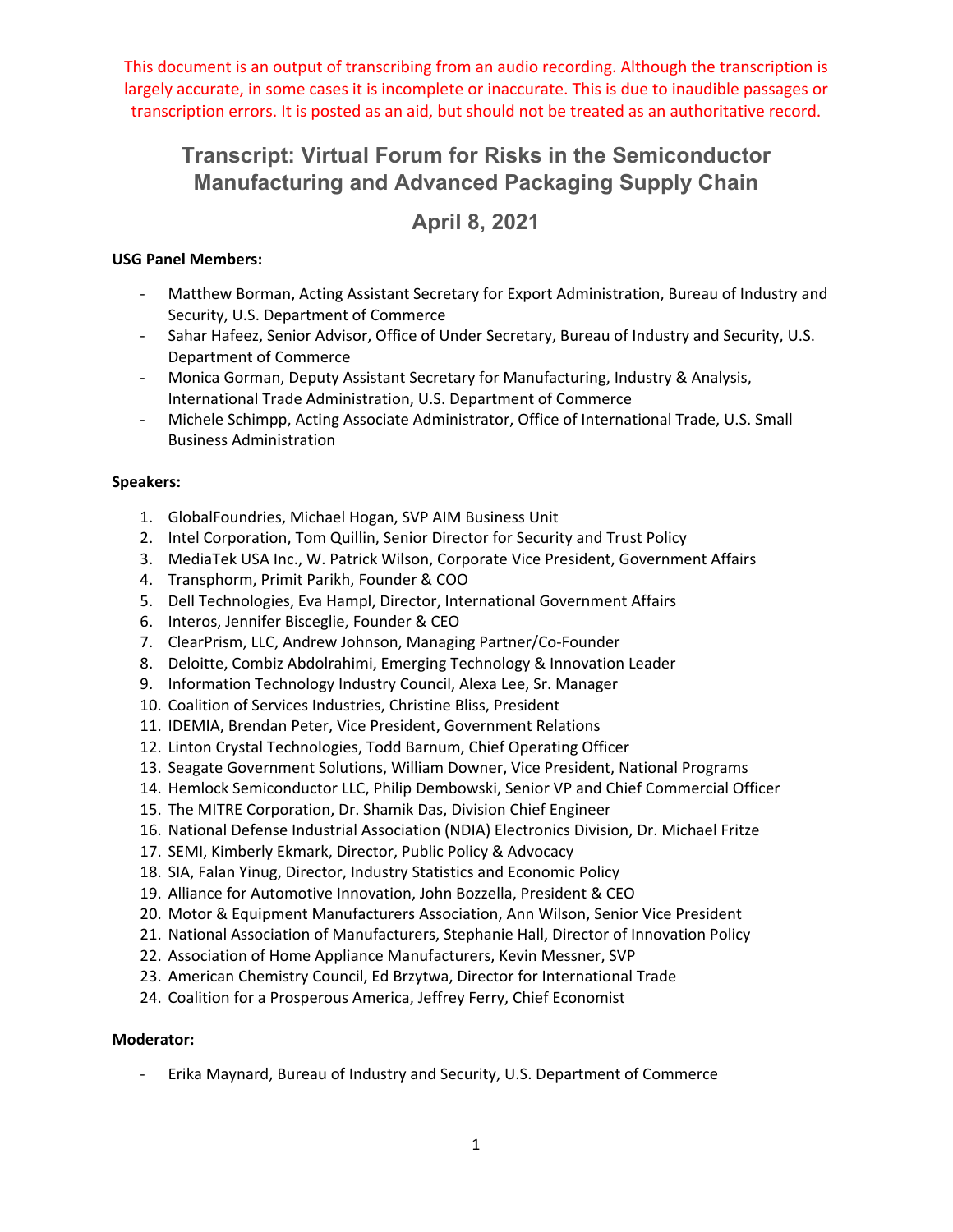Sahar Hafeez: Good afternoon, everyone. It is my pleasure and honor to welcome you to the

 Department of Commerce Bureau of Industry and Security Virtual Forum for Risks in the Semiconductor Manufacturing and Advanced Packaging Supply Chain. I wish we could all be together in person but unfortunately, these are the circumstances we find ourselves in. Hopefully we'll be able to do that

- sometime soon. My name is Sahar Hafeez and I'm a Senior Advisor at the Office of the Under Secretary
- in BIS. Over the past several weeks I've had the privilege of working closely on the Semiconductor and
- Advanced Packaging Supply Chain review, which is the subject of the Forum. The study is required by
- President Biden's executive order on America's Supply Chain. The executive order provides that the
- United States needs resilient diverse and secure supply chains to ensure our economic prosperity and
- national security. More resilient supply chains are secure and diverse facilitating greater domestic
- 11 production, a range of supply, built-in redundancies, adequate stockpiles, safe and secure digital 12 network, and a world-class American manufacturing base and workforce. Resilient supply chains, will
- revitalize and rebuild domestic manufacturing capacity maintain America's competitive edge in research
- 14 and development and create well-paying jobs here in the United States. This is especially the case for
- the semiconductor industry, which is a major engine for U.S. economic growth and job creation.
- Semiconductors are essential to modern day life. They are key foundational technology for everything
- digital and have transformed virtually all sectors of the economy including the internet,
- telecommunications, transportation, and healthcare. Semiconductors are the underpinnings of the
- industries of the future such as advanced manufacturing or artificial intelligence and the internet of
- things, as well as the brains behind a myriad of consumer products from various appliance to autos. The
- industry is mired with serious challenges as evidenced by for examples the chips shortage we are
- currently facing. We are very excited to hear from you regarding the risks facing the industry and
- recommendations for addressing these risks and we thank you very much for your participation. With
- that, it is a privilege to hand this over to Assistant Secretary Matthew Borman who is a National
- Treasure with a wealth of knowledge and a deep sense of mission.

 Matthew Borman: Thank you Sahar. And thanks to all of you who are participating particularly the speakers. Industry input is very important to us and we thought that this forum would be a good complement to the written comments we received with the comment period that ended on Monday. I wanted to just briefly touch on the process we're using to develop the report to help give you a sense of how we're going about. As you know, 100 day deadline which puts us to the beginning of June we have many internal deadlines to meet and certainly we'll use all the comments that we hear today to factor into the report as we're drafting the next version. We have here at BIS actually our defense industrial base group is taking the lead and writing the report but with significant input and collaboration from the semiconductor experts in the International Trade Administration here at Commerce as well as other parts of the Department and National Institute of Standards and Technology, Census Bureau, Economic Development Administration as well as other agencies that have a stake in the semiconductor industry. So we also will be looking forward to once we have the report done probably significant follow‐up and certainly as we move into looking to implement the Chips Act once there's appropriated funds, will be

I'm sure significant more interaction with the industry stakeholders. Thank you.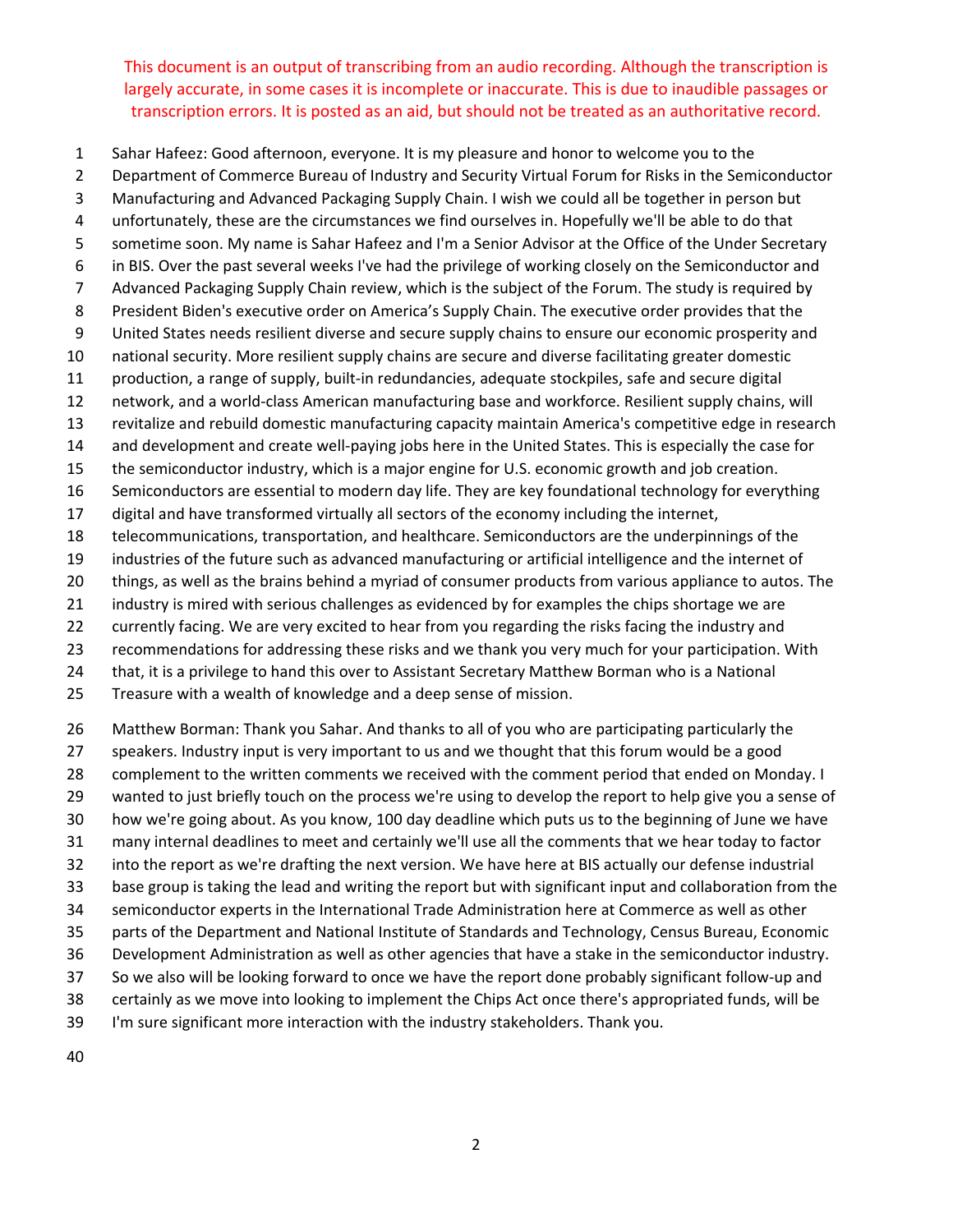- Moderator: [inaudible] The USG panel will ask questions of the speaker's they'll be no attendee
- questions during this forum. Please identify yourself and your organization when speaking and please
- mute your microphone when you are not speaking. Speakers will hear a bell when they reach the six
- minute time limit. We will allow you to wrap up for one more additional minute. And after that one
- minute, we will be cutting off the microphones to ensure that we keep on schedule. The chat box for
- this WebEx is going to be disabled. If you need technical assistance, it will be available through our
- conference line 888‐452‐5950 and the passcode is 8452104. Again 888‐452‐5950 passcode 8452104 if
- you run into any technical issues. I know there's press on the line today, they'll be no open question and
- answer session during this forum for press. But if you have further questions, you can contact our office
- 50 of congressional and public affairs. They're available at 202-482-3064. And with that, I think we can get
- started with our first speaker GlobalFoundries, Michael Hogan.

 Michael Hogan: Yeah, thank you. Thanks for inviting me and letting me go first. So I'm the SVP of our Automotive, Industrial and Multi‐Market Division at GlobalFoundries, also known as GF. I have been in the industry for 35 years worked in nearly every aspect of the business from engineering, to sales, to 55 P&L management, across literally every business model that the semiconductor industry operates, fab-56 less, fab-lite, IDM, foundry. Having seen all that, I can personally attest that these times today are unprecedented extremely difficult, but I think ironically offer the brightest possible prospects for the industry in the country. If we act now and move boldly in funding the Chips Act. So I'm going to do four things and when I introduce GlobalFoundries, I'm going to speak a little bit about why semiconductors are so important to U.S. interests and our nation's prosperity, talk a little bit about how we got here and what problem we're solving hopefully, and then just a little bit about the way forward at least in the view of GlobalFoundries. So GlobalFoundries is one of five semiconductor manufacturers of any size and the only one that actually has a truly global footprint operating in Europe, the U.S., and Southeast Asia and we happen to be the only pure play U.S. foundry meaning that we service other semiconductor companies we do not compete with them anywhere in the market. We have some experience in this notion of public and private partnership. About 12 years ago the state of New York put in a billion dollars alongside GF's four billion to create state‐of‐the‐art facility in Upstate New York. That's created instantly 1,200 jobs and since then we've put another 15 billion dollars into that facility into that into that area and have grown to over 3,000 employees and ranging from technicians with you know, GED backgrounds all the way up to PhDs in our R&D operations. It's been an excellent return on investment and I think at the time was the largest public private partnership to support semiconductor

- manufacturing and innovation in the country.
- We do service the U.S. Department of Defense. Our Fabs are the most secure in the industry. We're

trusted ITAR compliant and a supplier to DOD and fully compliant with all of Commerce's export

- compliance programs. Our chips are focused on some of the largest most pervasive segments in the
- industry. We produce chips that cover over 70% of the manufacturing service or foundry market by
- 77 dollar and probably more than 90% of the non-memory demand measured by quantity of wafers
- shipped. Moving on, why are semiconductors so important to the U.S. and to our prosperity? Chips are
- everywhere from smartphones to auto to the technology in our schools and hospitals and as the intro
- 80 said we simply in our modern society can't survive without them. They change how we work and live
- and they're becoming ever more pervasive and frankly one of humankind's most vital resources. But
- 82 they are incredibly complicated and expensive to manufacture. A chip the size of your fingernail can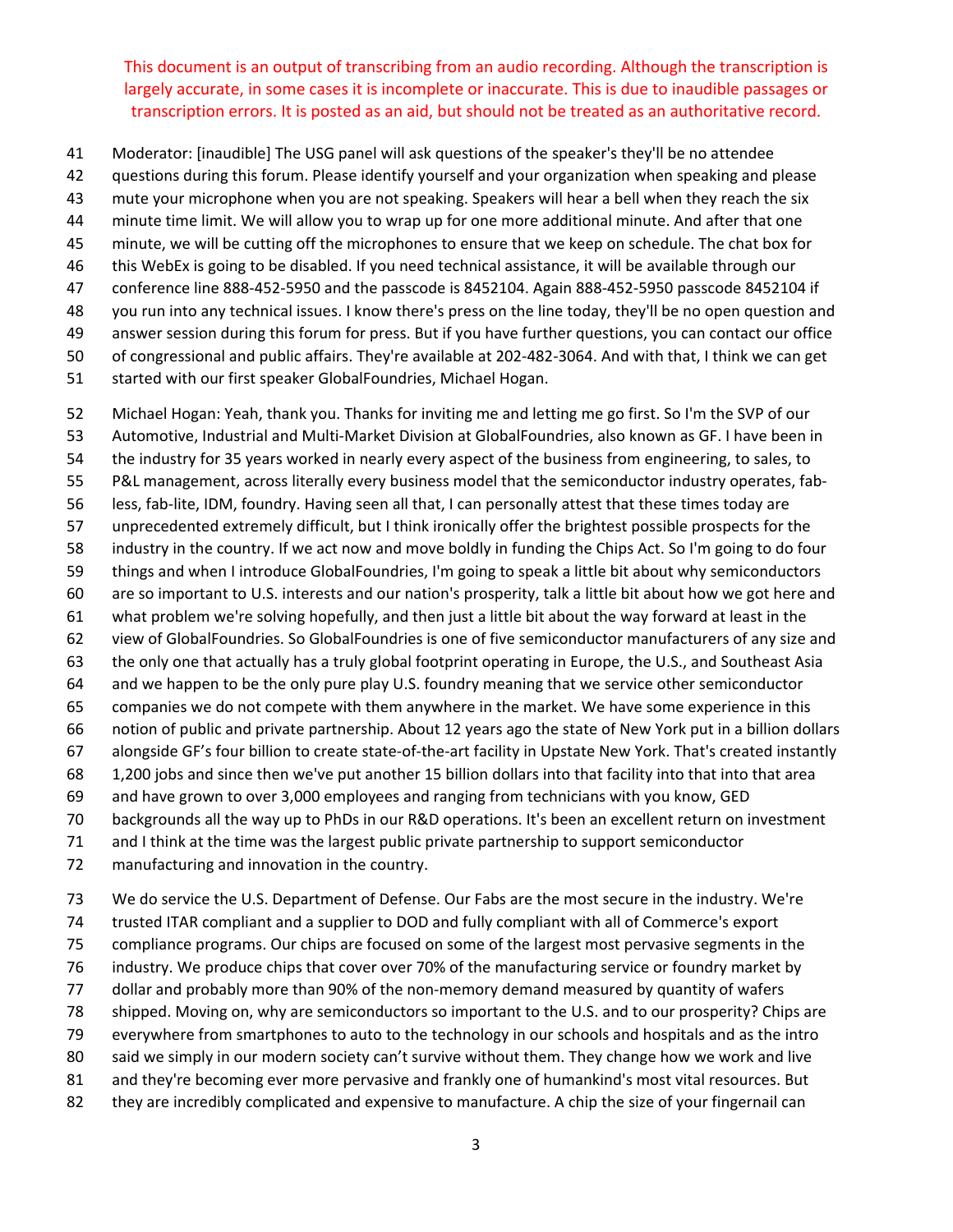- have billions of electrical switches and precise patterns and they must be produced in the trillions to
- sustain our way of living. So, how did we get here? And what's the problem to be solved and also focus a
- little bit more on automotive since that's part of the agenda for the conference. I mentioned earlier
- there's only five companies of any size that provide manufacturing services for the entire global supply
- 87 of semiconductors. There's only one in the U.S. and three are located in Greater China. Taiwan alone
- controls more than 60% of the world's chip output and we should all care about who these companies
- are, where they're located, what they produce, and you don't have to go any further than considering the recent chip shortages in automotive and how much impact they've had in just one year. So how did
- 91 we get here? The pandemic was a wake-up call, you know, we've always been sustained by technology,
- 92 but in 2020 in the covid-19 pandemic, we really experienced about a 10-year leap forward in a single year.
- The IOT market, the internet of things, alone is expected to expand from a hundred fifty billion dollars in
- 2019 to \$243 in 2021. That's more than 60%. And there is simply no going back. In the near future the
- 96 idea of having 30-50 connected smart devices per person will be commonplace. There's eight billion plus
- or minus folks on the planet if you do the math it's enormous and it's unprecedented. At the same time
- the electronic content in a vehicle is approaching 50% of the car's value by 2030. These cars will run
- literally millions of lines of software per vehicle. They'll be ever more powered by a battery instead of a
- gas‐powered engine. They'll be ever more capable and autonomous and all that software all of that
- power management, all of that sensing and communications rests on semiconductor technology.

 Now the supply shortages for automotive are almost entirely based on manufacturing technologies that have been in production for 5, 10, 15, or even 20 plus years. And these technologies compete with consumer products for supply at multiple levels in the supply chain. So the vital nature of semis to auto is now well understood and we will absolutely see the supply chain embrace a different level of intimacy with semiconductor manufacturers from supply all the way to fundamental involvement in R&D. But, we need to build more and we should do it here in the U.S. where our national manufacturing share of the worldwide market has slipped to 12% at a time when other nations are putting on large investments as a matter of industrial policy. So as far as the way forward, semiconductors are the most vital resources on the planet, it's time to recognize our dependence and collectively invest. Economic progress, national security, our health and safety hang in the balance. Shortages affect more than just the availability of product and higher prices, chips power internet connectivity, utility grids, healthcare technology, and much much more. As I stated, these are vital resources and nations, especially and specifically the U.S. should seek supply independence by [inaudible] our manufacturing capabilities within our own borders. It matters where these chips are manufactured tested and package because it directly reads on the reliability and security of supply. The race for faster, smaller chips is only a piece of the story. GF is focused on the chips that are designed for high growth markets such as artificial intelligence, IOT, 5G and wireless connectivity, automotive, and industrial. These are the most pervasive chips, so we have to solve for the total volume not just for the high‐end. We will continue to produce a broad range of these chips for society. And if we make the investments a more level playing field versus other nations that have been industrious policies to do so, we will come through this in a much better place. So it's time to 122 put a sharper focus on semi manufacturing as a vital international resource and to learn from these recent events. Thank you very much.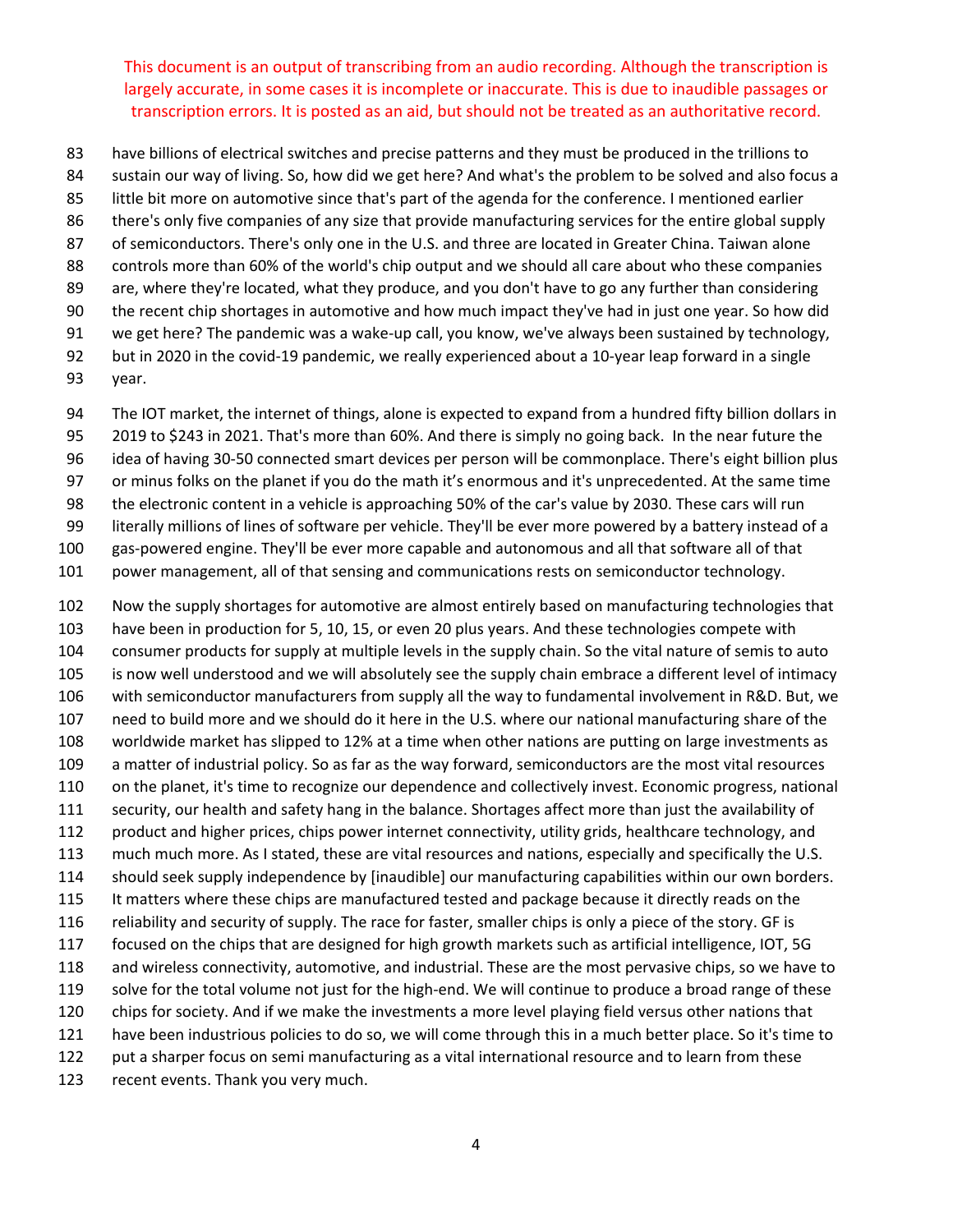- Moderator: Thank you, Mr. Hogan. Next we have Tom Quillin with Intel Corp.
- Tom Quillin: Hi, Erika, just quick sound check. You can hear me well.
- Moderator: Yes, thank you.

Tom Quillin: Okay. Thank you. Hi, my name is Tom Quillin. I'm a Senior Director with Intel's Government

Markets and Trade Team. Intel Corporation appreciates the opportunity to participate in this Virtual

Forum supporting the Department of Commerce's efforts to identifying risks in the semiconductor

manufacturing and advanced packaging supply chains. Semiconductor supply chains are geographically

diverse and complex. Generally the global nature of supply chains provides U.S. manufacturers valuable

flexibility and mitigating risks to chip supplies. However, today the industry faces a crossroads and the

- 133 administration's prioritization of this matters is well-placed. I will briefly introduce Intel then highlights 134 some of the challenges facing the semiconductor industry and offer some recommendations.
- Intel is the only U.S. Semiconductor manufacturer that designs and manufactures advanced
- microprocessors on United States soil. Despite the cost disadvantage Intel faces in growing its domestic

operations, the majority of the company's R&D and manufacturing occurs in the United States. The

revenue Intel receives from sales overseas is used to fuel investments here in the United States,

including up to 10 billion dollars in R&D spending in the U.S. every year.

- 140 Today Intel has more than 53,000 employees and high-tech jobs in the U.S. with most being located at
- our large manufacturing sites in Arizona, in Oregon where I'm calling from, and in New Mexico. Intel
- sees America at a critical inflection point. How the U.S. government invest in the semiconductor industry
- 143 likely will determine the future of domestic technology innovation and U.S. Global Leadership.
- Semiconductors powered the internet. They're the building blocks of the digital economy and provide
- the foundation for all critical technologies from artificial intelligence to 5G to autonomous vehicles. Our
- country's leadership in designing and developing semiconductors is a major reason the U.S. has the
- world's largest economy, most advanced technologies, and strongest military.
- Today's semiconductors remain one of America's largest exports yet the U.S. share of semiconductor
- manufacturing has eroded from 37% several decades ago to just 12% today. Other critical parts of the
- semiconductor supply chain for instance, advanced packaging, have eroded a lot more. Primary causes
- of this erosion include a 25 to 40 percent cost disadvantage to U.S. based manufacturers compared to
- their heavily subsidized competitors in Asia and also the investment by foreign countries of tens of
- billions of dollars into building new state‐of‐the‐art semiconductor manufacturing packaging and
- assembly test capabilities. As President Biden said in introducing the administration's 100 day supply
- chain assessments, the United States is the birthplace of this technology and has always been a leader in
- semiconductor development. However over the years we have under invested in production hurting our
- innovative edge while other countries have learned from our example and increase their investments in
- the industry. Similarly, the Pentagon's 2020 industrial capabilities report highlights growing concerns
- about depending on foreign semiconductor suppliers. The report notes other countries have invested
- billions to fund the construction of new Fabs. The hard truth, the report argues, is that U.S. chip
- production will decline to a point of irrelevance if Washington does not start investing in new
- production facilities. We will have few new Fabs. We will have frightening vulnerability to foreign cut‐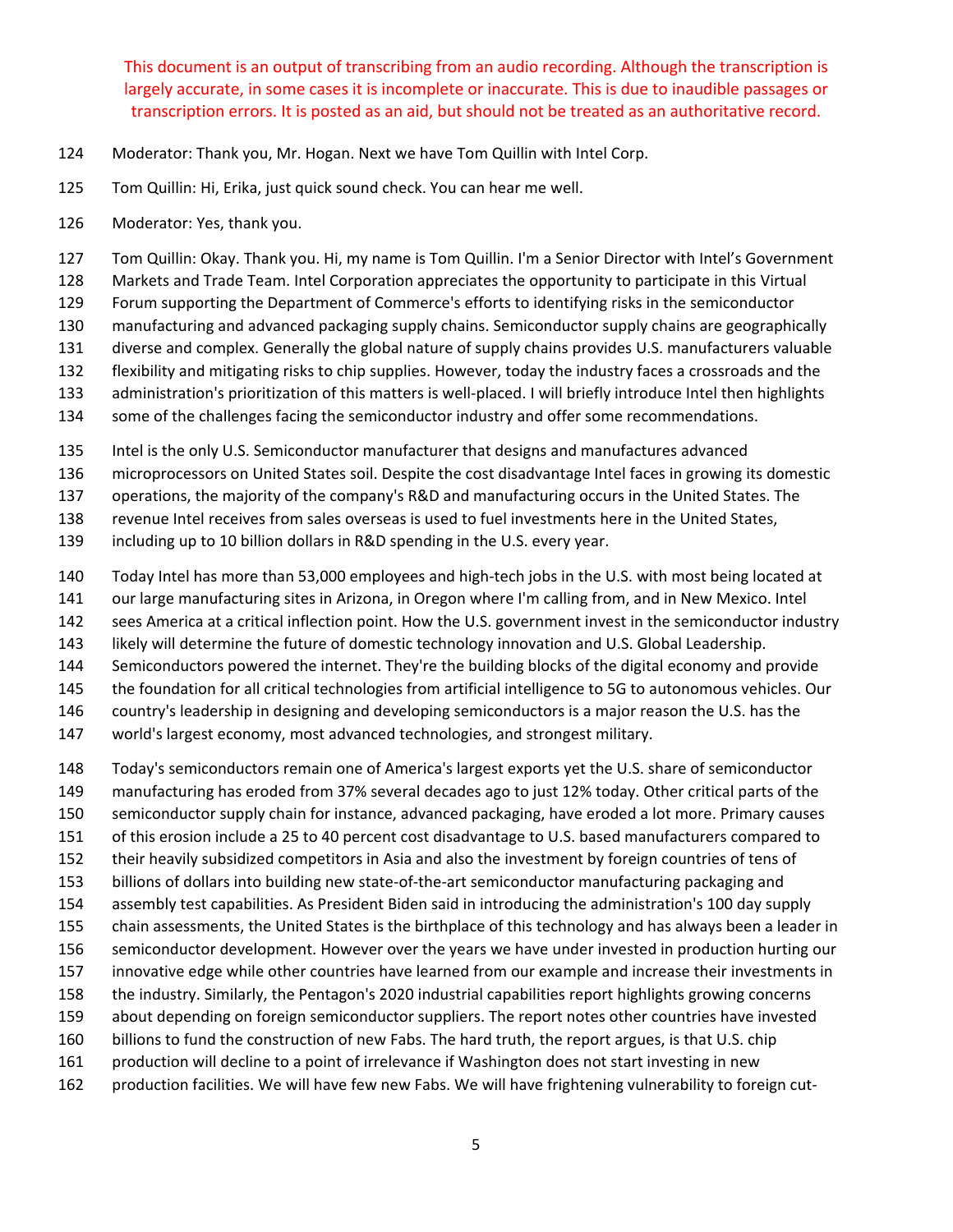- offs whose impact would make our covid related shortages look miniscule. This is not a healthy situation.
- Moreover, although Intel invented the microprocessor and led in semiconductor manufacturing for
- more than 40 years, it has recently fallen behind by a technology node. We are investing billions to
- regain the lead but in the meantime all logic capacity less than 10 Nanometers is currently located in
- Asia, a dangerous situation in terms of securing the substantial and increasing needs of the U.S.
- economy for advanced logic and the computing power it generates.
- Some recommendations. On the Chips Act, the U.S. must lead in R&D, fabrication, and packaging.
- Success in these three stages of semiconductor manufacturing will drive the greatest momentum for
- new innovation for generation of know‐how, for workforce and education development, and advanced
- manufacturing methods. The Chips Act appropriately authorizes federal grants for all these types of
- semiconductor activities. As noted by the Biden Administration semiconductors will play a foundational
- role in the next big wave of computing, enabling new devices and technology that will increase the
- connectivity of people, places, and things around the world. To meet this demand semiconductor
- manufacturing capacity was increased by more than fifty percent and that is why it is critical to promptly
- and fully fund the Chips Act with 50 billion dollars as called for in President Biden's American jobs plan.
- 179 On workforce, high-skilled immigration is a key component of the ongoing ability of the United States to
- obtain and retain the talent necessary for America and American Enterprises to continue to innovate
- and create jobs in the U.S. Intel supports eliminating the Green Card backlog through recapture of
- unused Green Cards and exempting advanced stem degree graduates of U.S. universities from Green
- Card caps. These two reforms would have the greatest economic and workforce impact. On supply chain
- assurance, the administration should develop policies that promote adoption of best practices for
- business continuity planning and promoting increased supply chain transparency, for example, the
- 186 administration should incentivize suppliers of ICT products to the U.S. government that share
- information about security practices and about upstream suppliers who contribute to develop finished products.
- And on export controls, Intel recommends generally avoiding the imposition of unilateral export
- controls as these restrictions place undue hardship on U.S. semiconductor companies, especially when
- similar items are available in foreign markets. The foreign availability of products and technology
- typically leads to the substitution of U.S.‐origin products and technology for comparable non‐U.S. origin
- items that are not similarly controlled.
- Intel thanks you for the opportunity to speak today, and we look forward to continuing the conversation on this important matter over the months ahead. Thank you Erika, back to you.
- Moderator: Thank you. Mr, Quillin. Next we have Mr. Patrick Wilson with MediaTek.
- Patrick Wilson: I need a quick sound check. Good afternoon. This is Patrick Wilson. I'm the Vice President
- of Government Affairs for MediaTek Incorporated. I want to start by thanking my good friend Matt
- Borman and his team at BIS for hosting this forum today and then it's with great humility and respect
- that I stand in front of this guest panel. I looked at the list of those who are in attendance today and the
- combined experience in the export controls and semiconductor sector is truly humbling. And I'm so glad
- that my colleagues at the department will get the benefit of such a great collection of voices. As I said, I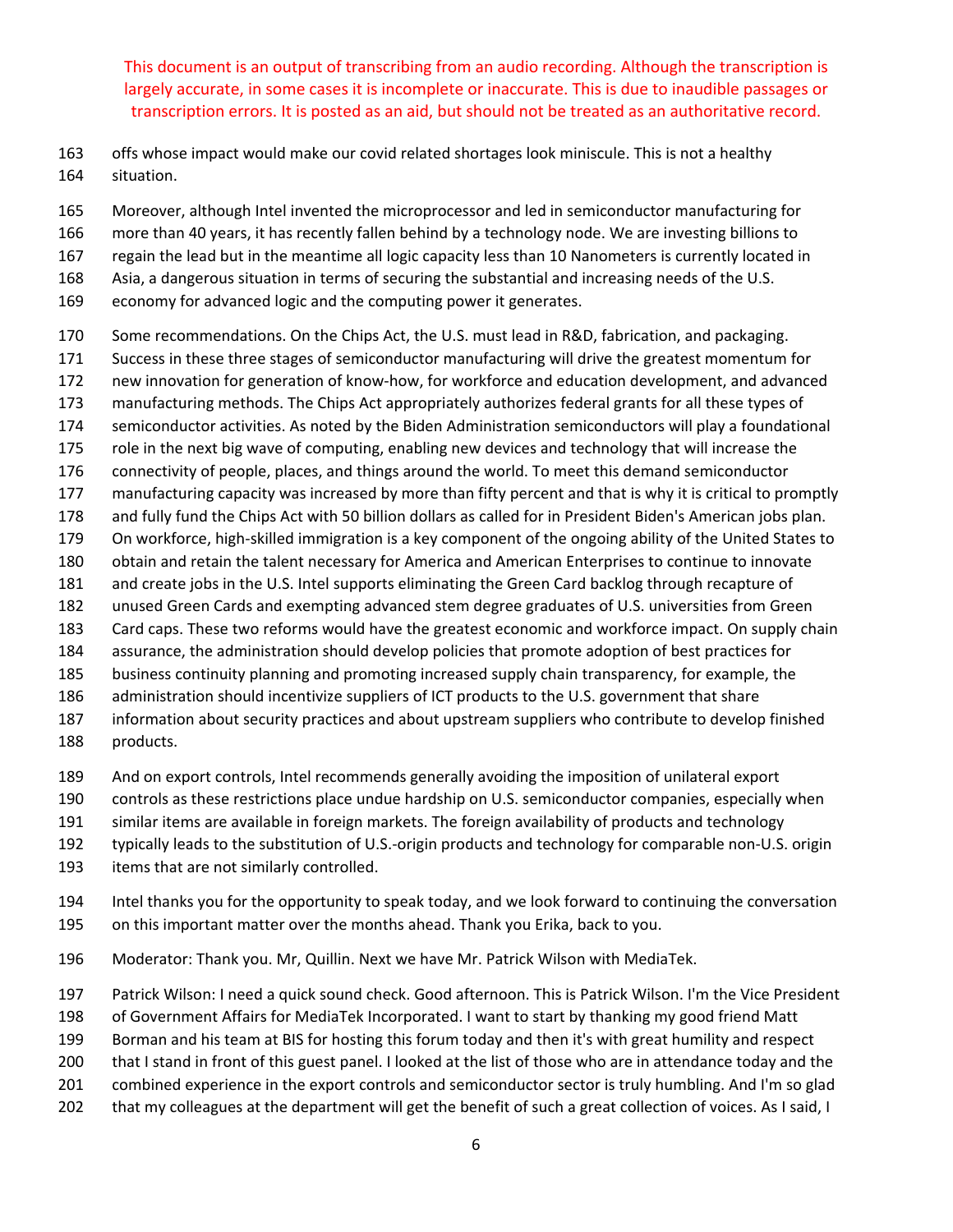am with MediaTek and we are a fabless semiconductor company and what I hope to do today in my remarks is really threefold goals. The first one is to explain how foreign headquartered companies or

outside investors through foreign direct investment in the United States contribute mightily to the

health, success, and the innovation ecosystem that exists here in the United States. This is an often

overlooked component and I'm so thrilled to be able to sit alongside really legends in the semiconductor

industry, companies like Intel and Texas Instruments, and others and see the role that foreign

- headquarter companies particularly fabless semiconductor companies have had to contribute to
- America's innovation success.

211 So my second issue that I hope to call attention to here today, in addition to the role of foreign headquartered companies, is to provide a rubric if you will to the government because I know as you prepare these recommendations for the president you're looking at the tools in the toolbox both of government agencies and departments all across the government, and also what legislation should be championed to get the right result to secure America's supply chain. I would like to humbly suggest from my more than eight years working in the semiconductor industry at the Semiconductor Industry Association, often industry leaders like Craig Barrett from Intel and others would explain to senior leaders that it's really a question about here versus there. Every single policy tool that government contemplates has to be run through this aggressive rubric. Will what we produce today in this regulatory environment, will it make it more or less likely that innovation itself will occur inside the friendly bounds 221 of the family of nations who share the same values, the same commitment to Human Rights and individual liberty, but mostly about transparency, collaboration, research based on innovation. And if 223 you look at every single one of these tools that's under contemplation, they would all kind of get a rating right on whether it makes it more likely to be here versus there and where Intel ended up I'll pick up 225 again and say one of our concerns is that through unilateral U.S. action we even - well intentioned right 226 to protect U.S. National Security interests - we often add weight to the side of the equation on there.

227 They want to get innovation happening outside of the reach of these excessive regulations and that is

against U.S. interest. And that's the second area that I want to talk about a bit today after this here

229 versus there debate is the question of what about the unconventional risk to the supply chain and most

- 230 of them fall into the category of what happens if innovation happens somewhere else and that's an
- important area for government to consider again.

232 So lastly the third area I'd like to draw your attention to is how do we get the incentives right, the mix of policy recommendations, economic choices, and other policies which encourage innovation to happen inside the boundaries of the United States or at the very least within the confines of friendly allied 235 nations. And I think that all of those things taken together are get to the heart of what the president has 236 challenged all of us to do, which is to secure the supply chain. So to go back to my first point that I was predicting is the here versus there debate. I think that again I would commend to the government a rating system effectively for any proposal about whether we'll make it look more or less likely that innovation will happen in the United States. As a foreign policy maker myself, it was always tempting right to try and craft really tough restrictions on where technologies can go or who can participate in them. But that really defies the overall culture of innovation that we see across the world. Any number of U.S. Headquartered companies if you look in their laboratories, you see the great diversity of employees from every country all around the world and how they work together seamlessly with 244 collaboration tools like the one we're using today and they solve problems for customers. That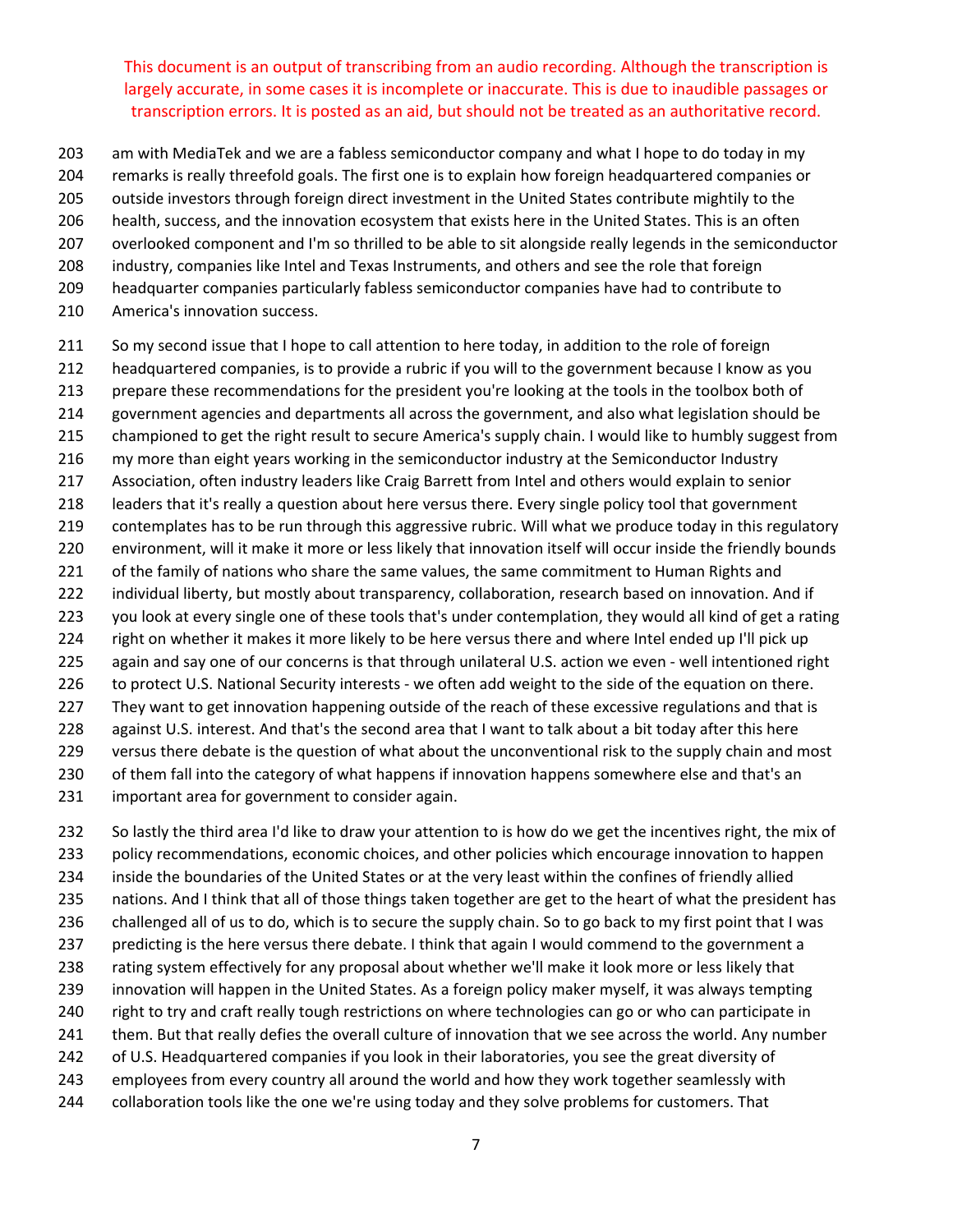- collaboration is a unique Special Sauce that the United States has led the world we're the best place in
- the world for open communication collaboration and we've been traditionally the most welcoming of
- 247 immigrants, particularly high-skilled immigrants and many of the companies that are on this call that
- also populate the directory of Silicon Valley they count those foreign innovators as part of their
- foundation story. And that also has to be a question in the here or there. Do we have the right policies
- that are incentivizing the most innovation to occur here?
- 251 So I've highlighted a couple of those areas what I'd like to move to second which is my real question
- about why MediaTek or why the fabless companies headquartered outside the United States, why do
- they even care about fab capacity or if they just neutral where ever the lowest price provider is that's
- where they need to be and the answer is no because companies like MediaTek, one of I think we're now
- the fourth largest fabless semiconductor company in the world. We depend on Fab capacity everywhere to serve our interests but something that the government should pay special attention to and I'll wrap
- up with this, is that pure play foundries like GlobalFoundries like TSMC like other partners, they make
- our business model possible and what that has done is reduce the barriers to entry for players to get
- into the semiconductor industry because you don't have to build and constantly update a fab and that's
- 260 an economic principle that I would really commend to the BIS and the Commerce Department to think
- about how this foundry capacity which even in the United States is mostly foreign financed, whether it's
- Qatari or our Korean allies or Taiwanese. A lot of that foundry capacity is capitalized outside the United
- States, that foreign direct investment is important. So I'll just conclude my time here by saying just as my
- colleagues did if we seek to aggressively to produce unilateral controls, we may have the unintended
- consequence of driving innovation outside the United States and ultimately undermining our supply
- chain security. Thank you very much for your time today.
- Moderator: Thank you, Mr. Wilson. Next we have Mr. Parikh with Transphorm.
- Primit Parikh: Hi, good afternoon. Thank you. Some of the camera is not working, but you can you hear me everybody.
- Moderator: Yes, thank you.
- 271 Primit Parikh: Great. Thanks for the opportunity. I'm Primit Parikh, President and Co-founder of Transphorm, who is a pioneer and leading supplier of gallium nitride power conversion devices in the 273 world and I hope to share with the group the importance of gallium nitride which has emerged as a leading new semiconductor platform over the last two decades for several areas. Transphorm is focused in gallium nitride for electrical energy conversion power conversion ranging from applications such as 5G, power supplies for data center cloud computing, telecom, industrial power, [inaudible] to most importantly automotive and electric vehicles converters and inverters and we are also provider of gallium nitride wafer materials for the RF industry communications and we have a history of working with Department of Defense and the U.S. Navy already. So Transphorm is the public company, we are a small company certainly by no means an Intel or a GF, marquee leaders in the field but we are a public company and only pure play public company in this important area of gallium nitride. So what is gallium nitride its [inaudible] semiconductor material. Like I said, it's been around in the areas of LED lighting and RF and microwave industry and now being rapidly adopted for power conversion with the demonstrative ability to be disruptive over silicon power devices in both power and RF applications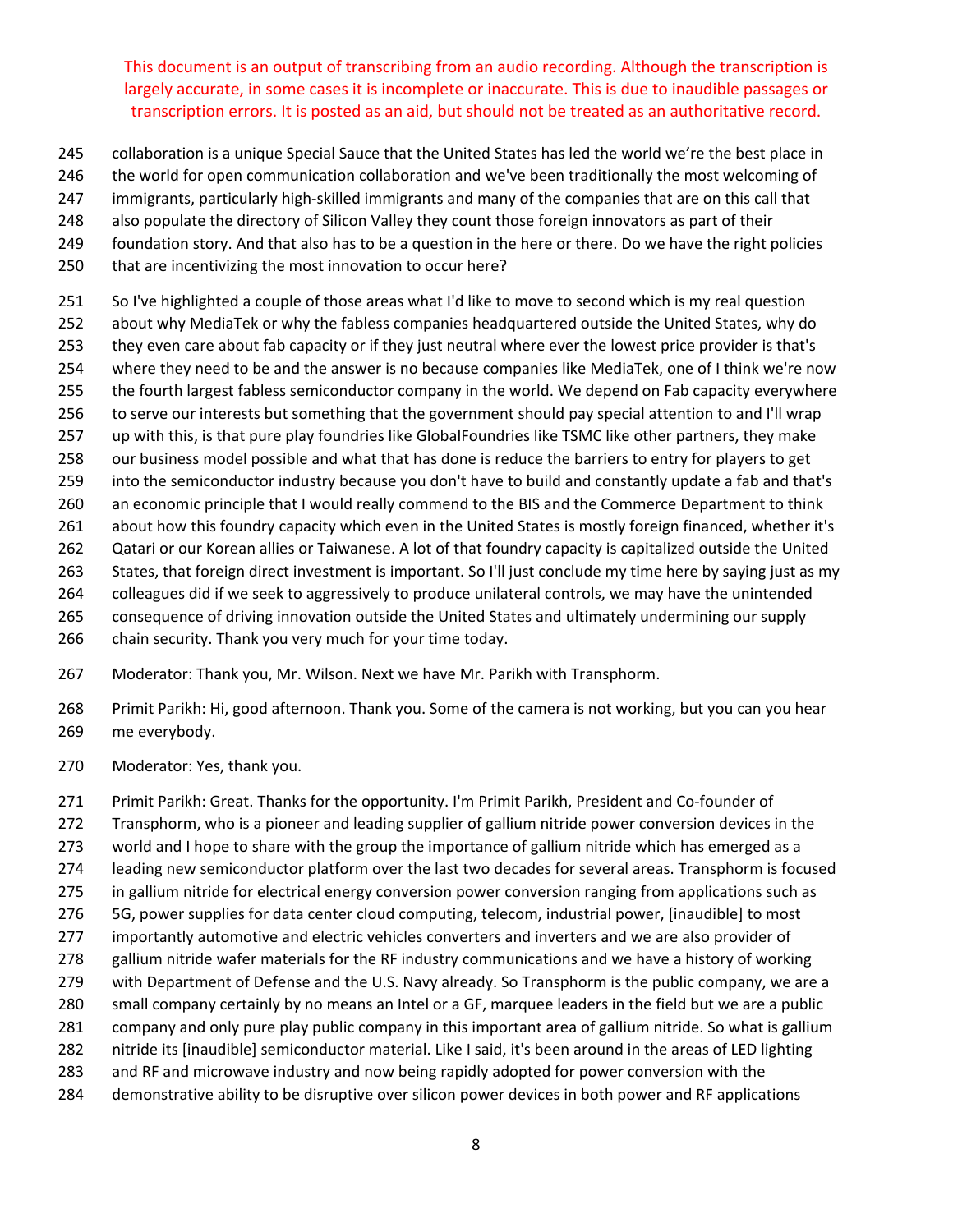allowing powerful smaller more efficient semiconductors that can operate at high voltages and much faster speed than traditional silicon. So the latest result is staggering energy efficiency saving 20, 30, 50 287 percent electrical energy loss in power conversion. Long term, this can be saving several terawatt-hours 288 tens hundreds of terawatt-hours can be saved with widespread adoption of gallium nitride. So like any semiconductor the manufacturing portion is critical the design the innovation and Transphorm is vertically integrated we aim to control most important aspects of the supply chain of gallium nitride from the core epi wafer, the starting material which is fundamental and critical the most fundamental thing I would like to stress, and then subsequently GAN device technology wafer fabrication at this point six inch is working in future it could migrate to 8 inch packages which are standard power packages and very importantly quality reliability and testing which is also a critical area. So while not everything necessarily is in the U.S. there's certainly a strong manufacturing need in the U.S. for the fundamental GAN materials, which is the core at this platform, which is the starting material of gallium nitride and that in turn is made on other a variety of substrate types. So gallium nitride materials manufacturing happens in what is called reactors and mostly epi wafer reactors where along with its full characterization facilities and infrastructure that go with it, and these are highly proprietary processes, depending on what application the gallium nitride wafers one is manufacturing for, in our case the power devices and RF devices. And the challenges are how do you have the IP which Transphorm certainly has, we are the leading IP holder in the world for gallium nitride in fact, but how do you 303 convert that to manufacturing scaling large area defect-free highly uniform semiconductor materials that can be then processed at wafer Fabs foundries for delivering high quality product.

 And then associate supply chain. It is very important to have suitable substrates, especially for certain newer flavors of gallium nitride materials packaging houses, especially modules the power modules that incorporate multiple devices and intelligent packaging intelligent components called IPM intelligent 308 modules that are competitive with silicon-based device manufacturing and open source available for a variety of device makers such as ourselves and others. Then sufficient firepower and resources and design and development of application reference designs that showcase the industry how to use the gallium nitride effectively because it is the fundamental new material different from silicon and coal to the innovation to how to use it. Investment in test infrastructure quality and reliability and long term performance assessments and then importantly wafer Fab perhaps including partnership with a close partner countries, like the previous speaker mentioned, close partner countries of USA, Japan for example where infrastructure may already exist as well as U.S. manufacturing wafer Fab infrastructure. So our goal is for the U.S. and Transphorm to be an innovator, a leading pioneer in gallium nitride, this new semiconductor material. Several countries are making strong investment China being a key example in this area of wide bandgap semiconductor material in gallium nitride already, and we hope to partner with the government, with the DoD, with this esteem group in GAN power conversion and GAN materials for both RF and power application with a strong U.S. manufacturing presence in the fundamental gallium nitride wafer materials manufacturing capability. Thank you so much. I'll conclude

with that.

Moderator: Thank you so much. Next we have Eva Hampl with Dell Technologies.

Eva Hampl: So I am the Director for International Government Affairs at Dell Technologies. I appreciate

the opportunity to participate in this discussion and provide Dell's perspective on the issue of the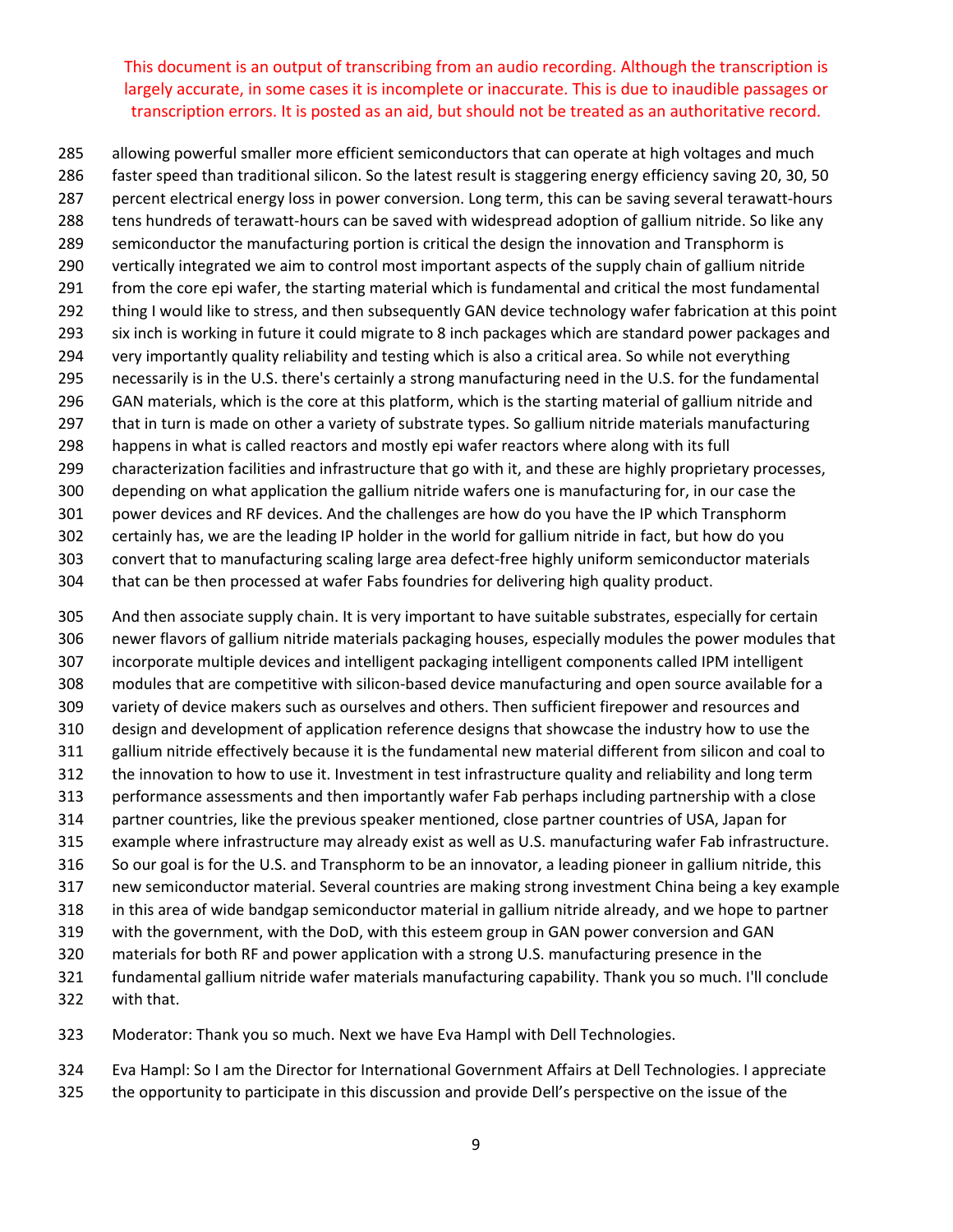Semiconductor Supply Chain. As others have already stated, this is a critical issue and it is very timely for BIS to conduct this investigation.

 A little bit about Dell Technologies, we're a multinational technology company that provides the essential infrastructure for organizations to build their digital future, transform IT, and protect their most important asset information. Our products and solutions require a variety of semiconductors or chips as they're often referred to the continued access to supply is a priority for us. My comments are going to focus on the importance of the semiconductors to the entire economy, the IT industry in particular, and what we need to do as a country to secure sufficient future supply. As we heard in the introductory comments semiconductors are a foundational technology and are necessary for the current and future American economy. Many industries are increasingly in need of chips including ours. The IT industry in particular has been vital to pandemic recovery with the increased demand of remote technology services in light of the recent shift to remotely learning, working, and healthcare. There's a significant need across the country for the essential products that the IT industry makes to enable Americans to live their lives, do their jobs, and educate their families from home. Demand for chips from 340 IT manufacturers is therefore at an all-time high and we don't expect that to change anytime soon. In fact, we continue to work hard to help bridge the digital divide. The reality of the American economy is that not everyone has the necessary tools to be able to effectively work or learn from home at this point despite the nation entering the second year of the pandemic. In addition to providing devices, Dell has invested in solving the Broadband deficiencies that exists throughout communities and are looking to partner with the administration in its efforts to address the digital divide. The impact on education continues as the vast majority of schools remain partly or completely closed requiring students to take classes online due to the ongoing pandemic. Semiconductors are necessary components of devices and Broadband which are key components to enable the remote workforce and students. They also play an important role in remote healthcare and advanced healthcare treatment, including helping underserved 350 and vulnerable communities. In particular, telehealth has been vital during the covid-19 crisis where existing issues such as treating immobile or impaired patients in remote location have been exacerbated. Given the continuously increasing need for semiconductors in many industries, it is vital to address the current Global Supply shortage. Unfortunately, there are no feasible solutions in the short term even for existing semiconductor fabrication plants or Fabs as has been talked about, it takes several months to ramp up production.

356 Looking to the long-term, the need for semiconductors will only increase in the future. Significant government investment into the growth of the chip manufacturing industry is going to be necessary. Building new Fabs is almost prohibitively expensive without significant investment. Tangible long‐term solution that will help ensure a domestic, stable, and reliable supply of chips is fully funding the Chips Act that other speakers have already discussed. This will allow us to remain globally competitive in the future and must be a priority. The nation's economic growth and national security rely on semiconductor production to stay ahead of global competitors, which will have a major impact in the global race to deploy new innovative technologies, including 5G, AI and Quantum Computing. Given these global implication, any evaluation of the semiconductor manufacturing and advanced packaging supply chain must consider the global landscape. When looking to invest in our future when it comes to securing the supply chain, the Chips Act must be funded without any carve‐outs allowing innovative to drive supply and demand. Having the government pick winners and losers will exacerbate the digital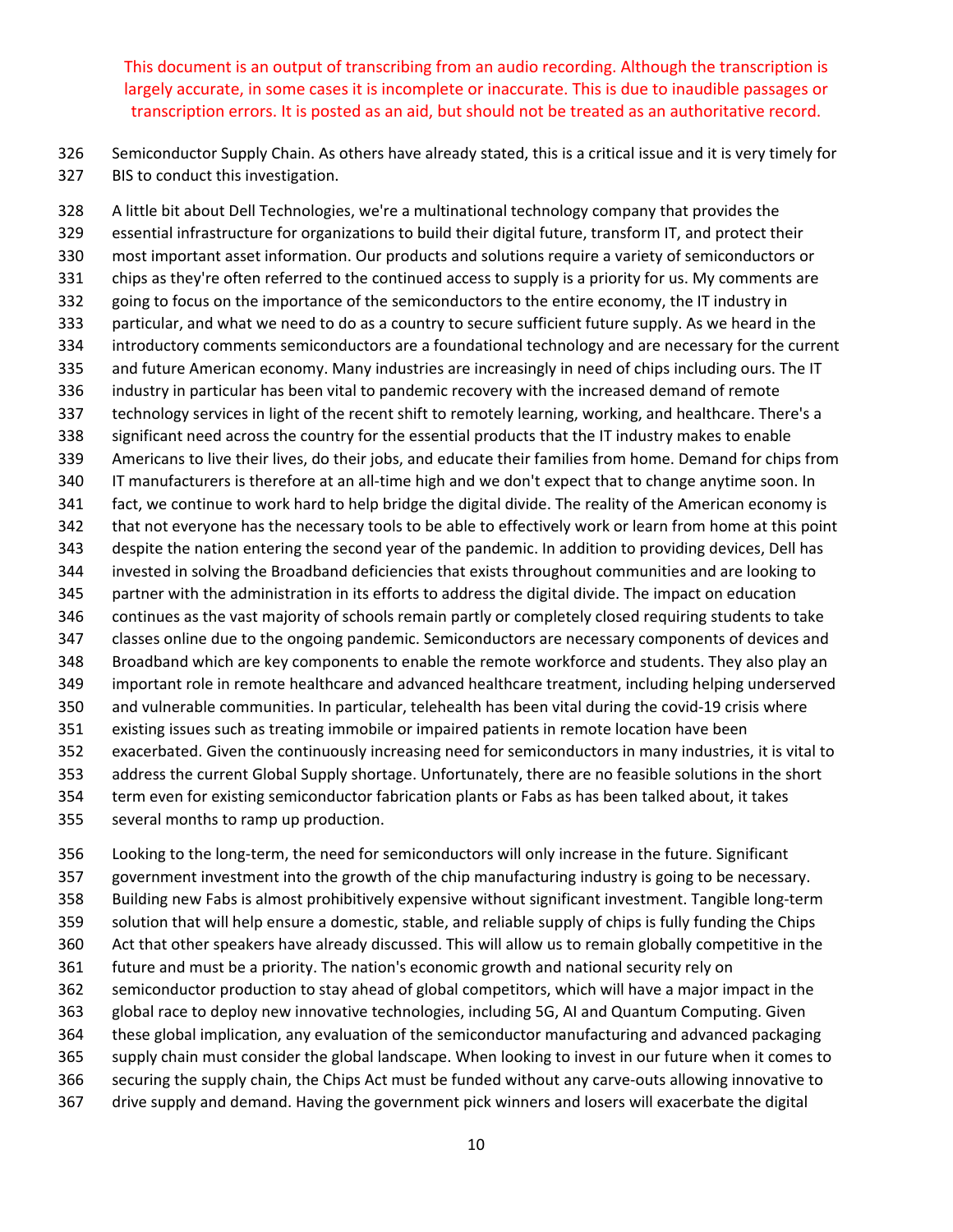- divide at a time when the government should be looking for ways to help those most impacted by the
- pandemic and economic slowdown, including rural and underserved American schoolchildren. As
- general economic policy, the government should not interfere in market dynamics on behalf of an
- individual industry since the market and the innovative tech space always moves at a faster pace than
- government action.
- Finally as we look to building resilient supply chains, it is important for the government's findings as a
- result of the investigation to reflect the importance of having sophisticated supply chains that can

withstand inevitable disruption. This includes incentivizing companies to plan ahead and appropriately

- diversify their supply chain in order to be ready for inevitable market insecurities.
- This is a critical issue of great importance to Dell technologies. So thank you for hosting this forum
- today. We also submitted written comments, and we look forward to the continuing dialogue. Thank you.
- 
- Moderator: Thank you. Our next speaker will be Jennifer Bisceglie with Interos.
- Jennifer Bisceglie: Good afternoon. Thank you for having me. I appreciate the opportunity to participate
- in today's event. As Erika mentioned, my name is Jennifer Bisceglie, CEO and Founder of Interos; we
- provide the U.S. federal government and our commercial customers an artificial intelligence platform
- that continually maps, monitors, and models the global supply chain, mapping to the nth tier for our
- customers and across multiple risks, including financial, operational, governance, geographic, and cyber.
- 386 Our customers care about everything from cyber breaches in their sub-tier suppliers such as SolarWinds,
- 387 to the financial instability and the need for stimulus funding of the sub-tiers of suppliers after Covid, to
- 388 the over-reliance of various products and parts only being produced in one part of the world, and
- meeting ways to identify and invest in alternative sources, which brings us to today. I'll briefly speak to
- the semiconductor topic is today, and then quickly move on to recommendations based on our 16 years
- of supporting the U.S. federal government supply chain risk posture.
- You've already heard a lot of the ideas that we had earlier today, so I don't feel the need to kind of
- revisit everything and you can thank me later. So over the last 14 months, as we all know, the global
- supply chains, including the semiconductor supply chain, is seeing massive disruptions. The frequency
- and severity of the semiconductor supply chain shocks can no longer be considered entirely
- unpredictable. We've actually heard the concept of the Black Swan being dead because these things can
- be anticipated and take action on. The semiconductor supply chain specifically is very complex. The
- production of a single computer chip often recovers more than a thousand steps passing through
- international borders over 70 times. The supply of semiconductors to satisfy consumer demand is only a
- sliver of the true threat failure to address these risks and develop alternative sources of supply that will
- also impact downstream abilities such as utilities, aerospace and defense, 5G development, and so on.
- To prevent similarly outsized impacts from occurring again, we strongly recommend that the federal
- government, and the commercial organizations that support them, embrace operational resilience as a
- core business and mission priority, which is where I'll be spending a bit of time talking today.
- Maintaining domestic manufacturing capabilities is essential to ensure the U.S. semiconductor industry
- has a highly resilient, geographically diversified supply chain. President Biden said as much in his recent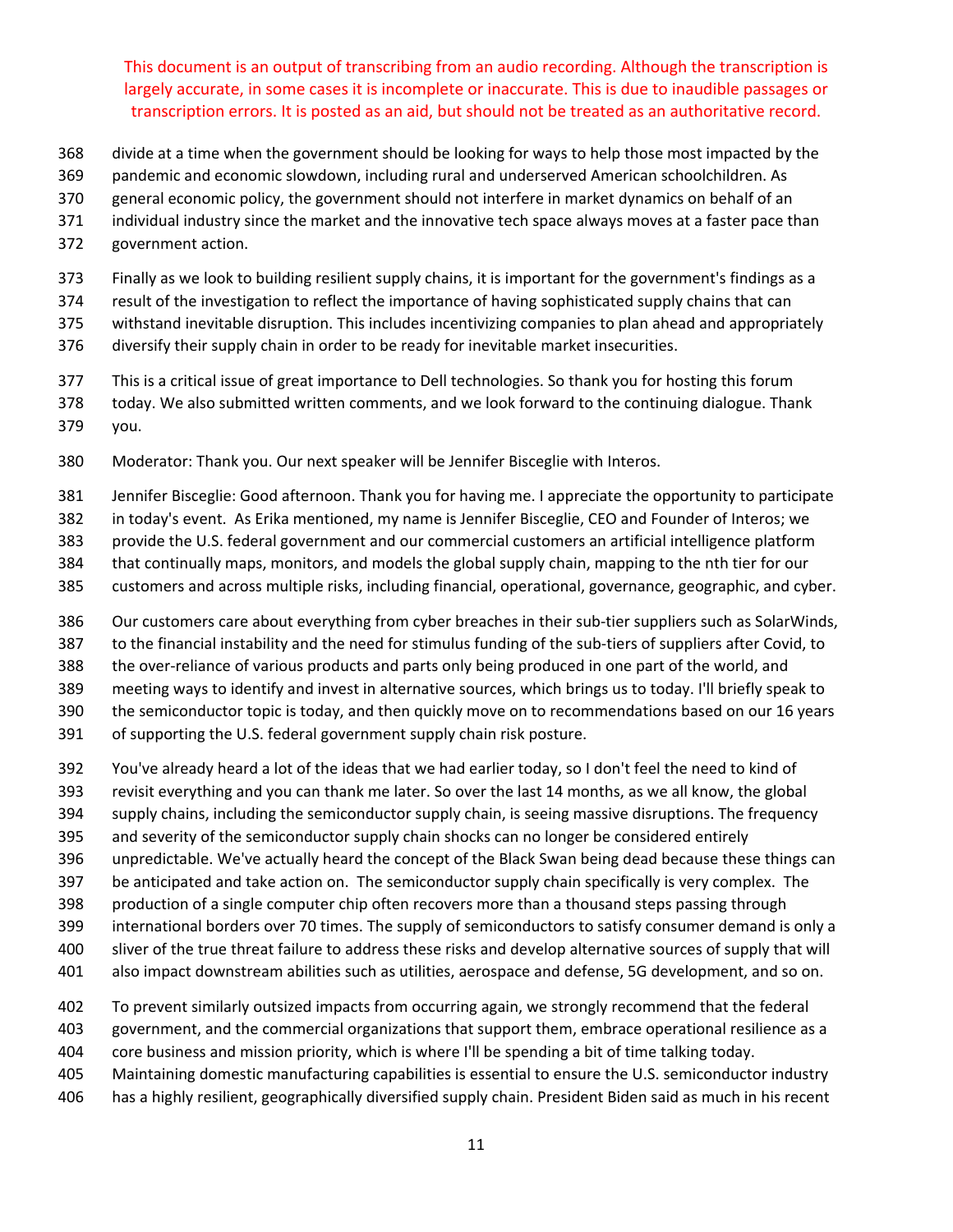- executive order, "the supply of the United States needs a resilient, diverse, and secure supply chain to
- secure economic prosperity and national security." Here at Interos, we couldn't agree more with the
- policy objectives set forth in the Executive Order 14017 and strongly recommend that the government
- and industry continue to find ways to work together to adopt an operational resilient posture to ensure
- the steady supply of goods, foster global competitiveness, and maintain national security.

 So what is operational resilience? It's the ability of an organization to continue to provide their products or service in the face of adverse market or supply chain events or shocks, and this is a little bit different than simply the term around "supply chain integrity" or "security" or "supply chain risk." Operationally resilient organizations do three things really well. They continuously monitor for potential risks and proactively make adjustments to minimize and potentially prevent disruption versus just doing singular vendor risk assessments or "deep dives," as we hear them called. They quickly identify disruptive events around the world to evaluate potential exposures to the things that they deem critical, find alternatives, and respond fast. And operationally resilient organizations anticipate, model, and plan for possible future scenarios, building the organizational skills to address and respond to these challenges, including advanced identification of alternative sources as needed. So just to finalize and get to the 422 recommendations very quickly - as we see it, the next step is truly operational. I see the institutionalizing operational resilience. This, to us, comes in two different forms, one is organizational and one is technological, and I'll go through those recommendations very briefly. For organizational operational resilience, there's three areas that we've consistently talked about here at Interos. I've personally testified in front of Congress multiple times on this topic. There needs to be three things: a shift in behavior of leadership, and you're seeing that with the executive order; to prioritize supply chain risk versus pushes down into the organization. Provide the required funding, we've looked at the COVID relief bill that had ten billion dollars focused on this and then it got pulled. We're looking at the 430 Department of Defense, trying to stand up. So a very forward-looking approach on "collect once and share," which I'll touch on here in a second, but we have to give it the appropriate funding. It's been missing over the years and what it's done is it's provided the opportunity for gaps both in supplies, such as the semiconductor topic we are here to talk about today, as well as just overall economic 434 competitiveness. We're not leaning forward into it. And then the last - and this is really one of the things that I am seeing change, and I'm very heartened by, across the government ‐ is managing risk as truly an organizational wide job. It's not the domain of one person or one team. So where it's not happening, we see current approaches that they're siloed within agencies and then teams within those agencies. It's a very expensive approach. It's a very redundant approach. And again, it creates those gap areas that risks can easily slip through. For a technology forward‐leaning approach into operational resilience, we also look at three things. This is all about tools and technology. Those tools need to map suppliers instantaneously and automatically globally and they really need to monitor. We have to get out of applying manual resources to this, out of surveys, and one‐and‐done annual events. This is an ongoing problem. It's a business problem to be solved and things happen around the world every single day that are outside of our control that either we need to preempt disruption or get ahead of it and take advantage of opportunity.

- So our last recommendation, I mentioned a moment ago, the government to prioritize implementation
- 447 of our government-wide approach to operational resilience and this idea of "collect once and share."
- 448 Again it gets rid of the wasted cost, the redundancy, and just makes the whole of government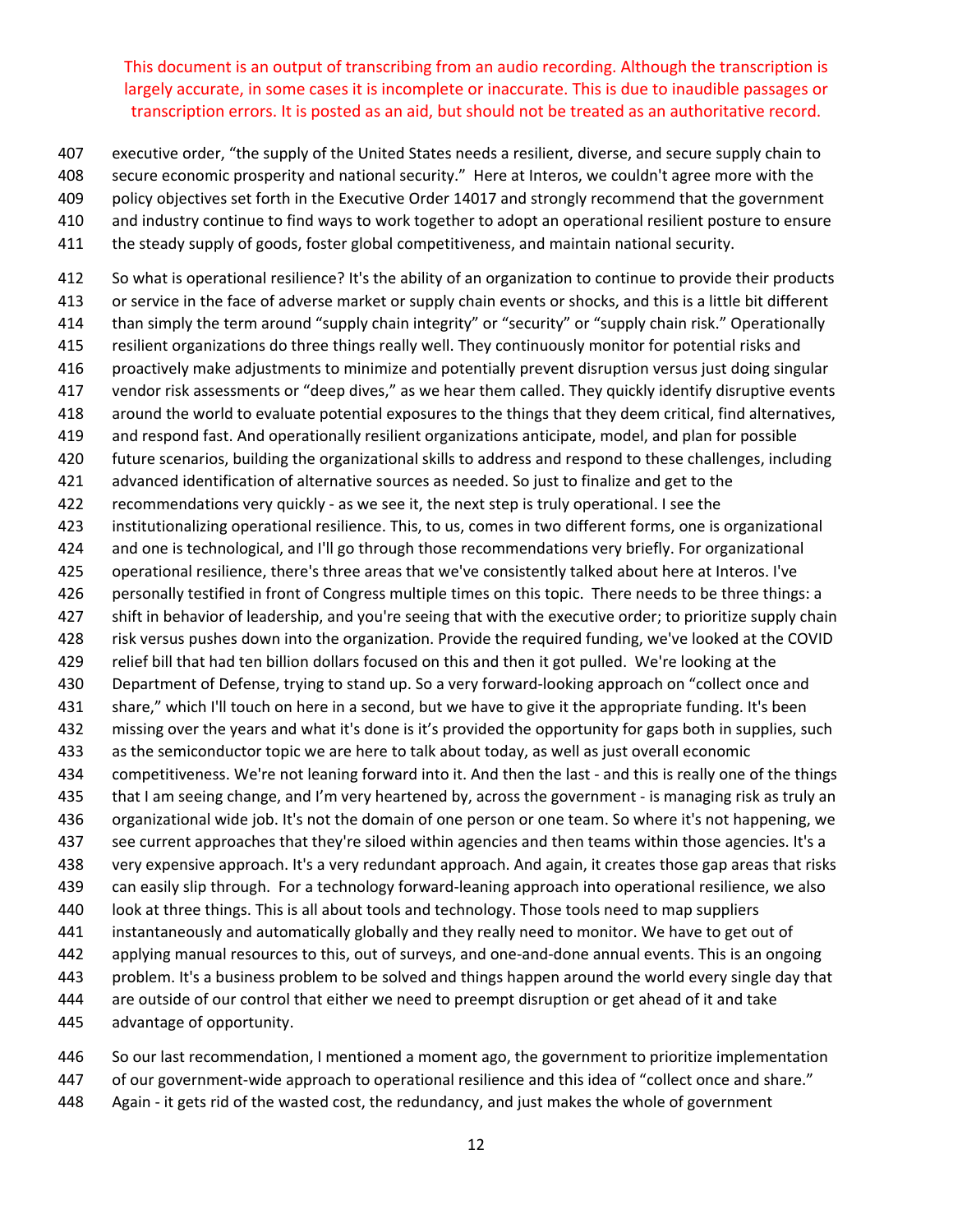- approach that much stronger. Thank you for having me today, we will submit written comment, and I
- remain available for any questions and look forward to this continued dialogue. Erika back to you and
- thank you.
- Moderator: Thank you so much. Next we have Mr. Andrew Johnson with ClearPrism.
- Andrew Johnson: Yes, thank you Erika, you can hear me, right?
- Moderator: Yes.
- Andrew Johnson: Wonderful. My name is Andrew Johnson. I am the Director of Innovation at ClearPrism
- and I'm honored to be speaking with this esteemed group today. ClearPrism, two seconds on us. We're a
- group of about 40 data scientist, PhD quants, and business strategists/futurists. Most of our work lies in
- both the private and public sectors identifying bad actors and combating criminal financing, illegal trade,
- all the stuff that we don't want to find in the world that people try to hide. And we are taking some of
- these concepts to help identify, predict, map and quantify events. And then the correlating risks and
- technologies to the supply chain, specifically around the semiconductor space, along with also looking at
- the T2, T3, Tn partner networks and any portfolios that come along with that.
- The angle in which we're looking at this or the lens we're looking at this through is through algorithms and a set of very rich taxonomies and proprietary AI. So our esteemed colleagues at Interos know exactly what we're talking about. Our interest in this work is really looking at the challenges and the impacts of the ripple effects on both Black Swan and unseen events, specifically in the semiconductor space, and subsequently identifying the faint signals within those events. So the common threads here are faint signals. How do we find things to know what's going on? So the objective of what we are trying 469 to do here is to demonstrate that such data-driven insights can revolve in a more resilient and adaptive supply chain specifically in the critical parts of our overall value chain regardless of the backcast to it, or the likelihood of these events happening or the Black Swan type of events and the unforeseen ripple effects throughout the partner network and the value chain for things like COVID or the Suez Canal blockage. Beyond the current phase of what we're looking at, we are trying to enable an algorithmic and predictive events sensing platform to identify those types of risks and the probabilistic economic and workforce implications on the key national security objectives and critical factors the U.S. economy contributes to the executive order of America's supply chains.
- So what this all kind of means and what we're looking for is meeting the subjective means teasing apart and breaking this into a couple different technical challenges and elements that we need to resolve to create sort of a pragmatic approach. One is amplifying the faint signals of events that matter. Two is clarifying the impacts and the specific capabilities or parts of the activities that make up the critical piece in the supply chain. Three would be quantifying those risk exposures of the impacts both of the supply chain and more importantly the T2 to TN ripple effect through partner networks and tertiary industries. And then four is modeling the downstream operational workforce and financial implications, which leads back to some of the operational resiliency that Interos was just alluding to. So let's quick talk about the capabilities and then I'll wrap up. From a capability standpoint, we believe the imperative is how do we apply AI to gain insights into the impact of these unforeseen events amongst the top 20% of capabilities or assets that drive a majority of the economic value within an organization and thus throughout the value chain? As the market conditions and technologies evolve, this ongoing relevance
	-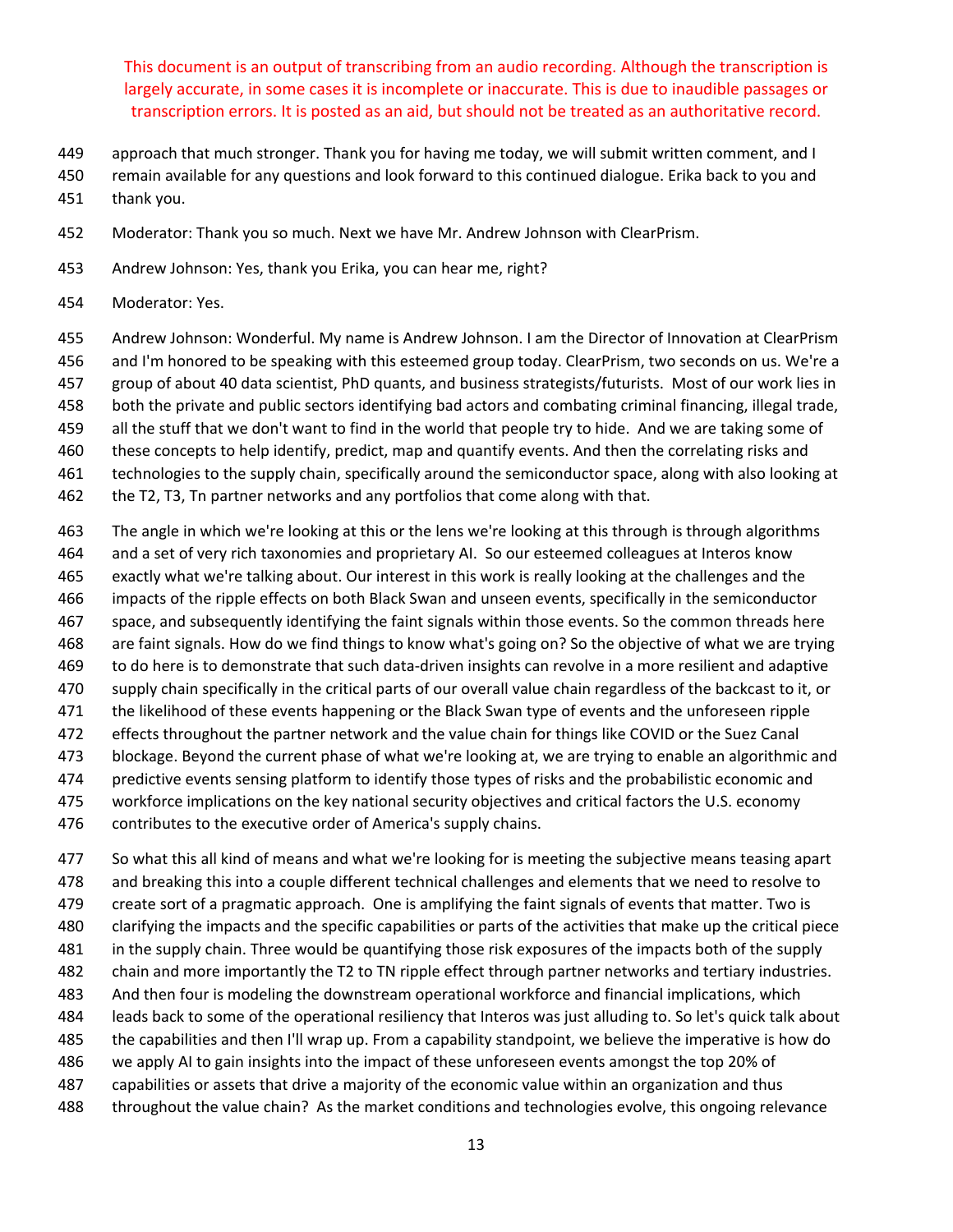- 489 of that top 20% of things that companies do good and the "secret sauce" of companies that's always
- evolving and decaying and changing and we're exploring how supply chain dependencies on these
- specific capabilities can be assessed, and visualized through input and output linkages.

 Such linkages will vary across time and across products and technologies and that's kind of what we need. So pragmatically this means that the insight into what makes up these changes provides foresight into how the ripple effects will occur within the supply chain of a given industry or company or across the geopolitical divides. So stories around COVID and Suez Canal and disruptions they're rampant, right? So, why are we talking about this? Why do we feel like we want to add something to this discussion? Because if nothing else, if COVID and Suez disruptions focused everyone's attention on what are the implications of a dramatic impact, then we need to study the critical capabilities ‐‐ not just things like skews or particular markets ‐‐ to protect these critical supply chains. So the objective here is really simple. Let's point out and stress test what are the decisions policymakers and company executives are making to consider what the new capabilities they need are so that they don't get surprised again versus simply looking at economic and skew or product line based type analyses. So I'll just very quickly wrap up with this kind of a clear point here. Ripple effects exist across partners, industries, and geographies. The degree to which they may occur, however, has three different considerations.

- It's the extent of the dependency. So what companies or industries or supply chains, and what degree
- 506 do they relate to the supplier or customer of the from-companies from-industries or from-locations?
- The second is the degree of impact. So the particular companies that may source from only a few
- industries, but those other industries have required capabilities and in turn may source from multiple
- others. So this creates this exposure of the company which in focus if a shock impacts the tier 2, it's
- going to ripple through to the Tier 3, Tier 4, etc. to the degree in which any of these particular shocks may trigger the ripple effect. For example, a heavy rain storm knocked out power in particular location,
- let's say a data center, maybe one of your partners is going to have a likelihood of the event having
- significant impact on your supply chain or the revenue, etc. So wrapping up ClearPrism is looking
- 514 forward to partnering with BIS but also with like-minded partners here on the call and exploring how
- some AI will potentially bolster the sustainability of the semiconductor supply chain. So with that we
- thank you very much for your time and have a great day.
- Moderator: Thank you, Mr. Johnson. Next we have Mr. Abdolrahimi with Deloitte.
- Combiz Abdolrahimi: Thank you, Erika. Can you hear me okay?
- Moderator: Yes.
- Combiz Abdolrahimi: Awesome. Well, hello. Hi Sahar, it's great to see you. Thanks for sharing this
- opportunity with me. Hello everyone. My name is Combiz Abdolrahimi with Deloitte. For the past 15
- years, I've been working at the intersection of National Security Technology Innovation in the law since I
- started my career at the State department as an intern and later as an innovator and National Security
- lawyer. I've had the privilege to serve at State, the White House, Senate and Treasury.
- I've also had the great honor to serve on the Department of Commerce's Trade Finance Advisory Council
- and I want to commend Paul Thanos and Yuki Fujiyama and the ITA leadership for spearheading this
- important work. At Deloitte, I cover emerging technology and innovation. As part of my job, I work with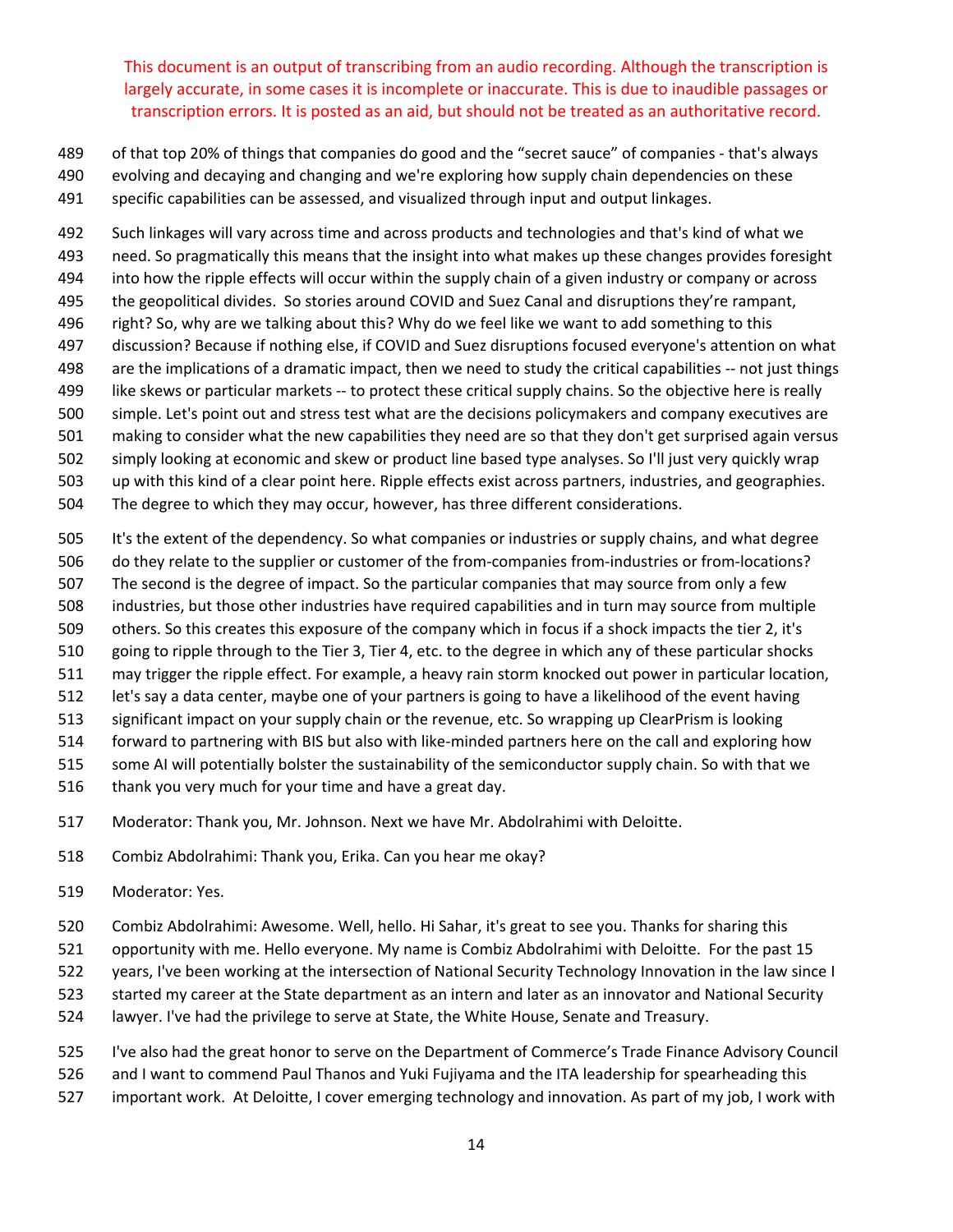public and private sector organization helping them to innovate, grow, strategize, design and implement data driven solutions with emerging technologies, including AI, 5G, edge and blockchain.

 I'm deeply honored to speak on this topic. I want to especially thank Secretary Raimondo for her leadership on this critical issue. I mean it's refreshing to see real leadership return to Commerce only 36 days into the job and she's accomplished so much already and inspiring so many of us to work harder towards helping our workers and businesses during this pandemic. Solving the semiconductor shortage and building better, stronger, and resilient semiconductor supply chains is no easy task, but it's necessary if you want to safeguard our future. You know, you've heard today how semis arguably represent the world's most important industries as they are foundation for many of the products and services we use every day. They power our cars, laptops, planes, our infrastructure, our electronics, our hospitals, and data centers. They help us combat climate change with renewables and smart energy grids. We need semis in order to retain our military edge, and demand for these chips has surged and will only continue to do so in the endless age of AI and this digital era.

541 Yet, the pandemic and the geopolitical challenges have underscored the fragility of our supply chains and the importance of strengthening or semi ecosystem. While onshoring the world's most complex supply chain is just not feasible, we can and should rebalance our supply chains to make them more

resilient. I believe that any plan to address these challenges should consider the following:

 First, it's clear that we need a level playing field and create incentives to spur construction of domestic semiconductor manufacturing facilities. Every other country that has semiconductor manufacturing offers major government incentives, including grants and tax credits; so should we. I believe that the federal government should ramp up investments in semi R&D. This will create thousands of new great paying jobs right here in the U.S. Second, I believe our government should play a greater role in standard setting and get more involved in organizations ‐ global organizations ‐ that set standards and principles, particularly for semis and new technologies, to ensure they're trustworthy development and use. I believe that the government should monitor exports of advanced chips that could underpin dangerous or human rights violating applications. Third, I believe that the government should adopt policies to further develop and attract talent in STEM fields and encourage diversity. The federal government could sponsor centers of excellence at schools that can offer students opportunities to experiment, to learn, and build in this emerging field. Fourth, I believe that the government should do more to leverage data to identify and mitigate supply chain risks. Increased use of automation, AI, cognitive risk sensing, data analytics, and blockchain should be encouraged by government and industry alike to promote rapid processing and sharing of information across supply chains. The government 560 could create a government industry academic center of excellence for cutting-edge R&D in semis. Lastly, I believe the government should monitor and evaluate the integrity concerns associated with semis, and explore solutions for establishing supply chain integrity. For example, lack of traceability of components can trigger vulnerabilities. Counterfeit components can compromise critical infrastructure. Blockchain or distributed logistic technology for component traceability and counterfeit identification could offer a solution to this challenge. Yes getting this right won't be easy, but for the country that invented the transistor, that invented the internet, and that sent the first person to the moon, it's not impossible. Thank you.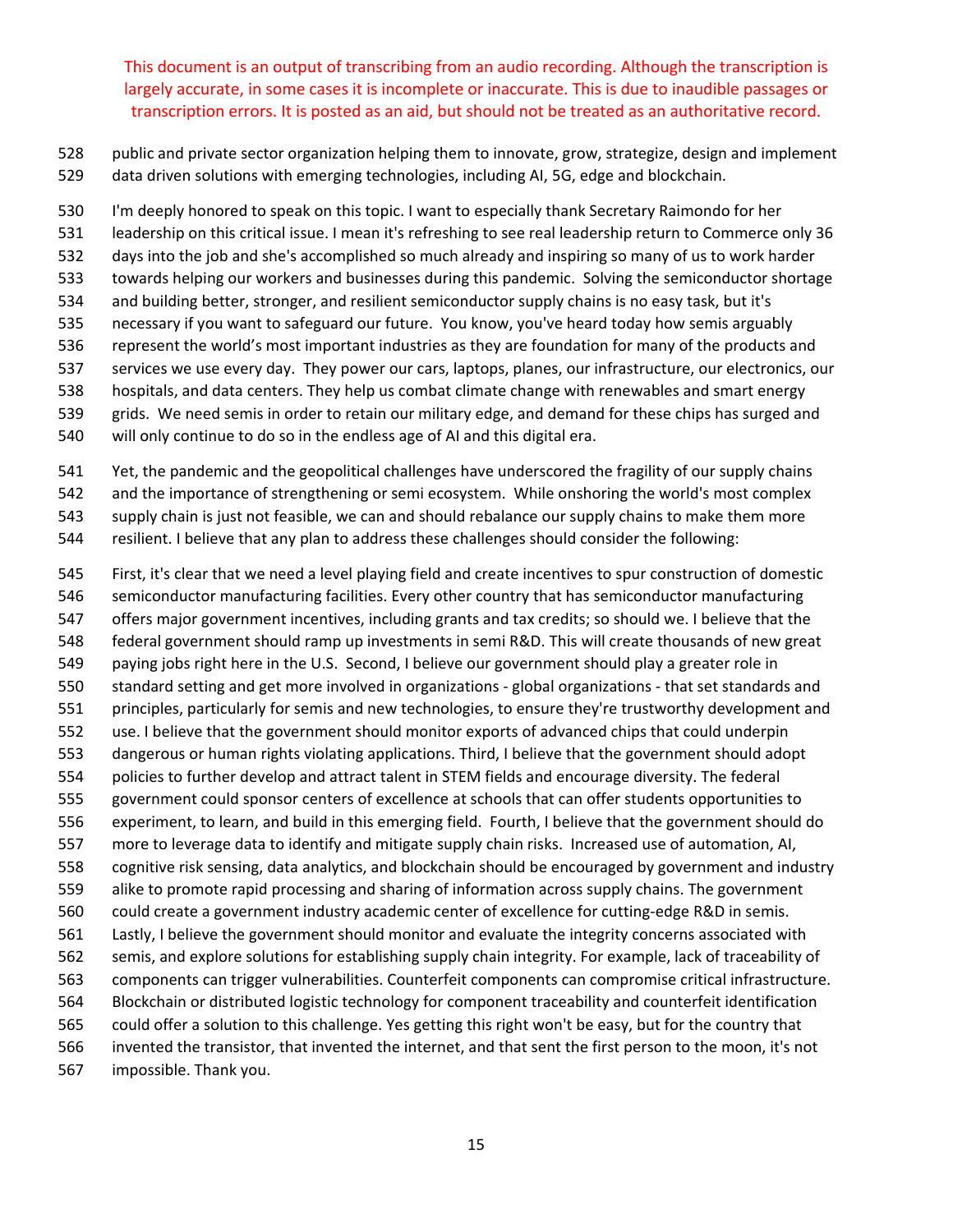- Moderator: Thank you. We now are going to move on to our USG panel questions. The USG panel will be
- asking questions of our first eight speakers. If you are one of those eight speakers and would like to
- answer, please use the raise hand function and we will call on you to unmute and answer. I'd like to
- hand it over to the USG panel for questions.
- Monica Gorman: Thanks Erika. Hi everyone. My name is Monica Gorman. I'm the Deputy Assistant
- Secretary for Manufacturing within the International Trade Administration. My question to the presenters:
- Many of you have urged government incentives to strengthen domestic semiconductor manufacturing.
- So, what priorities should the federal government consider in designing this incentive program? For
- example, should priority be placed on leading versus trailing edge technology, should priorities be
- placed on incentives being available for companies further up the supply chain such as equipment
- manufacturers, wafer manufacturers, or gas and chemical companies? I would be interested to hear
- your views.
- And I'm going to hand it to my colleague Michele for a second question that I think we'll pose to the first [inaudible]. Michele?
- Michele Schimpp: Thank you very much, Monica. Yes. Thanks everyone. I'm Michele Schimpp. I'm the
- Acting Associate Administrator for International Trade with the Small Business Administration. My
- questions for businesses, granted, recognizing that the majority of U.S. firms in the semiconductor
- industry are small with under 500 employees. I'd be curious to know if there are distinct risks and
- challenges faced by small businesses in this industry in contrast to the larger firm.
- Moderator: So first, we'll go to Patrick Wilson.
- Patrick Wilson: Hi, Patrick again. And Monica, welcome, delighted to have you at the Commerce
- Department speaking on behalf of manufacturing. I worked very closely in that office during my time on
- the fifth floor. So I'm delighted to have your question. I will provide some advice. I will preface it by
- saying this is not the view of MediaTek. This is more in response to your question about how to prioritize
- incentives. One of the things that I would commend to you is the idea of creating a first do‐no‐harm, or
- 594 at least a lock-up vulnerable fab capacity that is on the bubble. I can think of some examples, like if you
- just pick a state randomly and look and see how many older Fabs still exist in that state. So you pick
- Florida, Pennsylvania, for instance, states that don't have the leading edge anymore. Your question
- should be what would be most helpful to extend the life of existing Fabs, right? And we certainly did this
- in the previous administration and looking at those and thought what could you do, if a Fab is nearing the end of its useful life, to encourage that Fab owner to retrofit or add new equipment or find new
- customers, etc.? And so that "don't lose what we have" is important as well as obviously the big
- victories like luring foreign direct investment like from TSMC and the incredible announcement from
- Intel. Those are the big level moves that really matter, but preserving the existing capacity, I think that is
- an area to concentrate.
- Moderator: Thank you. Next we'll go to Tom Quillin.
- Tom Quillin: Thank you Erika. On the question of priorities. Want to be really clear the SIA and BCG recently released some study data that showed that as of today, none of the below 10 nanometer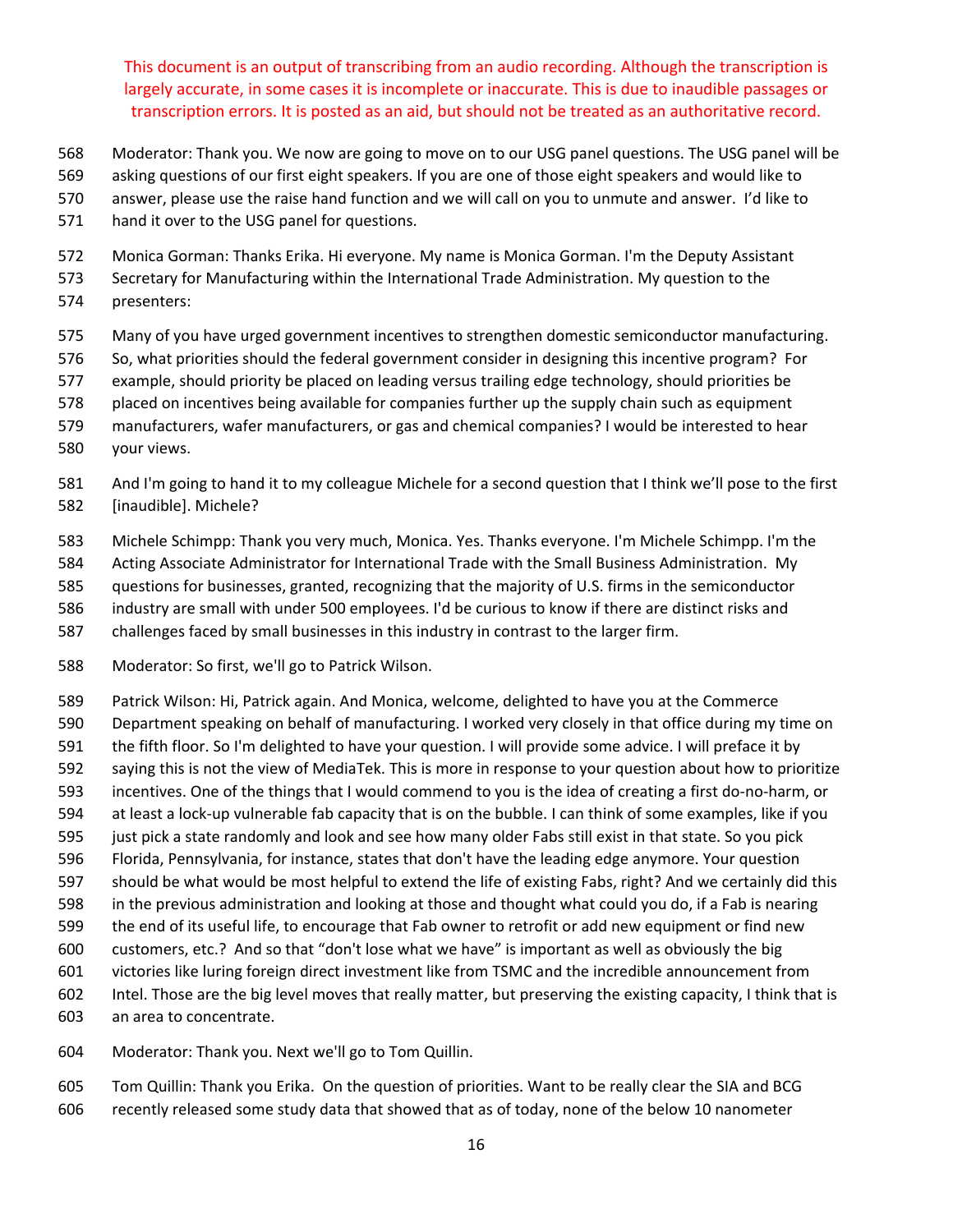- capacity is in the U.S. We should look at prioritizing the leading edge as that will be where competition
- comes to a head and it is critical for the U.S. to maintain its leadership there and to regain its leadership and maintain it.
- Moderator: Thank you. Next we'll go to Michael Hogan.
- Michael Hogan: Yeah, not to be too contrarian but on the priorities, I think you also have to look at the
- breadth of which the investment benefits, you know complete industries. The leading edge is an
- important capability, but that's not what's going into all your cars today. That's not what's driving your
- IOT devices, necessarily. It's not what takes pictures from your phone or plays audio from your phone or
- does your contactless payment, so I think you need to be more even keeled there. And then as far as
- small businesses, I think the number one vulnerability is competing for capacity. It is a very hard job as a small semiconductor startup, and I run two of them. So it's really awful to be a small purchaser when
- you've got, you know, the deck stacked against you from bigger customers that can drive more volume
- and make more compelling future commits. So solving that problem I think could be part of the solution.
- Moderator: Thank you, and lastly, Mr. Parikh.
- Primit Parikh: Thanks, Erika. So from a small business perspective, right? The manufacturing is so
- important and we have made it a focus to be a manufacturer of gallium nitride materials and power
- conversion devices. But also it's very important that the investment that it makes and it takes to do
- manufacturing, it's a fine balance between the small business to have the core IP, the core vertical
- integration and manufacturing capability which we have right here in Goleta, California.
- But on the other hand struggle with the capital investments required to support such a thing. So it's a
- unique challenge for small businesses focused in this specialty semiconductors, like gallium nitride,
- which are very very important in those areas ranging from automotive to IT to be better supported by
- appropriate government investment. And really appreciate the raising the question specifically for small
- businesses.
- Moderator: Thank you so much.
- Primit Parikh: Thank you.
- Moderator: We're going to move on to group two now. Information Technology Industry Council, Alexa Lee.
- Alexa Lee: Hi, thank you. My name is Alexa Lee and I'm a Senior Manager of Global Policy at the
- Information Technology Industry Council, ITI. ITI is a global industry association representing over 75
- companies across the tech sector and we not only represent companies that are directly involved in the
- semiconductor manufacturing supply chain, but also the downstream users of the technology.
- I want to thank the Commerce Department for organizing this timely discussion. And in the interest of
- time, I will dive right in. Semiconductors are vital to U.S. economic competitiveness and national
- security. Many emerging technologies such as 5G, IOT, AI, and quantum computing all rely on
- semiconductors. We welcome President Biden's EO on America's supply chain and the recent
- announcement in the infrastructure package calling for \$50 billion dollars to fund the CHIPS for America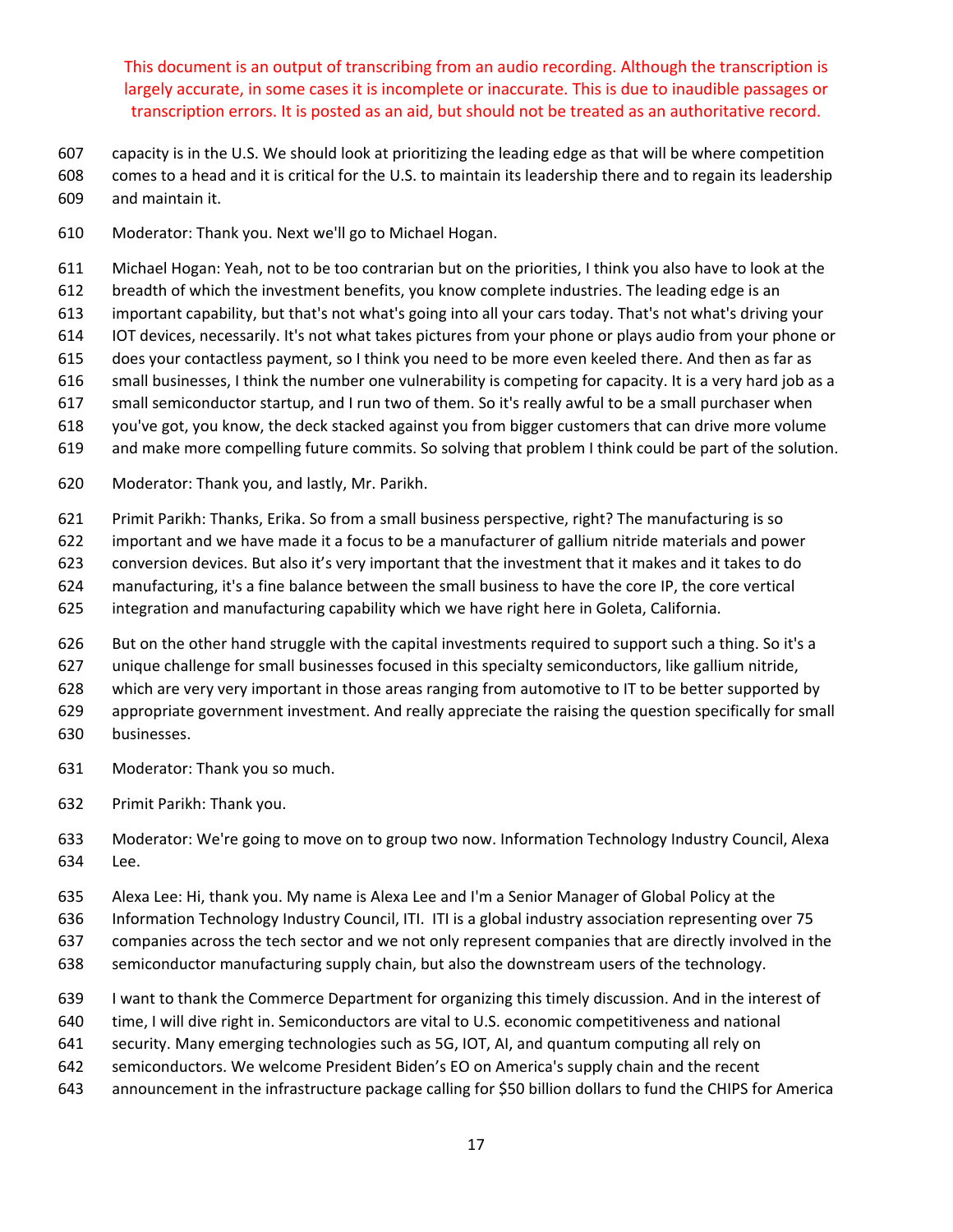Act. ITI believes that such incentives can increase domestic manufacturing research and design capacity to ensure a resilient supply chain. Next, I will offer eight high level policy recommendations. First, strengthen U.S. leadership in the semiconductor industry to enhance economic competitiveness, bolster national security, and drive innovation across all sectors by supporting increased production of semiconductors and their raw materials in the United States. And second, prioritize funding to enhance U.S. semiconductor ecosystem. ITI encourages the administration to provide incentives to increase domestic semiconductor manufacturing capacity of both leading edge and mature nodes, and to enhance semiconductor research, design, packaging, and prototyping. In particular, we encourage the administration and Congress to provide robust founding for the CHIPS for America Act. Further, those incentives should be available to all multinational chip manufacturers. It is also important to ensure that these programs are implemented without picking winners and losers through market distorting set‐ 655 aside or quotas, even when addressing the short-term supply-demand imbalance. And third, utilize tax policy to encourage greater investment in the United States such as maintaining a competitive corporate tax environment, offering investment tax credits, and ensuring companies may continue to deduct R&D expenses. And fourth, maintain an innovation‐forward economic policy that promotes overseas market access for global sales, which enables robust reinvestment of revenues in R&D. And number five, strengthen America's technology workforce by investing in advanced manufacturing skills and STEM education. Well at the same time support immigration policies to attract the best and brightest foreign talents to the United States. Number six: Enhance cooperation with global partners and allies to ensure stability of the global semiconductor supply chain by convening supply chain reviews, organizing tech sector‐specific dialogue, and increasing digital trade partnerships through bilateral, regional, and multilateral engagement. And number seven: Address unfair Chinese trade practices by building upon existing U.S. work streams to address expensive Chinese government subsidies and unfair practices that do not follow international trade rules. And last but not the least, support public‐private partnership by convening industry and government experts to develop a coherent, streamlined, and holistic approach to address semiconductor supply chain issues. And one good example of that is the DHS Supply Chain Risk Management Task Force. So for that, I conclude my remarks and thank you for the opportunity to share our views and I look forward to future conversations. Thank you.

- Moderator: Thank you so much for speaking today. Next we have the Coalition of Services Industries, Christine Bliss.
- Christine Bliss: Thanks so much. And I really appreciate the opportunity to present at this virtual hearing
- and to also submit comments on behalf of my members. I'm Christine Bliss. I'm President of the
- Coalition of Services Industries. We advocate for policies to facilitate the growth of the services
- economy and digital economy through trade. Our members include companies from a wide array of
- services sectors from information technology, to financial services, to express delivery logistics, media
- and entertainment, distribution, retail, and professional services.
- CSI appreciates the need identified by the Biden Administration to secure resilient, diverse, and secured
- supply chains that support the U.S. economy and national security. As many services have become
- digitized, I think the percentage now is more than 60 percent, CSI members have come to depend in
- particular, more than ever, on semiconductors as an essential tool to enable the digital delivery of
- services. The COVID pandemic has accelerated the shift of services online, and the need to maintain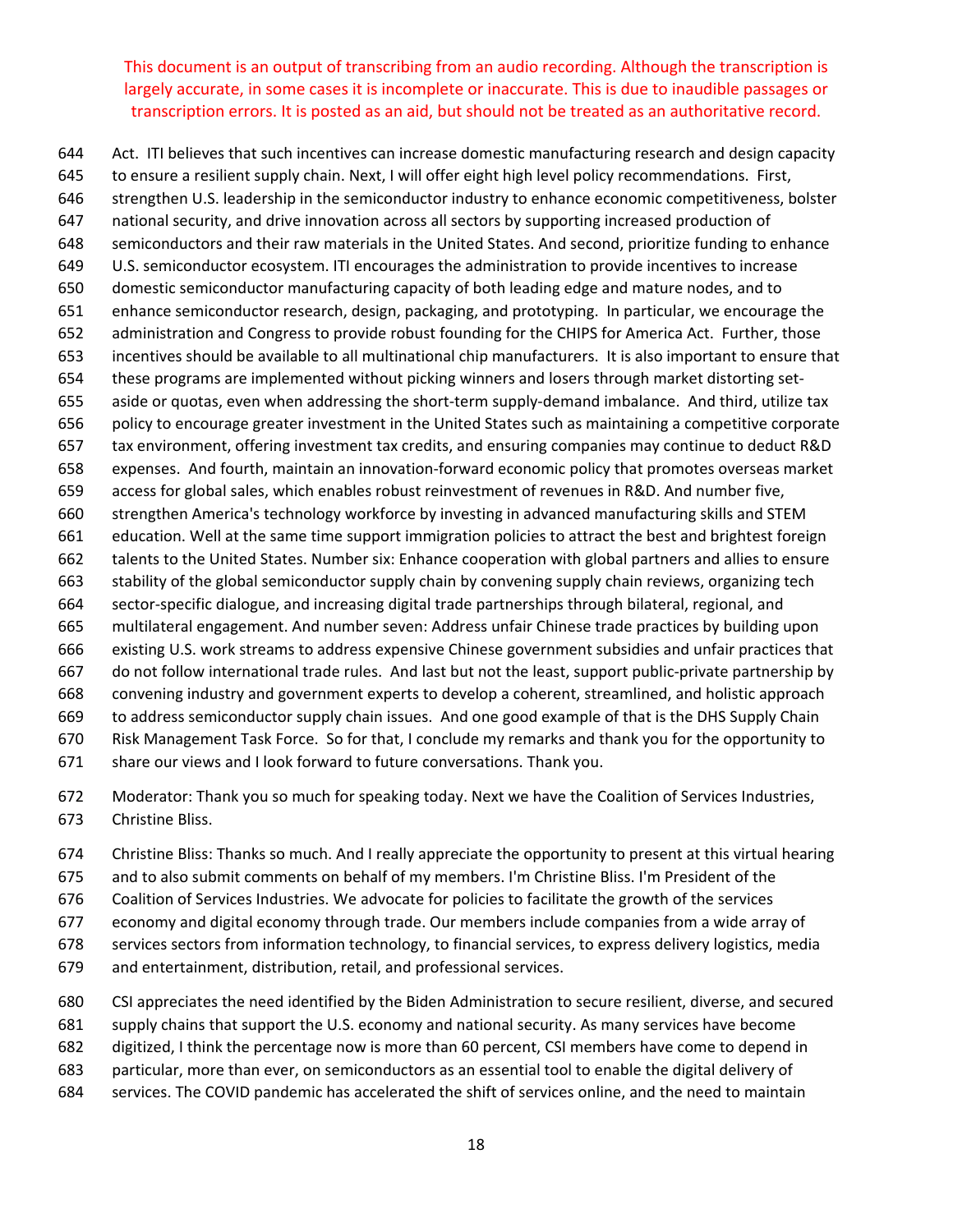social distance and physical lockdown has led to a sharp spike in demand for services such as online commerce, online healthcare, financial services, and digital communications.

 It's important to note that digitally delivered services have steadily grown to become an invaluable component in U.S. manufacturing and agricultural exports, as well as other sectors across the economy. Such traditional industries such as manufacturing and farming are increasingly likely to depend on digitally enabled services such as online data storage, digital communications, inventory management tools, logistics, and online banking and finance. American services make traditional industries like manufacturing and agriculture more internationally competitive. One study found that almost 30% of the value of manufactured U.S. exports is from services. In short, services are a critical component of the U.S. economy, and I'm here today because U.S. service suppliers as well as their counterparts in other industries depend on data flows over networks that are powered by semiconductors. So it's critical for the service sectors industry's success that we work to ensure an adequate and stable supply of semiconductors. And as for this reason we support U.S. Government efforts to diversify the geographic base of semiconductor manufacturing, including by promoting more production here in the United States.

While U.S. companies are world leaders in providing electronic design architecture software for

701 semiconductor design, the current market for third-party manufacturing of semiconductor design is

highly concentrated abroad. Over 80% of advanced contract manufacturing capacity globally is held in

703 Taiwan, and it's not only expensive but also time-intensive to build new semiconductor manufacturing

fabrication facilities. We believe the U.S. government must provide economic incentives to level the

 playing field. Such investment should be prioritized at the leading edge of the semiconductors technology, but it should also recognize the value of ensuring adequate supply of less sophisticated

707 forms of chip architectures such as the eight-inch wafer. We have provided further detail on this in our

written testimony. It's worth highlighting that in any effort to diversify the global supply chain for

semiconductors, we must be sure to closely coordinate with our close allies and trading partners. Also,

as part of the investing in our semiconductor manufacturing industry, it is essential for the U.S.

Government to prioritize investments in scientific and engineering talent, particularly in areas such as

712 electrical engineering, material science, solid-state physics, and computer science programs.

 CSI supports significant expansions of government funding for R&D, especially relating to manufacturing. The incentive programs for U.S. semiconductor design and manufacturing in the CHIPS for America Act, which were incorporated in the FY 2021 NDAA, should be fully funded. This would help launch the process of establishing a domestic trusted and assured semiconductor manufacturing base. Not only will developing a secure supply of semiconductors in the United States address national security concerns, but it will also create highly skilled jobs and encourage the development of a domestic supply chain to support design and manufacturing activity. In addition, tax incentive programs and credits 720 should be considered to incentivize companies to invest in large-scale domestic manufacturing efforts and the ecosystem that supports those efforts, including R&D and design. As one final point, in light of the current supply shortage, we urge the government to refrain from any intervention in the market to direct scarce supplies of chips to particular industries. Such actions could cause unintended distortions that would harm services or other industries with negative economic consequences. I appreciate the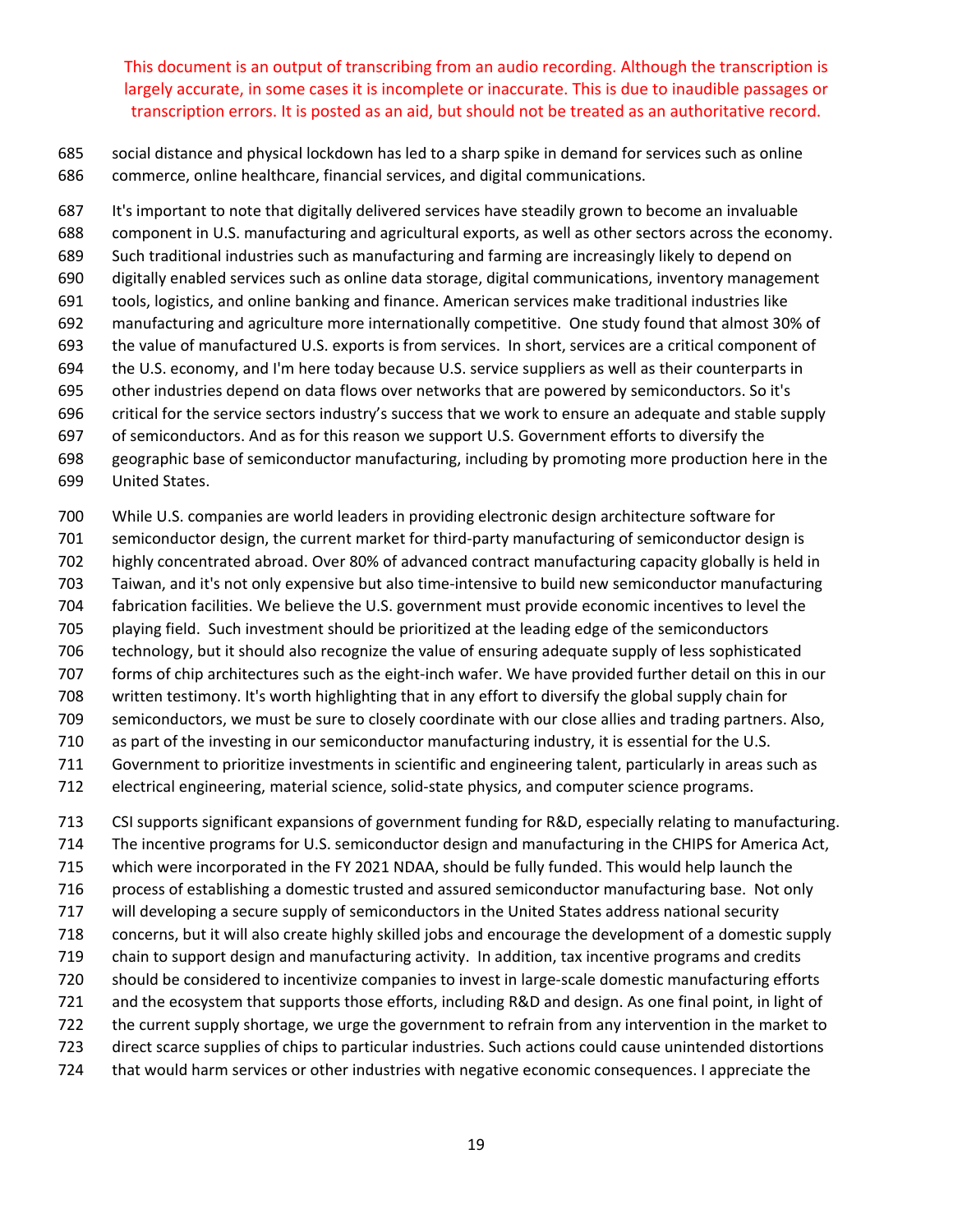- time to provide this oral testimony today. As I said, we provide much more detail in our written
- comments and I once again thank this panel for the opportunity to testify today.
- Moderator: Thank you for joining us today and speaking. Next we have IDEMIA, Mr. Brendan Peter.

Brendan Peter: Hi, Brendan Peter here. I'm the Vice President of Government Relations for IDEMIA, and

IDEMIA thanks you for the opportunity to participate in this forum, as well. IDEMIA is not a consumer

brand, many are aware of, but I am quite confident we are in your wallet and on your lanyards. IDEMIA

- is the world's largest leading global identity solutions company, and we produce hundreds of physical
- and digital identity solutions around the world. We are a large biometric hardware and software
- 733 provider and we produce a wide range of chip-based identity credentials here in the United States and
- globally. Beyond that, we are also the world's number one leading payment card provider and what I
- would like to speak to you a little bit about today is some of the specific implications we see resulting
- from the current shortage on the financial services sector.

So as I mentioned, IDEMIA is the world's largest, number one payment card provider. And if you look at

any credit card that's in your wallet, odds are we manufactured that on behalf of the bank that you

received it from. We work with more than 1,900 financial institutions and fin‐tech companies around

the world and in the United States, we deliver more than a third of all of the payment cards that are

issued annually by financial institutions.

In the U.S., that runs in the magnitude of hundreds of millions of cards per year in the United States.

And in addition to that, IDEMIA is also one of the world's largest SIM card providers. We supported

more than 500 mobile operators across the globe in supplying them with SIM cards that are in your

745 mobile devices to provide enhanced connectivity and e-commerce solutions. In the U.S., those solutions

range from legacy 3G chips to current 5G chips.

 So I wanted to just spend a little bit of time and you know dovetailing a little bit off just a comment that was made by the last speaker about prioritization and ask if you know in a similar way we're seeing very

direct prioritization in the market today, and I want to call to your attention the need to be certain that

current supply chain interruptions do not affect the global financial system. You know we've seen, as a

- result of direct intervention by Chancellor Merkel and other world leaders in weighing in directly with
- political leadership and Taiwan and other bases of major foundries, some very specific directions and

prioritization of chipsets to certain industries, and I couldn't agree more with the comment from the last

754 provider. But I want to make it plain that from our perspective, there are very real near-term supply

chain risks that we have to work to remediate and impacts on the global financial system was something

that would be disastrous. You've heard a lot already from a range of companies about supporting

domestic manufacturing capabilities, and IDEMIA certainly supports that as well. But I think we need to

- 758 be focused on both longer-term solutions, which we would view Chips Act funding aimed at, but also
- addressing the real world supply chain constraints that we are experiencing every day.

We're in conversation with our chip suppliers every day, and we commit to hundreds of millions of cards

for financial institution years in advance and any disruption to that is something that would impact us

- negatively and would impact any consumer. I think one thing to remind you of and my request and my
- admonition is for a very specific direct sectoral engagement with the financial services and telecom
- sectors to get a better sense of the downstream impact because unlike a one‐time per five‐year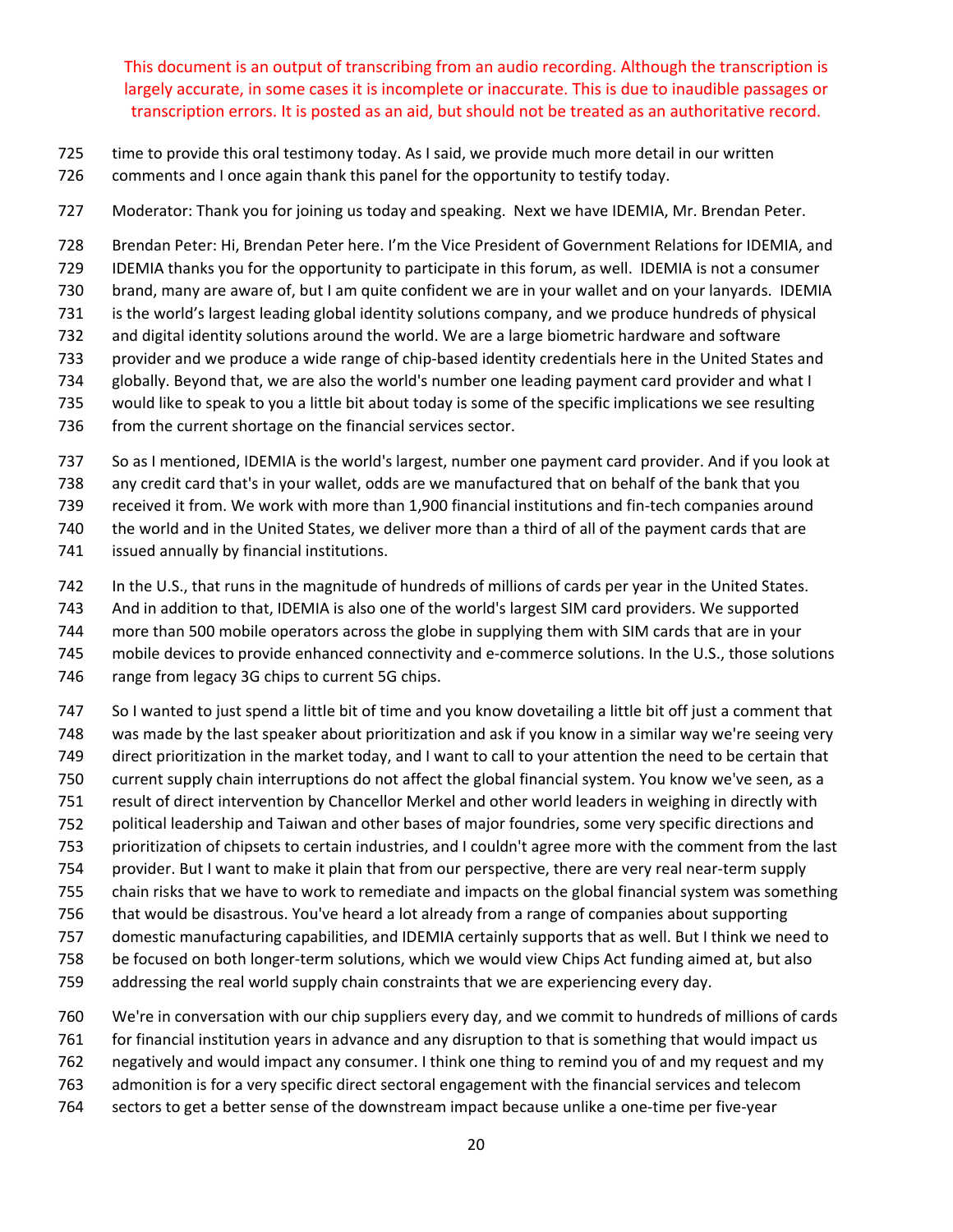- purchase like an automobile, you know, credit cards and SIM cards are constantly evolving supply
- chains. Banks are issuing hundreds of millions of new cards to customers every year. They're replacing
- cards that are lost or stolen and they're replacing cards that run to their normal expiration date that
- mean that today's issues of the supply chain considerations have to be managed in real time. And I'm
- happy to say that we're not facing and are not projecting any immediate deficit that would impact the
- U.S. market, but we're very concerned about the continued prioritization of additional markets and the
- pressures that our manufacturing providers are facing to prioritize certain supply to certain sectors
- based on political pressure. So we're committed to working with the U.S. Government for both short
- 773 and long-term solutions. And really my only request as part of this conversation is that you know, we're hearing so much relative to the auto sector which is certainly important, but I think we need the whole
- of government to take a whole of the economy look at all of the downstream impacts and make certain
- 776 that were architecting solutions that satisfy both short and long-term demands and the supply chain
- 777 that we need to address.

 So that's all I have to say. I really appreciate the time and we look forward to working with you as you continue to deal with these issues.

- Moderator: Thank you. We appreciate you joining us today. Next we have Linton Crystal Technologies, Todd Barnum.
- Todd Barnum: Hi, I'm Todd Barnum. I'm the Chief Operating Officer for Linton Crystal Technologies and a lot of the supply chain discussion we've talked about today starts with wafers or chips, but I want to discuss how we get to wafers, because wafer manufacturing is the foundation of a lot of this supply chain and its absent here in the United States. At Linton Crystal Technologies, we design, develop, and manufacture the machines that are used to grow silicon ingots. They're normally long tubular, but these are all sliced up (if you've got video) into wafers. Variants of these machines are used in both the solar and the semiconductor industries and I do want to draw a correlation with the solar industry because it's much tighter than people realize; solar is a semiconductor, just a very simple one, but solar wafer manufacturing is also absent here in the U.S. Little bit about our company, it was founded in 1954 as HamCo Machine. We've been bought and sold multiple times, we're small. In 2013 our former U.S. ownership sold us to Dalian Linton NC Machine in China because our U.S. owners had failed to capitalize on the Chinese market. At our peak in 2008 we were about 90 million in sales here in the U.S. and Europe with a little over 180 employees. At our transition to Dalian Linton we were at our lowest point seven employees, but we've had continued effort and investment and we're now 30 plus U.S. employees and only small, 6 to 10 million, in U.S. sales. A majority of our sales, over a hundred million, are done through our Chinese parent over in China. My interest here in this forum is keeping jobs for my people here in the U.S., growing the U.S. presence and capabilities, strengthening the supply chain and making sure that there's a future for wafer production. I think strengthening the supply chain starts with wafers. And I'll talk about wafers briefly, I'm only talking 300 millimeter or the 12 inch wafers here. As a more advanced manufacturing node, there's not enough time to talk about eight inch or solar or alternative like the gallium nitride. But according to data from semi.org, in 2020 the average number of wafers purchased per month, is 6.5 million. Less than 5% of that, around 300,000, were sourced in the 804 U.S., and that's not a production level on the scale of somebody like TSMC or Intel or GlobalFoundries is going to need. That's more R&D type. And to put it in perspective… so one of my crystal machines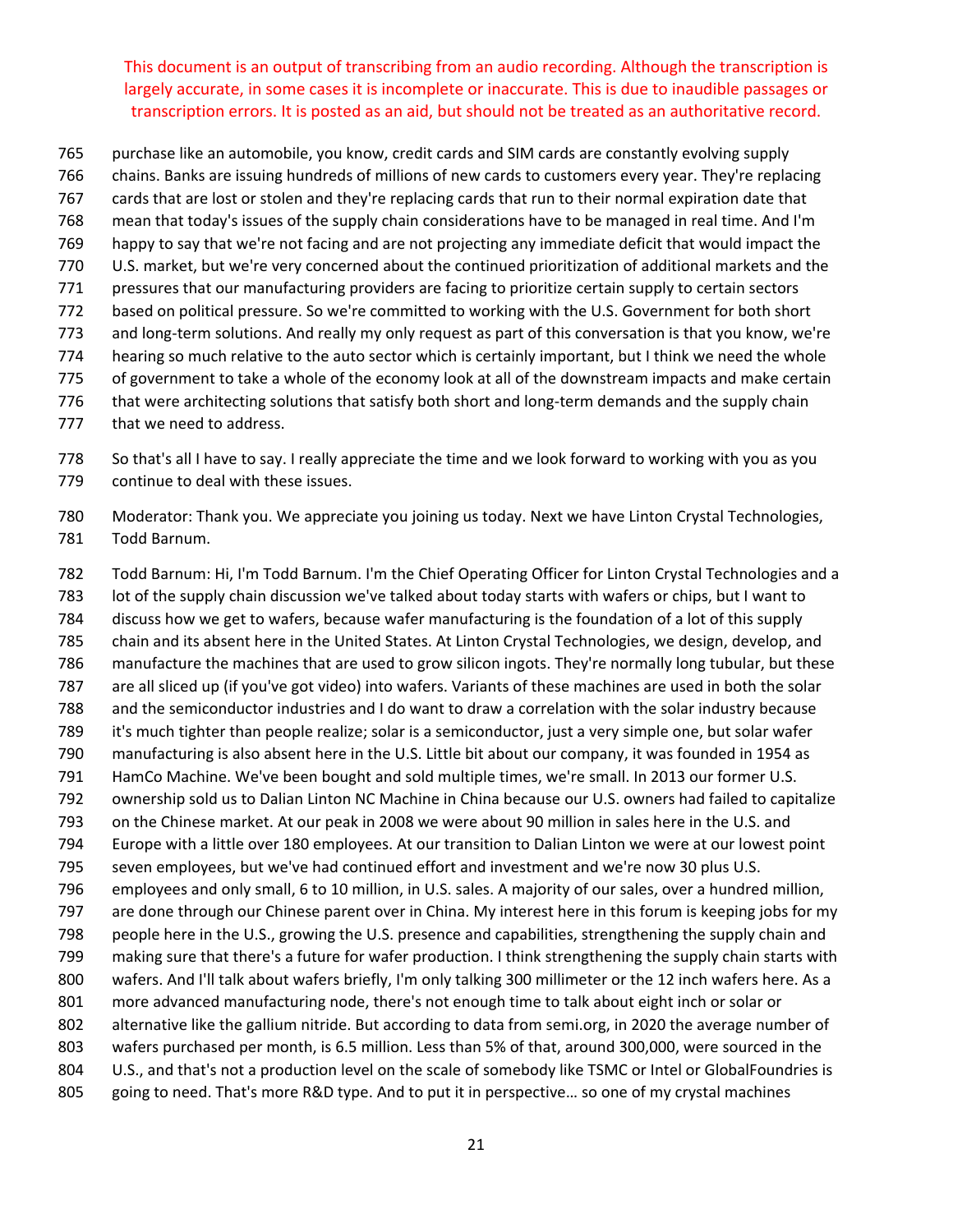running optimally produces about 10,000 wafers a month. So that's 6,500 tools to produce those 6.5 million wafers. That means 30 are here in the U.S. And for comparison the municipality of Beijing has its own five year plan and they have targeted production of 500,000 wafers by 2025. So that's almost double the capacity of the entire United States in just one small area of China and that's just a local plan. The national plan is enormous and all of China is investing. For the U.S. to be competitive in this I'd say we need manufacturing capacity of at least 20% of that 2020 total but that puts us at 1,300 machines. And that's just mine. It's not everything else that goes into making that wafer and you've got to move fast because factories take time, machines take time to build, all the operations honing. That's a couple years out. So we need a long‐range plan. And being fair, the main reason why they're not produced here, is it's cheaper to do it somewhere else. Factories, equipment, energy and labor are all more expensive here. So in order to strengthen the supply chain here, I would say we enable U.S. investment 817 with incentives instead of doing penalties like tariffs. I think grants, subsidies, tax credits, limited exemptions on the 301 tariffs to repatriate some items wouldn't hurt either, for my personal company, 819 that's how I can speak. If we had a robust super research and development tax credit that enabled me to write off a larger portion, much larger portion of the development expenses, coupled with some 821 manufacturing incentives or even potential supply contracts that just state that it has to be U.S. origin 822 equipment, it'd be easy for me to convince the rest of the board to invest our money into the United States because we'd show we're making money and I think that's the case with most manufacturers in this entire chain regardless of ownership. If you make it easy to locate operations here and you make it 825 simple to make money, they'll follow the path of least resistance, you know. And as a leader of this 826 business, and as a U.S. Marine, I do have a real interest in seeing this supply chain strengthened and

827 with efforts like this I have faith that it will happen. Thank you.

Moderator: Thank You. Next we have Seagate Government Solutions, William Downer.

 William Downer: Thanks Erika. Thanks for BIS for hosting this. I am Bill Downer, Vice President of National Programs for Seagate Government Solutions. Seagate Government Solutions is supportive of the Risk of the Semiconductor Manufacturing Advanced Packaging Supply Chain Report called for by Executive Order 14017, but we see a significant value in expanding the scope of this review to better incorporate the broad array of technologies which are critical to the safety, security and growth of the microelectronic industry including data storage. The National Defense Authorization Act of 2021 calls for creating helpful incentives to produce semiconductors for America and mandates several Federal 836 actions to secure the security of the semiconductor related supply chain. In particular, Seagate sees a need to prioritize the Department of Commerce study on the status of microelectronic technology in the United States, which is called for in the fiscal 2021 NDAA. The study requires the secretary to assess the broader capabilities of the U.S. Microelectronics industrial base to support the National Defense. In light 840 of the global nature and interdependence of the supply chain with respect to manufacture design and 841 end use, Seagate firmly believes that data storage needs to be included on the list of critical technology areas impacted by potential disruptions in the production of microelectronics and it is a potentially real area of vulnerability in the microelectronics supply chain. Data that feeds sensor systems, weapon systems, information and communication technology systems sits on various storage devices at many different points in the execution and use of those systems. As the U.S. Government and American industry continue to move to systems using data analytics, artificial intelligence and machine learning, 847 secure storage devices from a U.S. based manufacturing process become a very important component.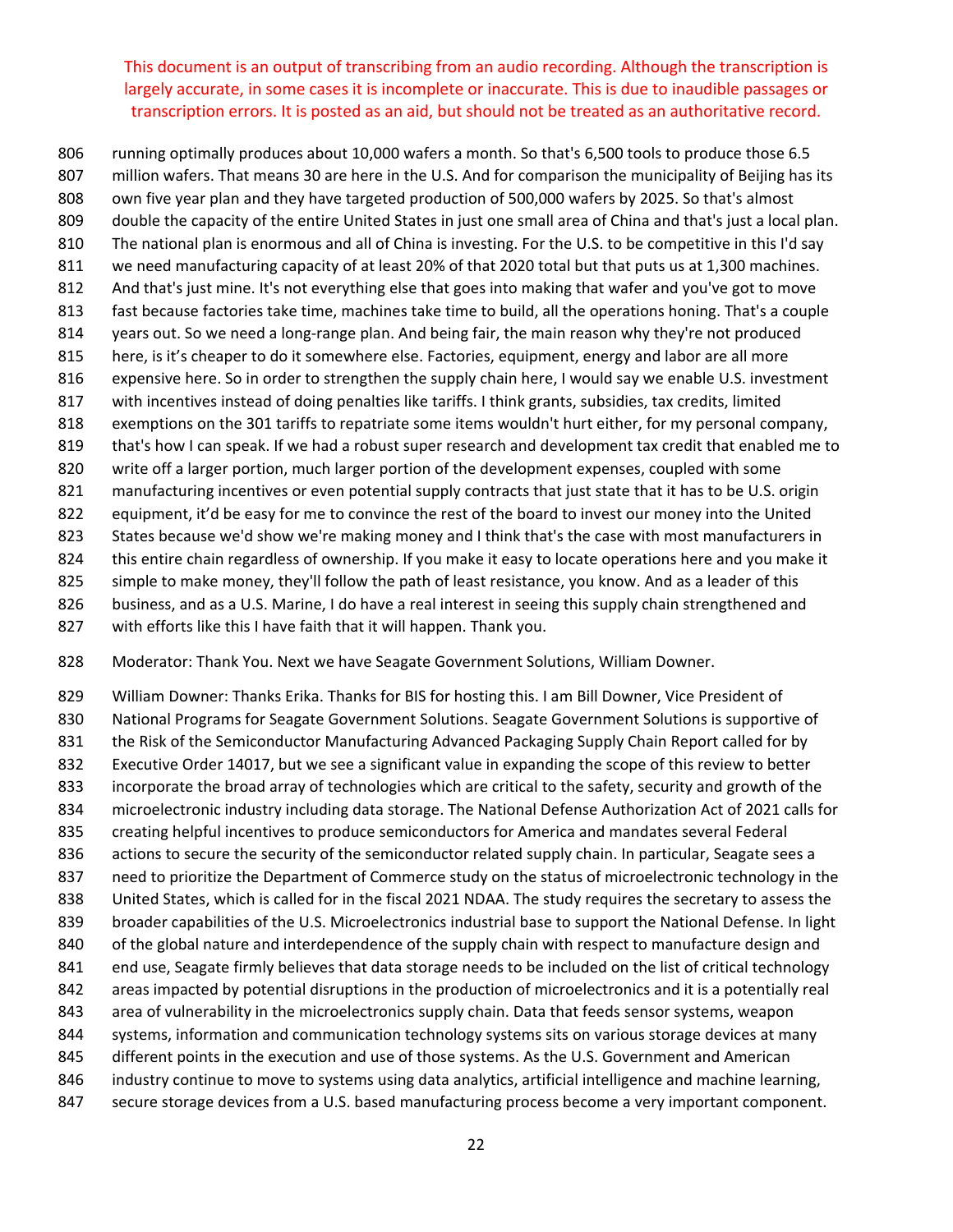- 848 Seagate Government Solutions asserts that storage devices should be manufactured and sourced in the
- 849 U.S. Today nearly all storage devices are manufactured in non Trade American Agreement Act countries.
- 850 Not recognizing this supply chain vulnerability puts the U.S. at a security risk and a risk of not having
- 851 access to these critical components. As part of the semiconductor supply chain analysis we recommend
- 852 that board and device level components that are critical to the executions of weapons, information
- 853 technology, and yes, Automotive be evaluated. Today's devices such as solid-state drives, random access
- 854 memory and storage class memory are examples of such critical components. We thank you for the
- 855 opportunity to speak today at this forum.
- 856 Moderator: Thank you. Next we have Hemlock Semiconductors, Philip Dembowski.
- 857 Philip Dembowski: Can you hear me OK?
- 858 Moderator: Yes.

859 Philip Dembowski: Hello. Can you hear me? So hello. Good afternoon everyone and thank you for the 860 opportunity to speak today. My name is Phil Dembowski and I'm the Senior Vice President and Chief 861 Commercial Officer at Hemlock Semiconductors, one of the world's leading producers of polycrystalline 862 silicon or polysilicon. I'm glad I'm going after Todd from Linton Crystal today as his equipment is what 863 turns our polysilicon into wafer, into semiconductor wafers. So today I am speaking, I should probably 864 turn on my video. Hold on one second. There you go. So today I am speaking on behalf of the other two 865 U.S. polysilicon producers Voelker Polysilicon North America and REC Silicon. These U.S. polysilicon 866 producers have invested approximately ten billion dollars in manufacturing facilities in Michigan, 867 Tennessee, Washington State and Montana and provide high-wage, high-skilled jobs for specialized 868 engineers and technicians. The U.S. polysilicon industry has traditionally been the global leader 869 renowned for its leading technologies, innovation, product quality, low carbon footprint, as well as cost 870 competitiveness. Polysilicon is the foundational material necessary to produce semiconductors, 871 photovoltaic solar panels and next-generation batteries. As a result, the U.S. polysilicon manufacturing 872 sector is vital to our current and future economic energy and national security and an all of government 873 response is urgently needed to preserve the critically important U.S. polysilicon industry and protect its 874 contribution to the entire semiconductor and solar supply chains. It is important to understand the 875 essential steps in the polysilicon manufacturing value chain that result in finished semiconductors and 876 solar cell. It's also important to recall that much of the innovation responsible, the creation of these 877 products, originated in the United States. Briefly the manufacturing value chain comprises four key 878 steps: (1) the production of polysilicon, (2) the production of ingots from polysilicon that are then sliced 879 into wafers (3) The production of semiconductors or solar cells from those wafers and (4) the assembly 880 of final products using semiconductors and solar cells like most of our electronic devices and solar 881 panels. The primary feedstock for polysilicon is silicon metal which is derived from the mining of quartz 882 much of that from the United States. Polysilicon production is a highly complex and technologically 883 sophisticated process that results in products with extremely high purity levels. High quality 884 semiconductor electronic grade polysilicon is typically produced at purity levels greater than 11-9. That's 885 99.999999% while solar grade polysilicon is typically produced at purity levels greater than 9-9. To put 886 that into perspective 11-9 purity of semiconductor grade polysilicon means impurity levels less than 10 887 parts per trillion, which is equivalent to 1 second in 3,200 years or one grain of sand in 16 Olympic-size 888 swimming pool. This is some really pure stuff. In fact, it's one of the purest materials on Earth and since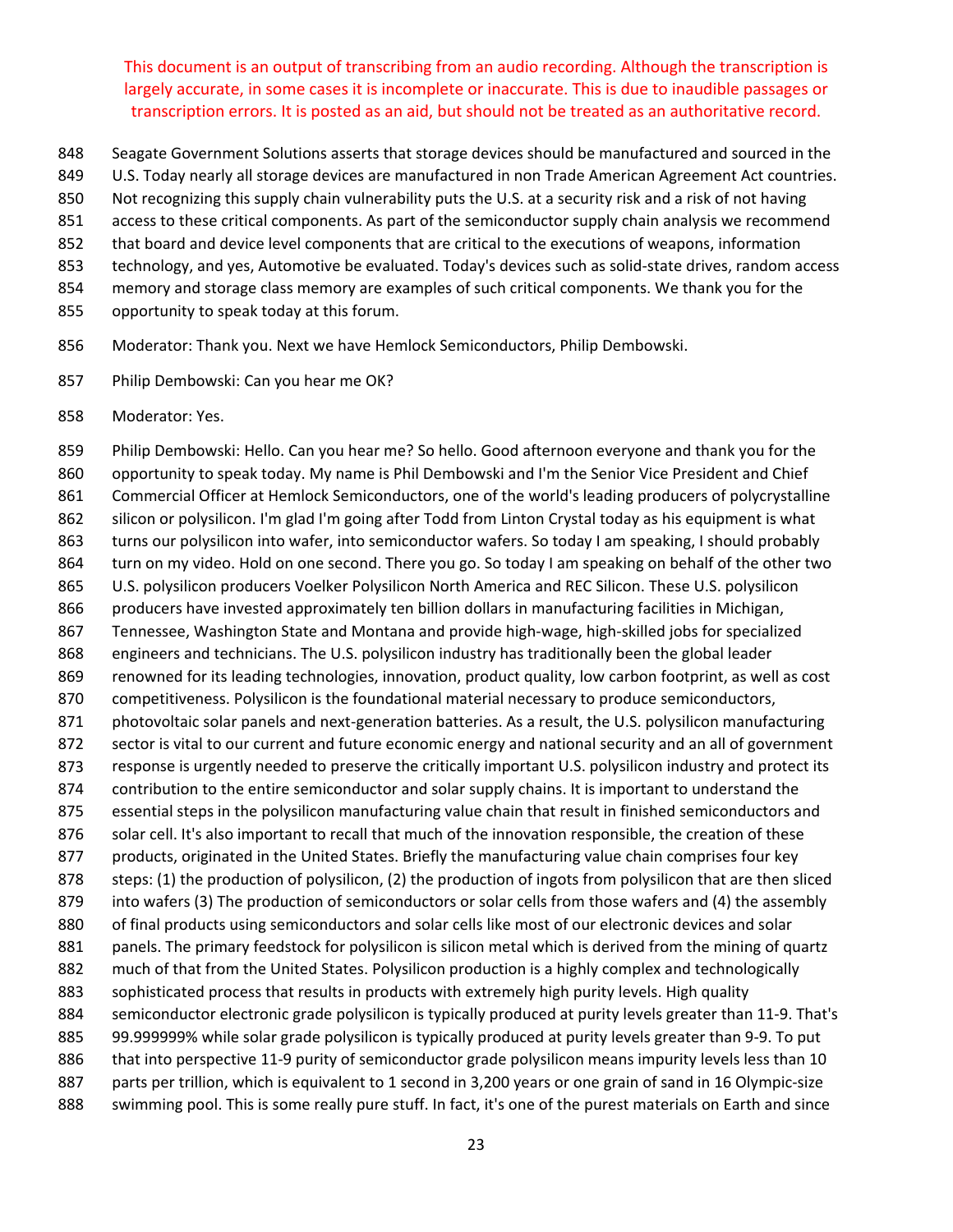Todd did a demonstration, this is a little nugget of polysilicon that's not so pure now because I'm handling it, but when we produced it was very pure. In order to ensure domestic capacity for semiconductor grade polysilicon, U.S. polysilicon production operations must be economically viable. However, companies that manufacture semiconductor grade polysilicon depend on high volume production of solar grade polysilicon to achieve the necessary economies of scale and capacity utilization rates for highly capital intensive manufacturing facilities. Thus without a robust solar supply Chain in the U.S., including ingot, wafer cell and module production polysilicon producers will not have a reliable customer base and as a result will be unable to produce polysilicon for either the semiconductor 897 or the solar markets. The security and resiliency of the U.S. semiconductor supply chain and the preservation of U.S. technological leadership is dependent on the secure and reliable supply of its foundational material: semiconductor grade polysilicon. Advancements in new cutting‐edge semiconductor device technology all rely on advancements in performance and manufacturing of polysilicon to realize performance improvements and supply capability. This supply is inextricably tied to the foundational material for the domestic solar supply chain: solar grade polysilicon. U.S. technological leadership and U.S. production of semiconductor grade polysilicon is at risk due to Chinese actions to increase its dominance of both the semiconductor and solar supply chains, as a result of these actions U.S. polysilicon producers have been cut off from the Chinese market which represents over 95% of the global solar grade polysilicon market and our direct and immediate customers in the solar industry no longer exist in the United States. The U.S. government should recognize the existential risk this poses to the semiconductor manufacturing base and in national security. As detailed in our written comments, the U.S. government should take appropriate actions to support U.S. production and to increase demand for U.S. origin polysilicon. Taking these important steps, would shore up the U.S. polysilicon industry and thereby strengthen the foundation of the U.S. semiconductor and solar energy supply

chain. Thank you very much and I'll turn it back to you Erika.

 Moderator: Thank you very much for joining us today. We appreciate those comments. Next we have, yes… and a show and tell, definitely… next we have MITRE, Dr. Shamik Das.

 Dr. Shamik Das: Hi, my name is Shamik Das as you said and I'm a Division Chief Engineer at the MITRE Corporation in McLean, Virginia. And we definitely appreciate the opportunity to speak to you today on the record about this topic which is of essential of national importance. I want to introduce MITRE just 918 briefly. We're a not-for-profit public interest company with over 60 years of experience operating federally funded research and development centers (FFRDCs), which work together with government and the private sector to drive innovation on technology, management, and policy issues. MITRE also operates MITRE labs and we have a tech foundation, MITRE Ingenuity, that works with the private sector 922 for public good and brings an industry perspective on this topic. We excel in developing whole-of- government solutions and in driving cross sector collaboration to address our nation's most pressing challenges. This broad and neutral perspective combined with our expertise in microelectronics and supply chain risk management enables us to provide a unique value to the Department of Commerce as you respond to this executive order. We made a detailed written response to your request for comment and what we want to spend our time here is on the three key recommendations that we wish to emphasize.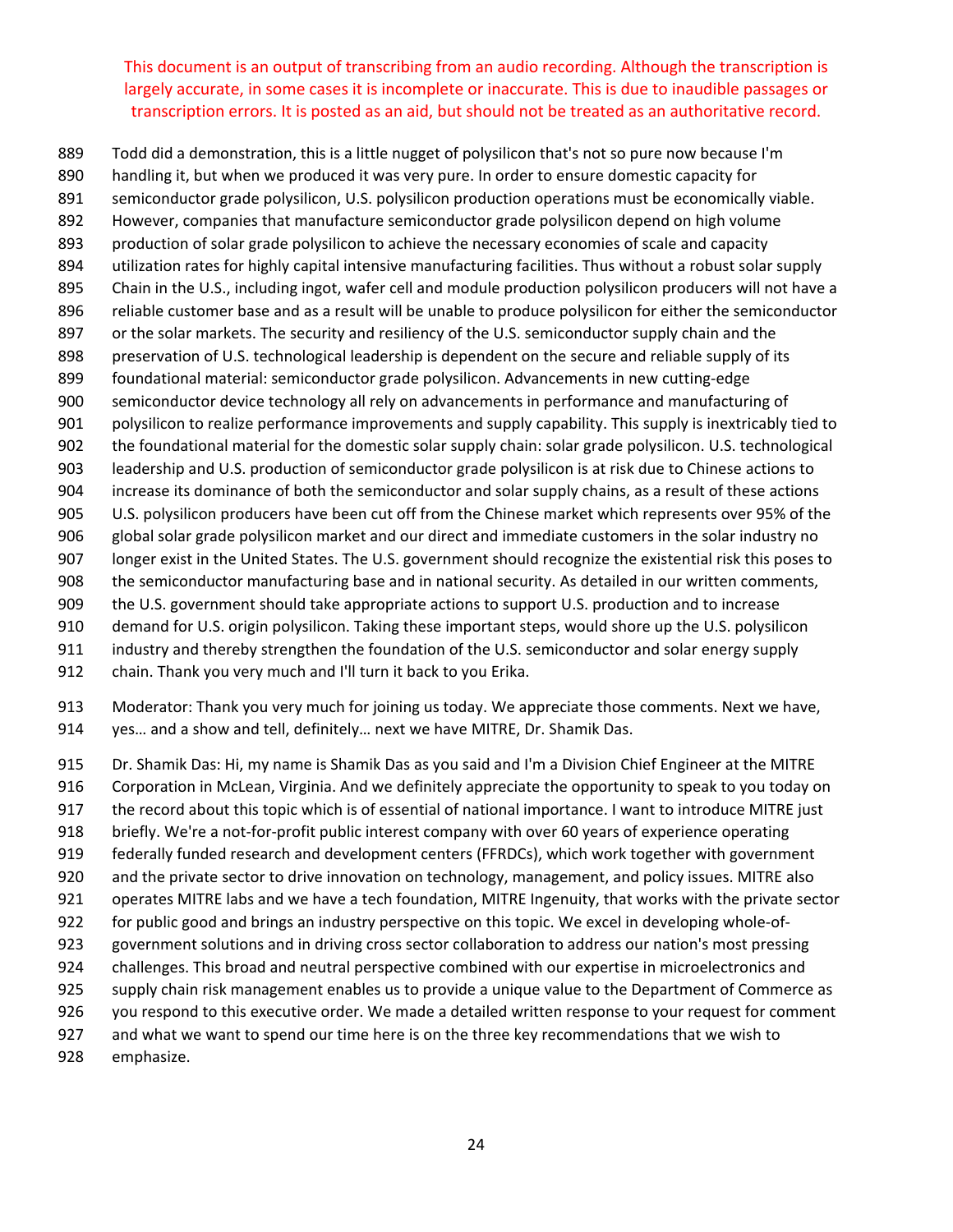The first is that the U.S. needs to develop and proliferate a comprehensive national semiconductor

- strategy. Given the criticality of semiconductor supply chains to U.S. national and economic security and
- the complexity of the issues affecting them, the government needs a clear cohesive national strategy for
- promoting U.S. leadership of the semiconductor supply chain of the future both for the coming decade
- and also for the disruptive technologies beyond. Without further strategy the U.S. runs the risk of
- defaulting to a haphazard diffusion of government investment and a patchwork of policies and programs
- that are not mutually reinforcing. Much of the strategic discussion and public discourse around U.S. 936 semiconductor resurgence has been focused on the investing and the on-shoring of manufacturing
- capability. And this is critically important, but without a clear and comprehensive strategy we could fall
- into a more reactive posture rather than driving investments that address both the near term
- 939 vulnerabilities that we see and also build toward a longer-term U.S. plan for 2030 and 2040. The strategy
- 940 also needs to address investments in workforce to increase the number of STEM graduates entering the
- semiconductor industry and to encourage their attention in the U.S. Cooperation with allies to cultivate
- alternative sources in areas of particularly high dependence on high risk trade partners and effective
- coordination on alignment across government on specific shared priorities and objectives that drive U.S.
- innovation leadership and security.
- 945 Our second recommendation is that the government establish a public sector industry focused DARPA-
- like capability for semiconductors. To lead in critical technologies and arenas of the future the U.S.
- needs to capitalize on areas where it is already the global leader, but it is no longer enough simply to
- 948 invest in fundamental research for next-generation technology. We must actively bridge the gap to
- commercialization that promotes public outcomes. To do so the Department of Commerce should
- establish a public sector industry‐engaged capability with the mandate, resourcing, and coordination to
- make strategic investments in next [inaudible] development, a promising research that is still several
- years away from commercial adoption. Through this new organization, the U.S. should invest at scale to
- ensure effective centrally coordinated and accountable investment against this strategic plan. In an
- 954 industry where individual facilities cost billions of dollars and state-of-the-art equipment can cost over a
- hundred million, the only way to create new substantial capabilities is to make large, bold, concentrated
- investments that are organized according to a cohesive strategy.
- 957 Third, the U.S. must develop a multi-dimensional supply chain monitoring and resilience capability to obtain the data to drive investment and policy decisions. The U.S. government has many levers at its disposal to help address challenges facing critical supply chains that affect our national security and economic interests, but it needs early insights so that policies or actions can be taken in near‐real time to address specific issues. This capability could provide data and insights on capacity, supply and demand signals, and critical issues and threats. A task force comprising the Departments of Commerce, Treasury, State and Defense could leverage this information to develop effective proactive responses to emerging risks. The U.S. cannot afford to wait until moments of crisis to begin filling supply chain gaps where there is a particular vulnerability to denial or supply shocks. In particular by standing up this capability the Department of Commerce can leverage Title 99 of the 2021 NDAA to promote a domestic supply chain that has increased resiliency to withstand supply chain denial and supply shocks. If the U.S. can capitalize on the recent surge in attention to the semiconductor supply chain security issues across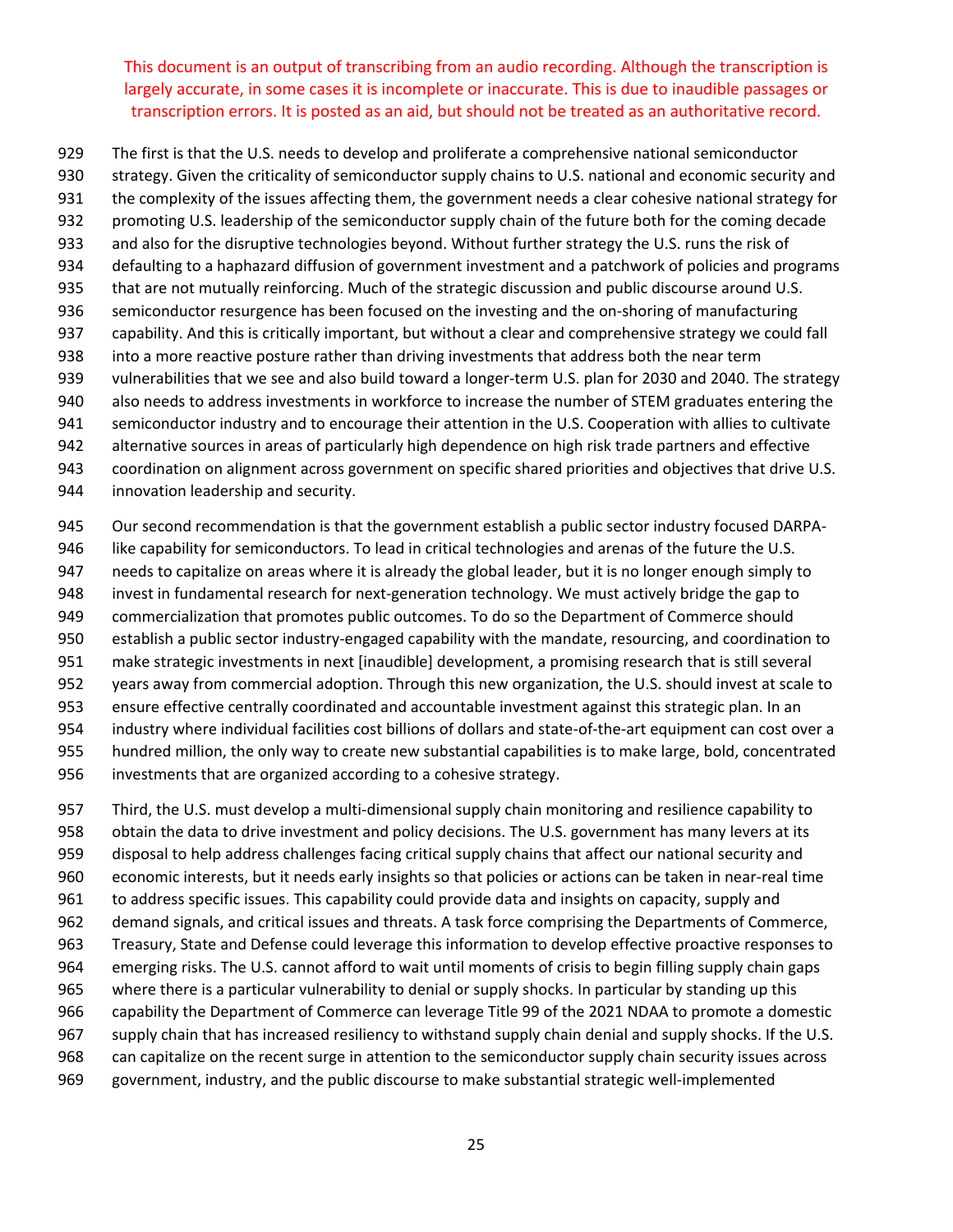investments it will be well positioned to lead the semiconductor supply chain of the future. Thanks again for the opportunity to speak.

 Moderator: Thank you very much. Next we have Dr. Michael Fritze with the National Defense Industrial Association, Electronics Division.

 Dr. Michael Fritze: Let's see if my videos on. Ahhh my video is on very good. Okay. Thank you very much Erika. So my name is Mike Fritze, and I'm a Vice President at the Potomac Institute for Policy Studies, a Science and Technology based think tank. I'm representing however, the Electronics Division of the National Defense Industry Association. So I guess I'm somewhat representing the defense industry in this in this conversation. I'll say a few minutes of work about what NDIA is all about followed by 979 recommendations that we submitted in our written comments. The National Defense Industry Association is focused on getting situational awareness of coordination and dialogue between industry and the university and academia and U.S. government and DOD stakeholders. There's 28 divisions and 30 chapters with 1,600 corporate members and sixty thousand individual members. It represents small, 983 medium, and large defense industry based companies, both traditional and non-traditional, and I'd like 984 to say we've been working very hard to make sure that the non-traditional commercial members are well represented and I believe that they are these days. The particular piece that I represent here is the 986 Electronics Division and that work is an outgrowth of the Trusted Microelectronics Joint-Working Group that took place a few years ago recognizing the importance of this problem to the defense industry stakeholders to bring people together and focus on this issue. We really focus on microelectronics issues with the priorities on access and security. We have good representations in both the traditional defense 990 industry companies, like Lockheed and Northrop Grumman, and non-traditional ones like Intel and Micron, and a number of small companies, for example, so we have a pretty broad representation and we held a very nice annual meeting very recently at the end of January focused on great power competition with China, the Chips AFA legislation where we had a great session including people from the Hill speaking about the legislation and talking to folks from SIA and other industry representatives. We had a DARPA overview of what the ERI is doing, and EDA security session and hardware assurance very focused on current topics. But I'd like to now focus on the recommendations that we did. I won't cover our written comments. You have that to read at your leisure and I'd like to focus specifically on the recommendations. I'm actually glad I came after Shamik at MITRE because there is some resonance with that. In fact our very first recommendation resonates very strongly with Shamik's comments. We believe very strongly that the National Security Strategy needs to be developed for semiconductors that includes input from the U.S. government, industry, and academia. We need to focus on what the priorities are, what the desired outcomes are and what the essential technologies are. We need to define and identify them for government action. That's actually very important and something that we 1004 really haven't done in a cross-cutting way. So I resonate very strongly, or rather, we resonate very strongly from NDIA with Shamik's comments. Going through a couple of other recommendations that we have, and first off I'd like to thank the Commerce Department for specifically taking industry input in this endeavor, which is very important, we feel and we applaud the outreach to industry in this.

 So number two. We believe the export rules need to be clarified. Right now there's a web of complexity and that has to do with, partly with the export control legislation from the 70s, which is many decades out of date. We failed on substantive export control reform and we really need to do something about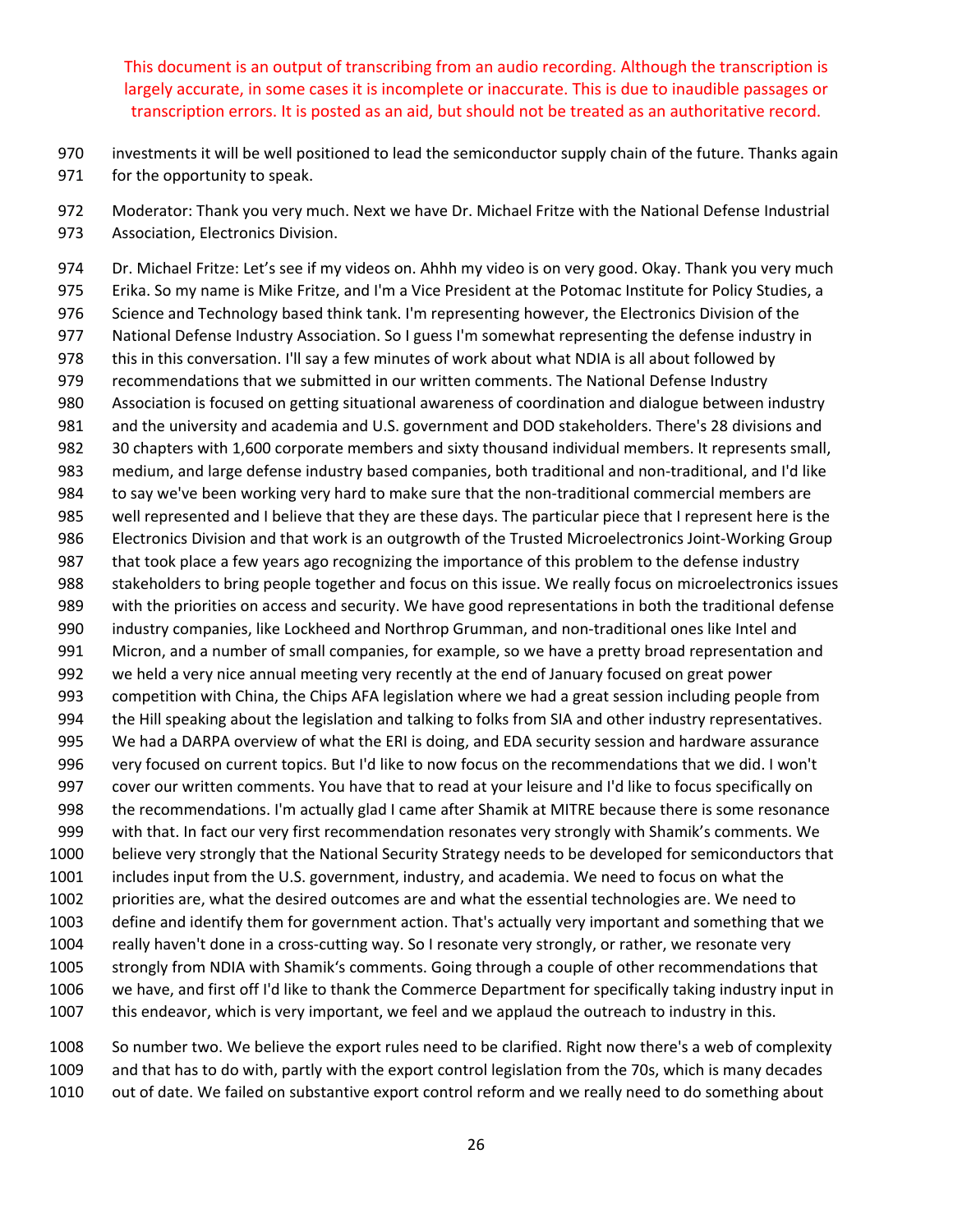1011 it. We're shooting ourselves in the foot against our competitors with export control limitations, but even 1012 on the small stage things like post-Fab customization of chips, which is becoming more and more common, needs to be clearly defined in terms of what the export control regulations are. So we need fundamental export control reform to strengthen our semiconductor position. Number three, we need to provide tax incentives to industry, which means we need to fully fund the CHIPS and NDAA legislation that calls for such tax incentives. We need to incentivize, I think what we're saying in the short term is the carrot works better than the stick. So rather than just focusing on defensive measures to protect us, working on the offense to incentivize good behavior is actually very important and so tax incentives which are a very important part of the CHIPS NDAA legislation are extremely important here. We need to fully fund the CHIPS and NDAA legislation, a number of other speakers have already said that. We feel 1021 it clearly falls into long-term and short-term thrusts. The shorter-term thrusts are what our needs are today so prioritize our needs today and make sure that we have good access to the capabilities that we need for today. Longer term we need to be world leaders in research. So we need to invest in emerging technologies and our industry stakeholders feel that the immediate [inaudible] there would be advanced packaging and heterogeneous integration. So we need to be world leaders in this area of emerging technology and we need to invest in that. So there's both the near term and a short‐term, 1027 near-term and long-term focus to the CHIPS and the AFA. The final comment I have on the CHIPS and AFA is that it's more than just Fabs. Fabs are great and Fab access is very important. But in order to have something practical and in order to have a capability you need to actual access infrastructure. So that means you need the design and testing infrastructure that supports Fab access. A Fab by itself is of limited usefulness. We need to have an access infrastructure, a robust access infrastructure in place. That's actually very important. Finally, I'd like to comment, I think I resonated a bit with the GlobalFoundries speaker at the beginning that there's a broad variety of technology that's required by systems companies state‐of‐the‐art is of course, very important for bleeding edge. But most of the things that we have in systems is a number of generations older if not much older. So we need to take into account what the actual systems companies need to be economically viable. Number five we believe very strongly. All right, I will end, we believe very strongly that the DIB industry needs to be represented in a strategy advisory panel. That's exactly what's happening here in this activity. So with that I've covered most of our recommendations the rest of them are in the written comments that we made and once again, I really applaud Commerce on behalf of the stakeholders of the NDIA that they're actively seeking out input from industry in this. This is the way to get things done. So, thank you very much.

 Moderator: Thank you very much. We are really glad to host this Forum today. That wraps up our group two speakers. So I will hand it back over to the USG panel that will ask questions of our second group of eight speakers. As a reminder if you are one of those eight speakers and would like to respond, please use the raise hand function and we will call on you to unmute and answer. We'll do our best to allow all those interested in answering the questions a chance to speak while also considering our time constraints. USG Panel.

 Michele Schimpp: I would welcome again input on the prior question – which is what are the unique challenges and risks that are encountered by the small businesses in the semiconductor supply chain?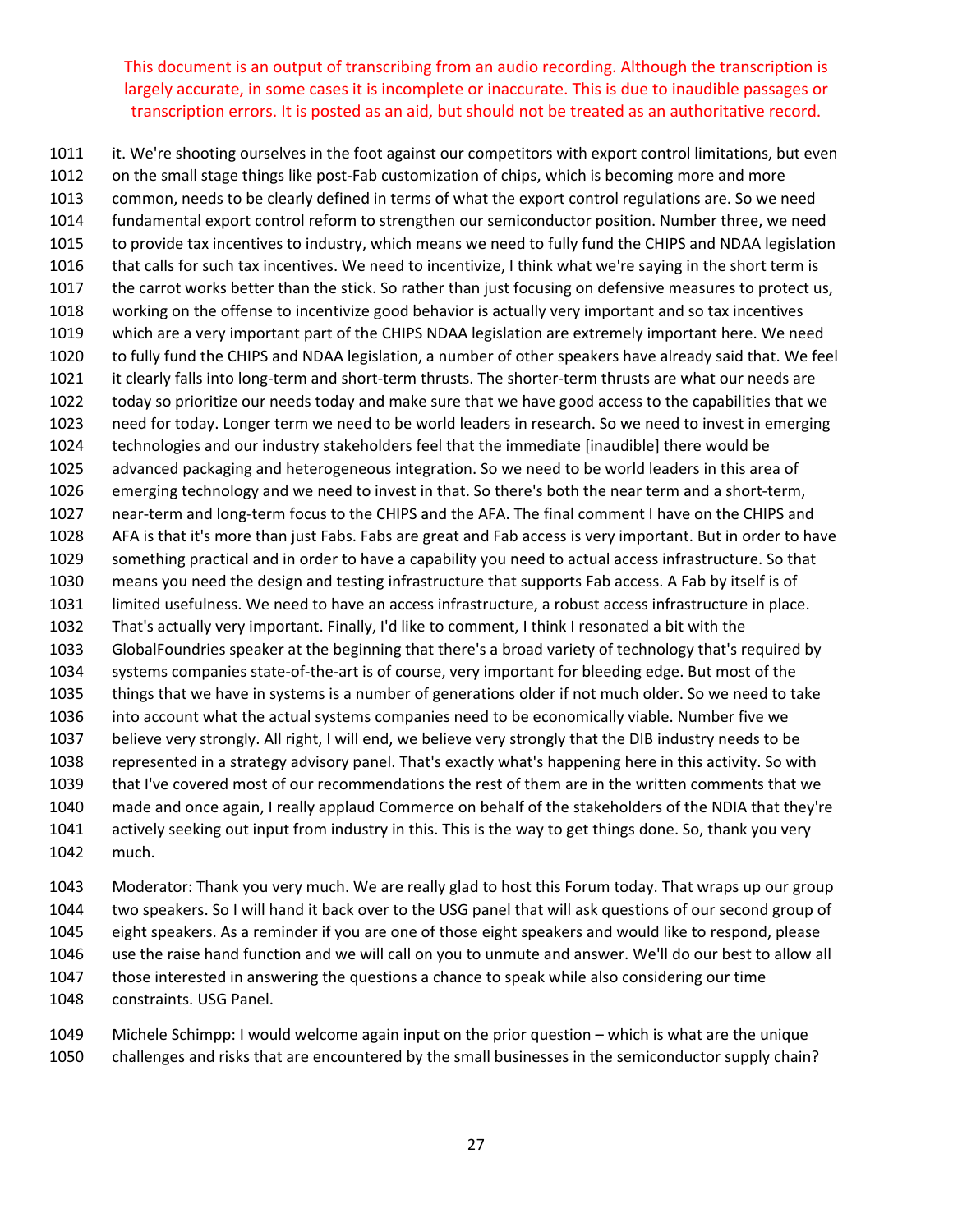- Dr. Michael Fritze: So am I on? So we do have small businesses that are part of the NDIA and I would say
- 1052 actually that this is an example where their lack of market driving, they can't really drive the market so
- having access is a huge issue. So for the government to step in and work policies to provide good
- assured access to the basic technologies is critical and there's a common interest here because the
- government is also a small customer of this industry. So there is total resonance between government
- needs and a lot of the small companies in which access to technologies is key.
- Moderator: And next we'll go to Dr. Shamik Das.

 Dr. Shamik Das: Yes, thank you. Thank you for the question. I like to add it is incredibly difficult in today's economic environment for small business to get involved in this, you know in this innovation ecosystem to bridge the barriers to market access. Actually, market capital investment is a huge barrier. It's difficult 1061 to introduce new ideas as a start-up into the hardware ecosystem and government can play a huge role in investing in these small companies in helping them to bring their ideas to market.

 Moderator: Thank you. Any additional questions from the USG panel? No. Okay. We will move on to Group 3. Kimberly Ekmark with SEMI.

 Kimberly Ekmark: Thanks Erika. My name is Kimberly Ekmark. I'm the Director of Public Policy and Advocacy at SEMI. I want to thank the Department of Commerce for holding this forum to discuss risks in the semiconductor manufacturing and advanced packaging supply chain. SEMI appreciates the opportunity to appear before you today in support of the complete set of comments we submitted for the record. SEMI is the industry association representing the global electronics manufacturing supply chain and we are more than 2,400 members worldwide including over 400 members in the United States. SEMI represents a full range of U.S. semiconductor companies including design, automation, and semiconductor IP suppliers, device manufacturers, equipment makers, materials users, software designers, and sub component suppliers. Semiconductors underpin all electronics and information technology enabling innovation and growth and countless other industries while powering the hardware for artificial intelligence applications, 5G infrastructure, and quantum computing. Nearly all items that run on electricity incorporate semiconductors and disruptions in the semiconductor supply chain can have serious consequences and downstream industries rely on these chips including IT, medical devices, automobiles, defense, critical infrastructures to name a few. Today the U.S. share of global integrated circuit capacity is 12 percent down from 24 percent in 2000. Over that same period South Korea has grown by 11%, Taiwan 12%, and China 15%. The most advanced process node capability is currently only available in facilities outside of the United States and back‐end assembly has diminished to 3% in North America.

 Semiconductor manufacturing is among the most complex production process in any industry. The supply chain is highly integrated and globalized from growing the silicon ingots, creating raw wafers, front end fabrication of the wafer, and back end assembly test and packaging. Each step requires significant capital investment, sustained and costly research and development, and its own supply chain of countless firms providing components and materials. Supply constraints whether they be in devices, equipment, or materials can impact the entire supply chain and lead to semiconductor shortages which can result in what went down at electronic factories and have ripple effects throughout the economy. Additionally there is little excess capacity available in the U.S. or elsewhere to absorb increasing demand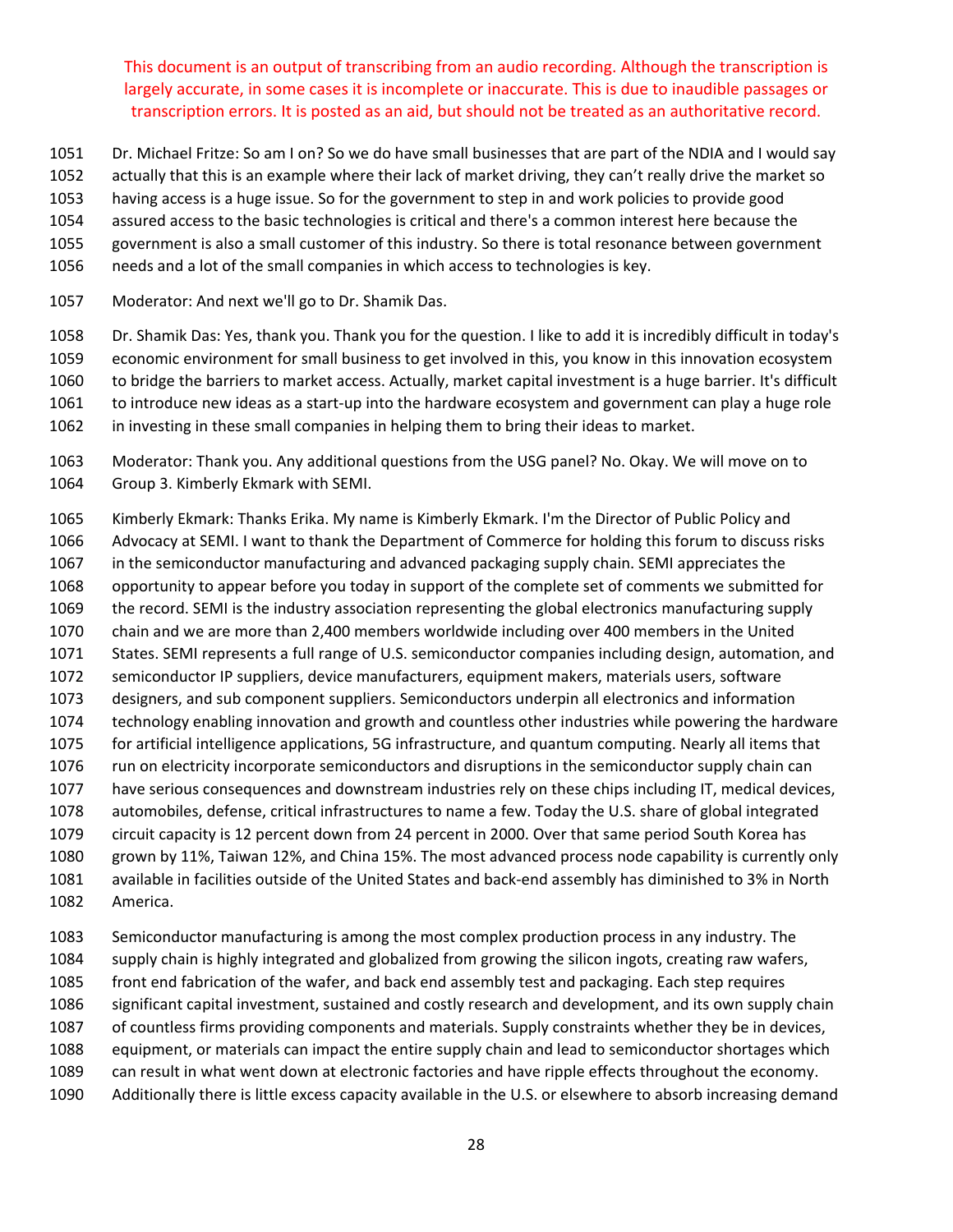or production cuts. Recently we've seen several risk factors that have led to significant disruptions in the supply chain from natural events, including storms, fires, and earthquakes causing power outages and other production stoppages, geopolitical tensions resulting in dueling export control measures and trade wars leading to supply chain uncertainty and increase tariffs, and of course the covid‐19 pandemic that has caused unprecedented work, transportation, and travel disruptions. Building a stronger and more resilient semiconductor supply chain in the U.S. will be facilitated by policies that help semiconductor companies throughout the entire supply chain grow and innovate. SEMI fully support the CHIP for America Provisions that were passed in the FY 2021 NDAA and President Biden's call for \$50 billion to fund these programs. We want to note the importance of upstream items that are critical to manufacturing facilities and ensure incentives are available and research is focused throughout the entire supply chain, including semiconductor equipment, materials, and design software. The federal investment tax credit for semiconductor manufacturing facilities and equipment included in the Chips for America Act would quickly help close the cost gap and provide certainty for investments in new and expanding Fabs, creating thousands of jobs, and reversing the decline in America's share of global semiconductor manufacturing. The U.S. could continue to lose ground in semiconductor manufacturing and new facilities will take years to come online. A tax credit will impact investment decisions quickly and is a reliable method used in countless other industries to incentivize U.S. manufacturing. In addition to incentives for manufacturing, investment in semiconductor research and development is vital to keep pace with technology innovation. While semiconductor companies continue to reinvest a significant percentage of revenue and profits in R&D, federal spending has declined over the past few decades. In 1953 the federal government funded over 50% of total R&D spending and today that is closer to 20%. Proposals to invest more in R&D for technology sectors, like semiconductors, will help bolster the industry and continued innovation. Additional pro‐growth policies are key to strengthening the semiconductor supply chain in the U.S. like workforce policies that promote STEM education and enhance diversity equity and inclusion in the workforce, and trade policies that open markets for U.S. products. Equally as important as policies that promote growth in innovation, we must preserve 1117 strength and avoid policies that weaken the supply chain or undercut pro-growth initiatives. Semiconductors are a significant U.S. export and roughly 90% of semiconductor equipment and material sales are made in facilities outside the United States. Export markets are essential to the semiconductor industry and they are the foundation of U.S. headquartered companies market share positions. Export 1121 controls and U.S. origin items should be narrowly tailored and to address specific national security concerns and implemented multilaterally. Unilateral controls contribute to the perception that the supply of U.S. origin items is unreliable and leads to customer efforts to avoid or design out U.S. origin products and technology. Finally, we must ensure that federal incentives and manufacturing and R&D are not negated by corporate tax policies that would weaken the competitiveness of the U.S. industry in a global market. Competitive corporate tax policies are important foundations for a strong and resilient U.S. supply chains. The policy proposals that are being discussed are a critical first step to improve the competitiveness and strength of the semiconductor manufacturing supply chain. SEMI urges the administration and Congress to avoid eroding that benefit and the benefit of the proposal by implementing other provisions that will make the industry less competitive, weakening the supply chain in the process. Thank you again for your time and SEMI looks forward to working with you on this very important issue.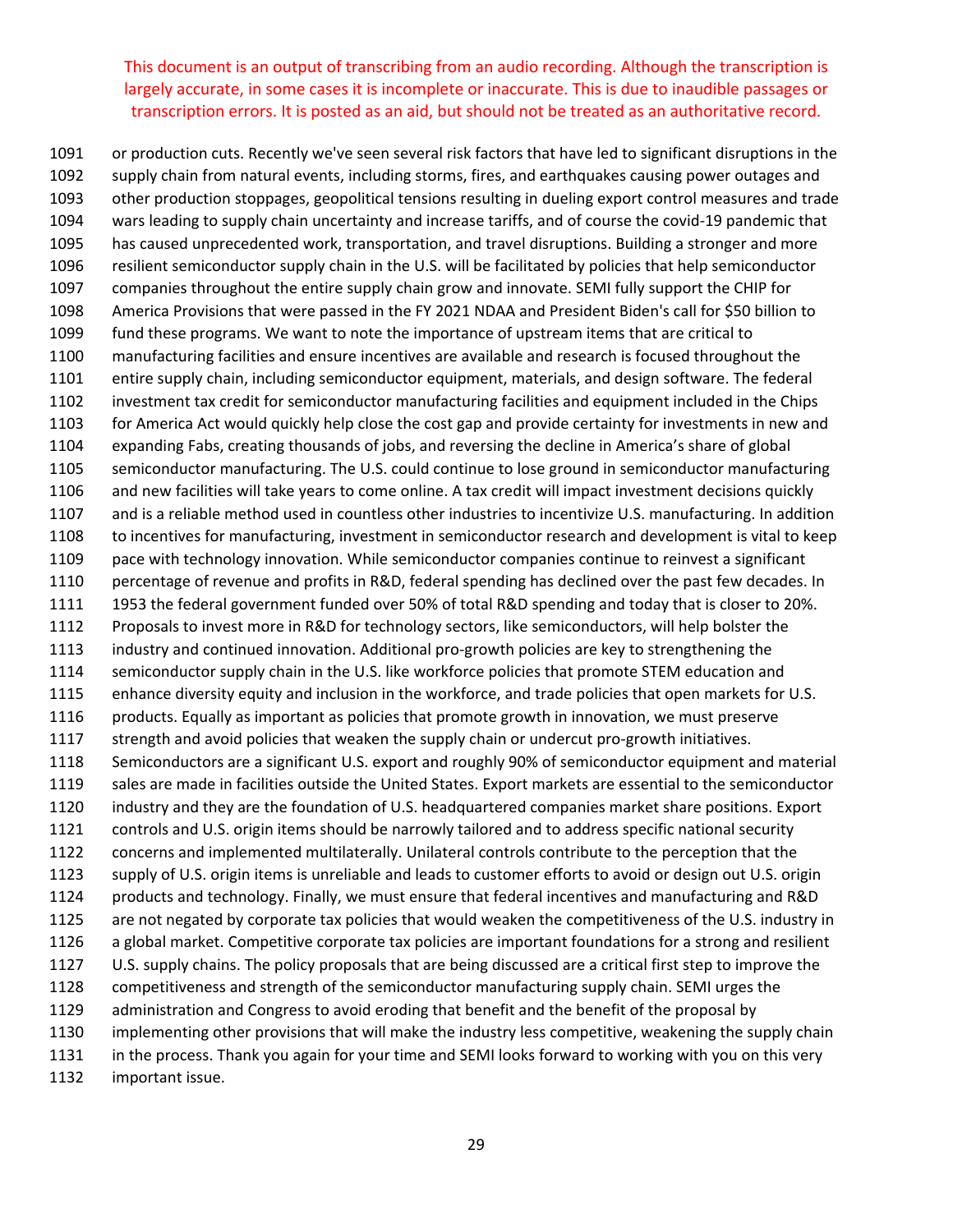Moderator: Thank you very much. Next we have Falan Yinug from SIA.

 Falan Yinug: Thank you very much. My name is Falan Yinug. I'm Director of Industry Statistics and Economic Policy at the Semiconductor Industry Association on behalf of SIA thank you for the opportunity to speak today. I would like to make four points in my comments. One, the global semiconductor supply chain provides enormous value in promoting innovation and reducing costs. Two, it would be unrealistically expensive and unproductive to attempt to replicate the global supply chain in any single country in an attempt to achieve self‐sufficiency. Three, the global semiconductor supply chain however, faces various vulnerabilities due the concentration of certain activities and sources of inputs and specific geographies. And four, the U.S. should adopt smart policies to eliminate or reduce these vulnerabilities and enhance the U.S. economy, national security, and supply chain resilience. Semiconductors have driven transformative advances in nearly every modern technology from computers to mobile phones to the internet itself and they play a critical role in innovations in automobiles, medical devices, manufacturing, energy production and other key areas of our economy and society. The U.S. semiconductor industry has for decades led the world in semiconductor technology. This leadership is due in no small measure to its ability to leverage a complex global supply chain. The U.S. semiconductor industry relies on deep global supply chains and access to overseas markets to create value, drive innovation and reduce costs. The global structure of the semiconductor supply chain has enabled the industry to deliver continual cost reduction and performance gains for consumers, businesses, and governments who use semiconductors in the products they enable. The need for deep technical know‐how and scale to design and manufacture chips has resulted in a highly specialized global value chain in which regions perform different roles according to their comparative advantages. Countries are interdependent in this integrated global value chain, relying on free trade to move materials, equipment, IP, and products around the world to the optimal location for performing each activity. Attempting to replicate the global semiconductor supply chain at any single country in an 1157 attempt to achieve self-sufficiency would be unrealistically expensive and unproductive. Researching, designing, and manufacturing semiconductors is so complex today that no one single country or one company can do it all alone. Such a hypothetical model of fully self‐sufficient local semiconductor supply chains would require at least one trillion dollars in incremental upfront investment and result in a 35 to 65% overall increase in semiconductor prices and ultimately higher cost of electronic devices for end users. Clearly this hypothetical offer to global supply chains is a non‐starter for the semiconductor industry and indeed the world. In the past few years, however, several factors have emerged that could 1164 put the successful continuation of the global semiconductor supply chain model at risk. While geographic specialization has served industry and its consumers well it also created potential vulnerabilities. There are single points of failure in the semiconductor supply chain that could be disrupted by for example, natural disasters, infrastructure shutdown, or geopolitical conflicts. Also, there are more than 50 points across the semiconductor value chain where one region holds more than 65 percent of the global market share. Examples of concern specifically to the U.S. are about 75% of semiconductor front end fabrication capacity is concentrated in China and East Asia and more than 60% of the world's back‐end semiconductor assembly, test, and packaging capacity is in China and Taiwan, 1172 while the U.S. lacks any large-scale commercial state-of-the-art advanced packaging capabilities. Industry participants and governments must join in efforts to address these vulnerabilities to make the value chain more resilient while also continuing to facilitate worldwide access to markets, technologies,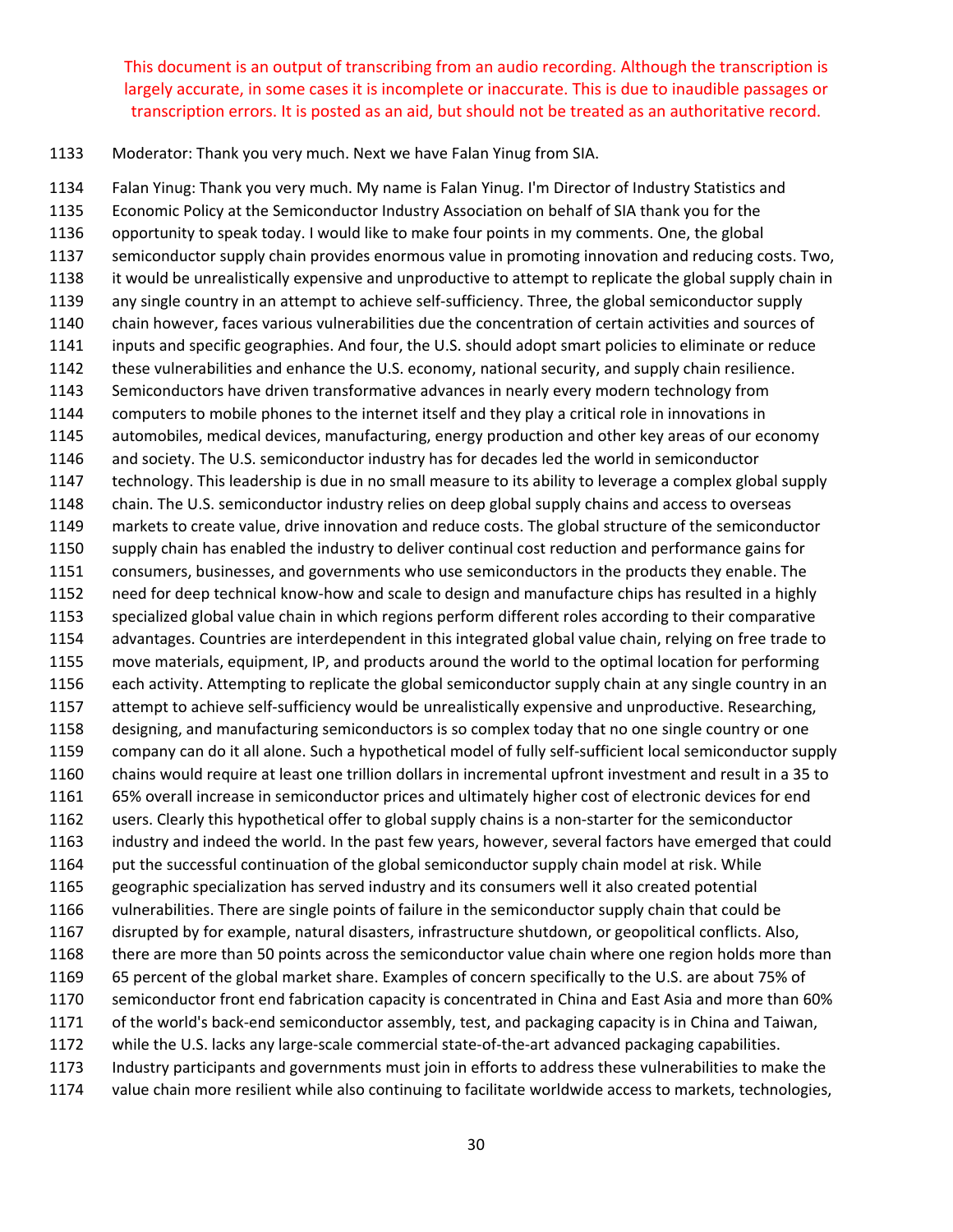capital and talent. The U.S. government will need to use a combination of smart policies to mitigate these vulnerabilities including targeted investments to fill high‐risk gaps in their supply chains and collaboration with allies and partners globally. For innovation to thrive, the semiconductor industry needs targeted U.S. government policies and incentives that strengthen supply chain resiliency and expand market access while balancing the needs of national security. The immediate solution to these challenges should be focused. Competitive government incentive programs must support domestic semiconductor research and achieve a more diversified geographical footprint by building additional semiconductor and unique raw materials manufacturing capability in the U.S. and expanding production sites and domestic sources of supply for unique and critical material. Beyond targeted incentives, the government must guarantee a level playing field as well as strong protection of IP rights. The government must also take steps to further promote global trade and international collaboration on R&D and technology standards particularly with allied countries. In parallel, policymakers should step up efforts to address the shortage of talent that threatens to constrain the industry's ability to maintain its innovation pace through further investments in science and engineering education as well immigration policies that enable leading global semiconductor clusters to attract world‐class talent. In addition, the government should establish a clear, stable, and targeted framework for targeted controls on semiconductors that avoid broad unilateral restriction on technologies and vendors while establishing 1192 market incentives for more assured sources for our military and critical infrastructure needs. Such well- modulated policy interventions would preserve the benefits of scale and specialization in today's global value chain structure while addressing supply chain risk with targeted investments to incent incremental capacity growth in the U.S. to domestic resiliency requirements and address worldwide market needs. This would ensure that the industry can extend its ability to deliver the continual improvements in semiconductor performance and cost that will make the promise of transformative technologies such as AI, 5G, IOT and autonomous electric vehicles a reality in this decade while providing domestic production capacity necessary for critical domestic applications. SIA appreciates the opportunity to provide its input today and we look forward to working with the administration on policies that will 1201 advance the competitiveness of the U.S. semiconductor industry.

 Moderator: Thank you very much. Our next speaker is John Bozzella with the Alliance for Automotive Innovation

 John Bozzella: Good afternoon. Thank you very much to the Department of Commerce and the Bureau of Industry and Security for hosting this Virtual Forum. It's a critically important issue not only for the country today, but for the innovative technologies that will be key to our continued global leadership. We very much appreciate the administration's engagement on this issue and its commitment to identifying and resolving risks in the semiconductor supply chain. I'm John Bozzella, President and CEO of Alliance for Automotive Innovation. Alliance for Automotive Innovation or Auto Innovators is the singular, clear, and respected voice of the auto industry. We represent manufacturers that produce nearly 99% of new cars and light trucks sold in the United States as well as original equipment suppliers, tech companies, and others within the automotive ecosystem. As the nation's largest manufacturing sector the auto industry contributes \$1.1 trillion dollars to the U.S. economy and represents five and a half percent of the country's GDP. As a significant engine for our nation's economy, the auto sector is responsible for 10.3 million jobs and \$650 billion dollars in paychecks. As you're aware, the auto industry has been uniquely and significantly impacted by the current semiconductor shortage. The ongoing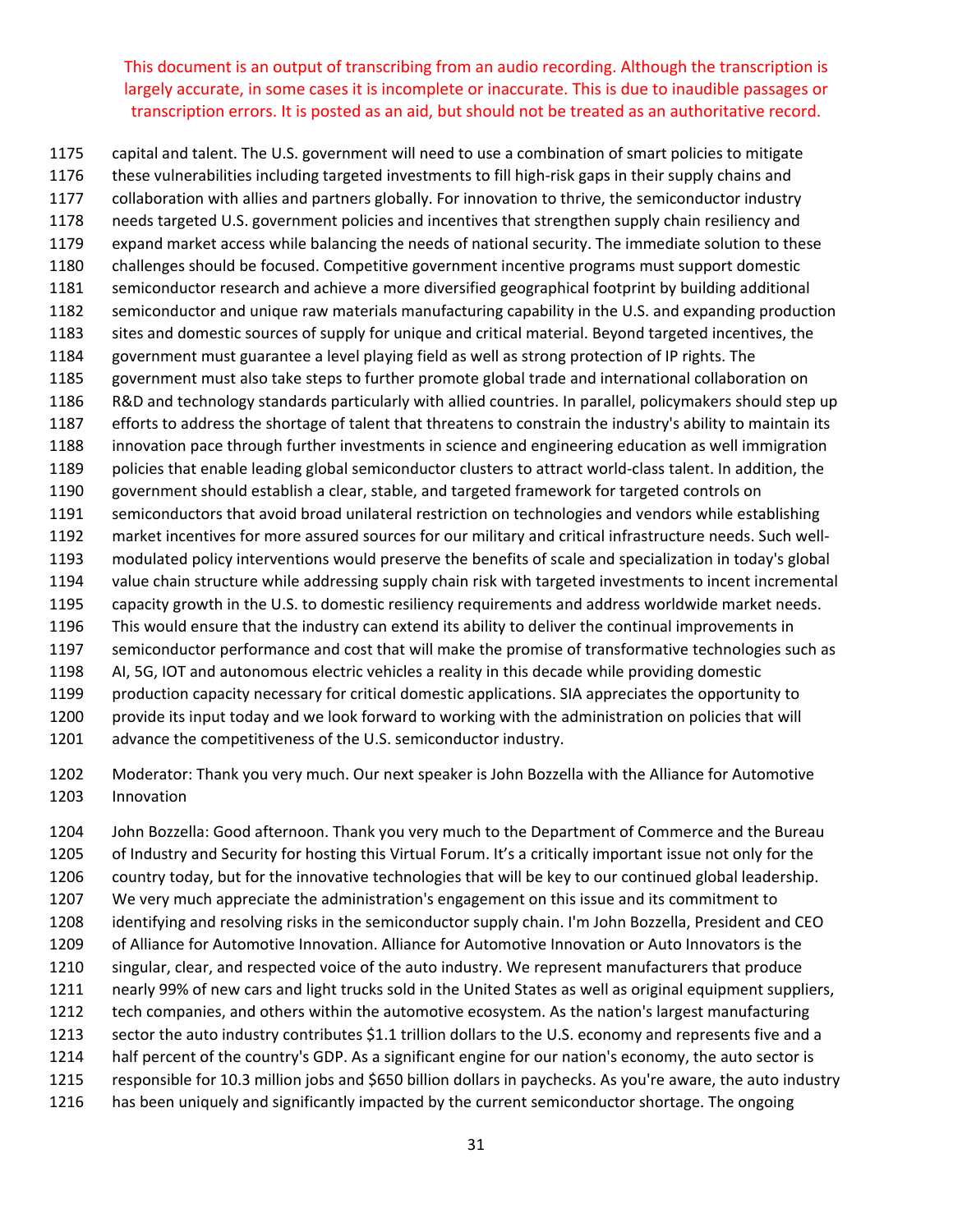shortage has forced automakers to halt production and cancel shifts in the United States with serious consequences for their workers and the communities in which they operate. Our current projections for 2021 show an impact as high as 1.3 fewer vehicles produced in the United States. While there is no consensus among our members on how long the shortage will continue to impact production, some companies are predicting up to six more months of additional disruption. Our immediate priority, and one that we appreciate is shared by the administration, is reducing the severity and longevity of the microchip shortage for the auto industry to protect American jobs and minimize the negative impact to the broader economy. Looking forward, many innovations that are underway in the automotive space including electrification, automation, and connectivity are highly dependent on semiconductors. Policies that can incentivize additional semiconductor capacity in the United States such as programs authorized under the Chips for America Act and included in the FY 2021 National Defense Authorization Act are 1228 essential to addressing the longer-term challenges. For this reason Auto Innovators strongly supports full and robust funding for the programs authorized under the Chips for America Act. The chips generally used in vehicles are not the same chips used in consumer electronics devices. As with many defense and industrial control user, auto production largely relies on chips made using mature nodes. These chips are more robust and reliable than the advanced node chips that are used in consumer electronics devices. That means these chips can withstand the challenging environments in which vehicles operate and can last a life of a vehicle. For this reason and given the impact on jobs in the economy, we suggest that at least some portion of any Chips for America Act funding be used to build new capacity that will support the auto industry. This can mitigate the risk to the automotive supply chain evidenced by the current chip shortage. In the midterm, Auto Innovators recommends enactment of a semiconductor manufacturing investment tax credit that can help companies offset the cost of creating new lines within existing facilities or reallocating current production to meet evolving needs. A significant investment in building additional semiconductor capacity is essential. We look forward to continuing to work with you to ensure that the United States continues to lead the world in innovation and in building a cleaner, safer, and smarter transportation future. Thank you.

 Moderator: Thank you very much. Next we have Ann Wilson with the Motor and Equipment Manufacturers Association.

 Ann Wilson: Thank you. Thank you very much for the opportunity to appear this afternoon. My name is Ann Wilson and I serve as a Senior Vice President of Government Affairs for the Motor and Equipment Manufacturers Association or MEMA. This afternoon. I'd like to provide an overview of MEMA's views on the semiconductor supply issues raised by President Biden's February 24th, executive order. MEMA represents more than 1,000 companies that manufacture original equipment and aftermarket motor vehicle parts, components, systems, materials for use in passenger vehicles and commercial trucks. U.S. vehicle parts manufacturers provide more than 900,000 direct American jobs making it the largest sector of American jobs and manufacturing jobs with a presence in all 50 states. It is important to recognize today that this crisis is impacting all of our members. Since the end of 2020 the U.S. vehicle industry was faced with an acute shortage of semiconductor chips as well as shortage of the motor vehicle grade wafers from which they are produced. Semiconductors are used in a wide variety of vehicle components to perform critical functions such as vehicle control, active and passive safety systems, emissions, and driver information. The manufacturer of these electronic components relies on semiconductor industry that in turn depends on the silicon wafer foundry industry. The current shortage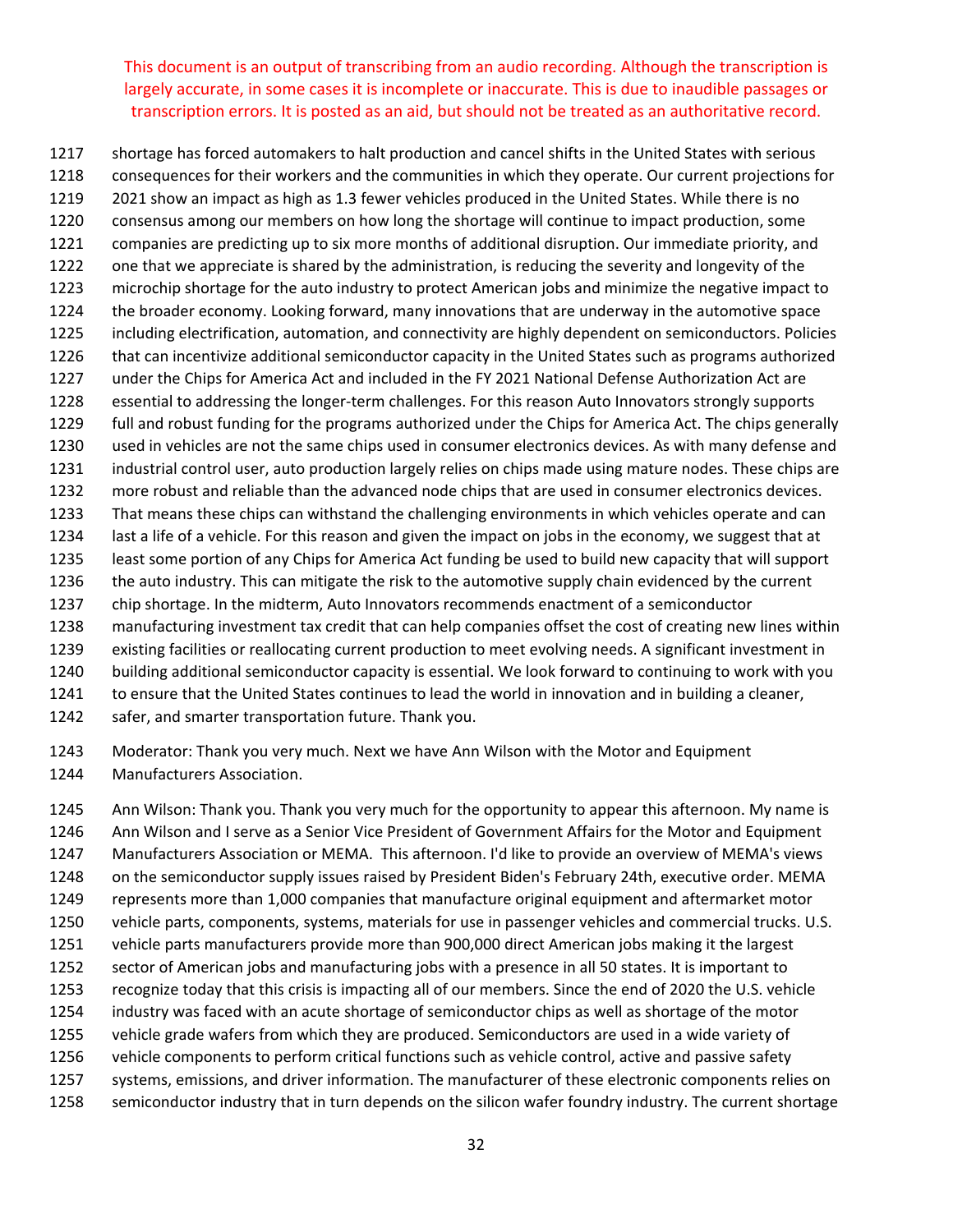of motor vehicle semiconductors was triggered in part during the quarter of 2020 pandemic shutdown, which prompted silicon wafer foundries to reallocate production from motor vehicle sector to the consumer product sector. However, as motor vehicle production grew sharply in the second half for 2020 motor vehicle grade wafer capacity could not keep up with demand. As of April 2021 many U.S. motor vehicle plants have idled and or curtailed production due to the shortage of these key components. These shortages are expected to persist in 2021 in part because of that takes up to five months for foundries to retool, re allocate, or expand production. Recent other events such as the semiconductor Fab fire in Japan, shipping and [inaudible] delays, and natural disasters have further exacerbated this problem. Due to the shortage, the industry is anticipating an overall shortfall in motor vehicle production for the first three quarters of 2021 without adverse employment impacts both to the vehicle and vehicle parts manufacturers. There are lessons to be learned from the current motor 1270 vehicles crisis and for the overall long-term supply chain discussions. First, it is [inaudible] that combined demand for semiconductors from all technology sectors from the motor vehicles to personal consumer devices will only continue to accelerate. The demand for motor vehicle chips is likely to increase faster than any other sector. According to KPMG four trends ‐ autonomy, electrification, connectivity and 1274 mobility as a service - will raise the semiconductor contents of cars by as much as 10 fold. Second, increasingly more sophisticated chips will be needed overtime as there is a greater news for micro controllers and other advanced technologies. The U.S. semiconductor policy objectives should be first and foremost to increase and diversify the local supply of all grades semiconductor chips, which in turn encourages more U.S. wafer and semiconductor chip production. However, as others have mentioned the cost of semiconductor plants range anywhere from 4 billion to 20 billion dollars. Some government assistance is necessary for the U.S. to complete globally. For these reasons, MEMA strongly supports funding of the Chips Act. However, the legislation must include appropriate motor vehicle production incentives. During consideration of the Chips Act, policy makers should consider three issues for increasing U.S. based production if the Chips Act funding encourages companies to source some of their best wafers in the U.S. That would be an important contribution to the increased global capacity and diversification of supply. Second, incentivizing chip manufacturing to produce chips and wafer components for the motor vehicle sector. Currently the vehicle sector needs mostly 200 millimeters semiconductor chips that are manufactured with mature but still vital technology for our sector, 5G, and 1288 other critical functions. Companies making semiconductor chips get a better economic return on state-1289 of-the-art 300 millimeter chips for consumer goods and a few motor vehicle components such as microcontrollers. The Chips Act must incentivize manufacturers to produce both 300 millimeter and 200 millimeter chips and the wafer components for the vehicle sector. A requirement that portion of the chips grants go to companies that commit to building Fabs that have that capacity to manufacture motor vehicle grade semiconductor production would encourage balanced U.S. chip production. And finally, I would like to reiterate the stabling access to these necessary components is important for the U.S. Department of Defense. MEMA member companies support DoD's fleet vehicles as well as combat and land transportation vehicles that provides the support to our combat vehicles. [Inaudible] also pass broad R&D funding provisions and an extension of the current law providing full and immediate deductibility of R&D into 2022 and beyond. MEMA appreciates this opportunity to provide testimony this afternoon, and we look forward to engaging with you as you work on these issues. I'll be happy to answer any questions.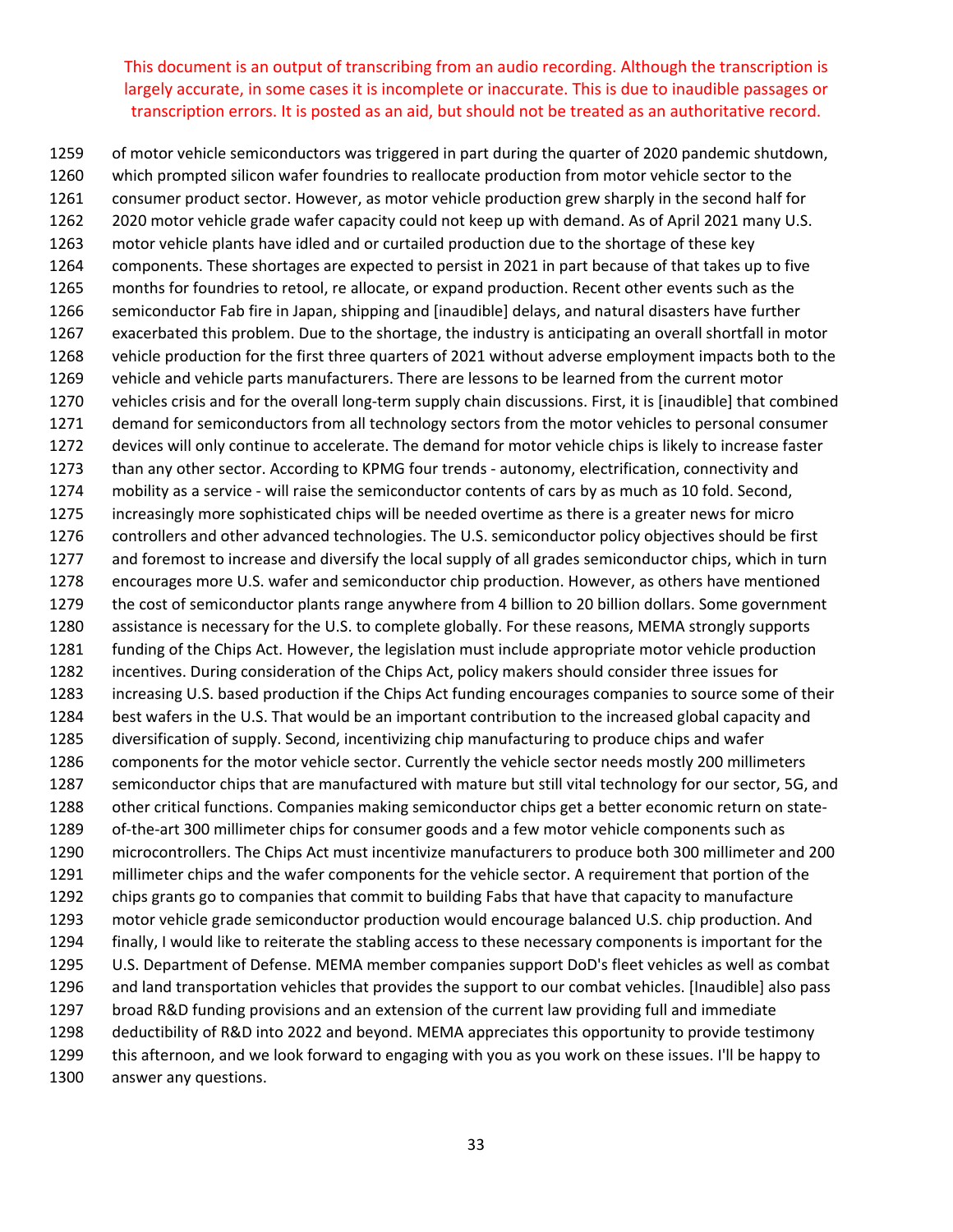Moderator: Thank you so much. We're going to save the questions for the end of this group. But we appreciate that offer. Next we have Stephanie Hall with the National Association of Manufacturers.

 Stephanie Hall: Hi. Thanks Erika. This is Stephanie Hall. I am Director of Innovation Policy with National Association of Manufacturers. We really appreciated the administration's focus on this issue and the Department's taking the time today to give this input and appreciate the opportunity to share our perspective here. The National Association of Manufacturers represents manufacturers of all sizes in every industrial sector and in all 50 states. Our broad membership includes key aspects of the semiconductor manufacturing supply chains and research and development to design, fabrication, packaging, and end use production. We also speak on behalf of a broad range of manufacturers, a full spectrum of end users that rely on chips for their manufacturing processes, and the products that they make. This broad view into the very real impacts of the current semiconductor supply chain challenge has provided a few key insights that we hope will be helpful to the administration and to the

department as they continue their review of supply chain risks.

 First, there's a lot at stake and second, our policy solutions must be geared toward reorienting the chips supply chain to the United States over the long term paired with strategic engagement with allies today that address the immediate and acute demands of the market. So first what's at stake. Many participants today have highlighted how a robust reliable semiconductor supply chain is essential for our nation's economic and national security leadership. Beginning the NAM completely agrees and I want to provide some precision to that very important point. Chips are a core component critical to innovation and production across the full manufacturing ecosystem. They're ubiquitous in everyday products from phones and laptops to water heaters and the cars we drive. They also enable critical infrastructure such as power grids, communication networks, and cloud computing. They're integral to U.S. aerospace and defense systems and are a key component powering the digital transformation that's underway in manufacturing 4.0 today. Disruptions to the supply of semiconductors can result in impacts across the supply chain of specific products and entire sectors. Taking just one example, passenger and commercial 1326 vehicles use chip-enabled electronics for essential and required components of their systems, including engine control systems and collision avoidance sensors. Shortages have recently interrupted delivery of these technical components and caused ripple effects across broader manufacturing supply chains of automotive vehicles and heavy duty trucks. In some cases, this has led to manufacturers having to reduce output and rolling production delays. These further disrupt predictability for the large and small suppliers that provide other inputs and component products to use equipment manufacturers. Looking forward there's a lot at stake as well. Persistent shortages can undermine COVID‐19 response efforts as chips are necessary across the range of sectors that are delivering vaccines, medical devices, agricultural goods, and other essential supplies. Shortages can also impede anticipated increases in production and sales of COVID‐19 recovery and threaten to delay progress on all infrastructure and digital transformation initiatives. The gap between demand and the available supply is expected to grow over the next five years. So what are some of the options? At the NAM we believe the policy approach should include measures to build our domestic semiconductor manufacturing capabilities over time as well as immediate efforts to support reliable supply chains among international allies. First and foremost the federal government should pursue programs and policies that encourage the expansion of domestic semiconductor supply chains. Last summer, the NAM introduced a proposal called Strengthening Manufacturing Supply Chains which provides a clear roadmap for growing domestic manufacturing.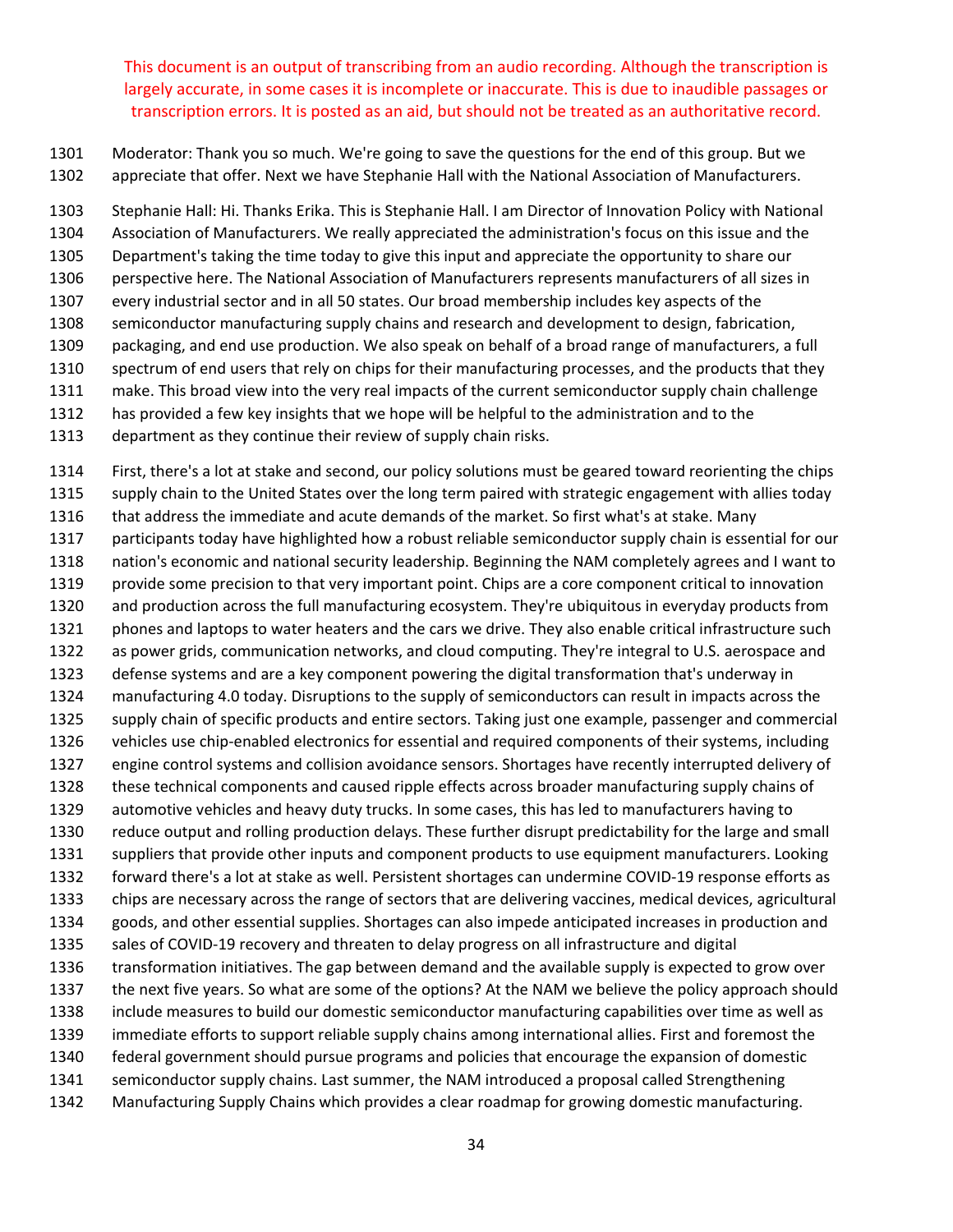We've provided the bulk [inaudible] as part of our written submission to the department. In short, it [inaudible] recommendations that are meant to encourage the next dollar spent to build manufacturing capacity is spent on growing the manufacturing base here in the United States. I won't go into all the specifics of the plan, but we'll highlight that many of those recommendations can and should guide policy solutions for semiconductor supply chains, such as tax credits to encourage domestic investment and tax law changes that would reduce costs to the manufacturers to hire and retain a pipeline of U.S. skilled workers. We also call for a public‐private investment vehicle to provide funding and financing to companies of all sizes to support research into advanced manufacturing technologies. We also call for harmonizing sustainable permitting that's required before companies can break ground on major facilities. Second, as many have mentioned here today, the government should fully fund the Chips Act and speed up its implementation to boost domestic chip manufacturing. Establishing and expanding domestic chip manufacturing requires significant upfront capital expense. U.S. policy should incentivize the capital investments that support domestic manufacturing as well as the research and development and design efforts that support the semiconductor manufacturing ecosystem. Domestic manufacturing initiatives should support the full range of chips that commercial and public sector entities rely on including next generation wafers designed to support advanced processing performance as well as legacy chips to continue to support multiple commercial and government applications. Third, government should streamline export control policies to support U.S. competitiveness and semiconductor manufacturing. Fourth, we need to strengthen the manufacturing workforce, especially in STEM fields that support the chips manufacturing ecosystem. Lastly, boosting U.S. domestic capacity 1363 should be pursued along with prioritizing strategic collaboration with allies to support those short-term supply needs of industry and government and to enhance reliable diversified supply chains moving forward. We at the NAM recognize that building resilience supply chains for semiconductors and boosting domestic manufacturing capacity will require multiple policy solutions and sustained investments over time. The federal government can catalyze this transition by enacting the policy recommendations that we've provided in our written submission and in those highlighted here today while also pursuing an environment in trade, tax, regulatory policy, IP protections, and immigration reforms that support manufacturer's ability to quickly innovate and build. Thank you so much. Happy to answer any questions.

 Moderator: Thank you Stephanie. We're going to do a question session at the end of this group. So if you could just stay on until then that would be great. Thank you. Our next speaker is Kevin Messner with

the Association of Home Appliance Manufacturers.

 Kevin Messner: Thank you. Yes, Kevin Messner. I'm the Senior Vice President of Policy and Government Relations at the Association of Home Appliance Manufacturers. We represent floorcare portable and major appliance manufacturers. That's everything in your home. You can think of from vacuums to coffee makers to dishwashers, clothes washers, refrigerators, electric knives. Everything that's in your home. Generally that is a durable product. We have about a two hundred billion dollar economic impact in the U.S. as an industry and about a million jobs and about \$57 or so billion dollars in wages in the U.S. So it's an important segment of the country economically, but even more importantly to everyone's everyday life in the home right now, which were spending a lot of time in our home during the pandemic. The supply chain. we're very supportive of this administration's efforts to strengthen the supply chain. The supply chain is, it's crazy right now. I mean, you've got the pandemic we all know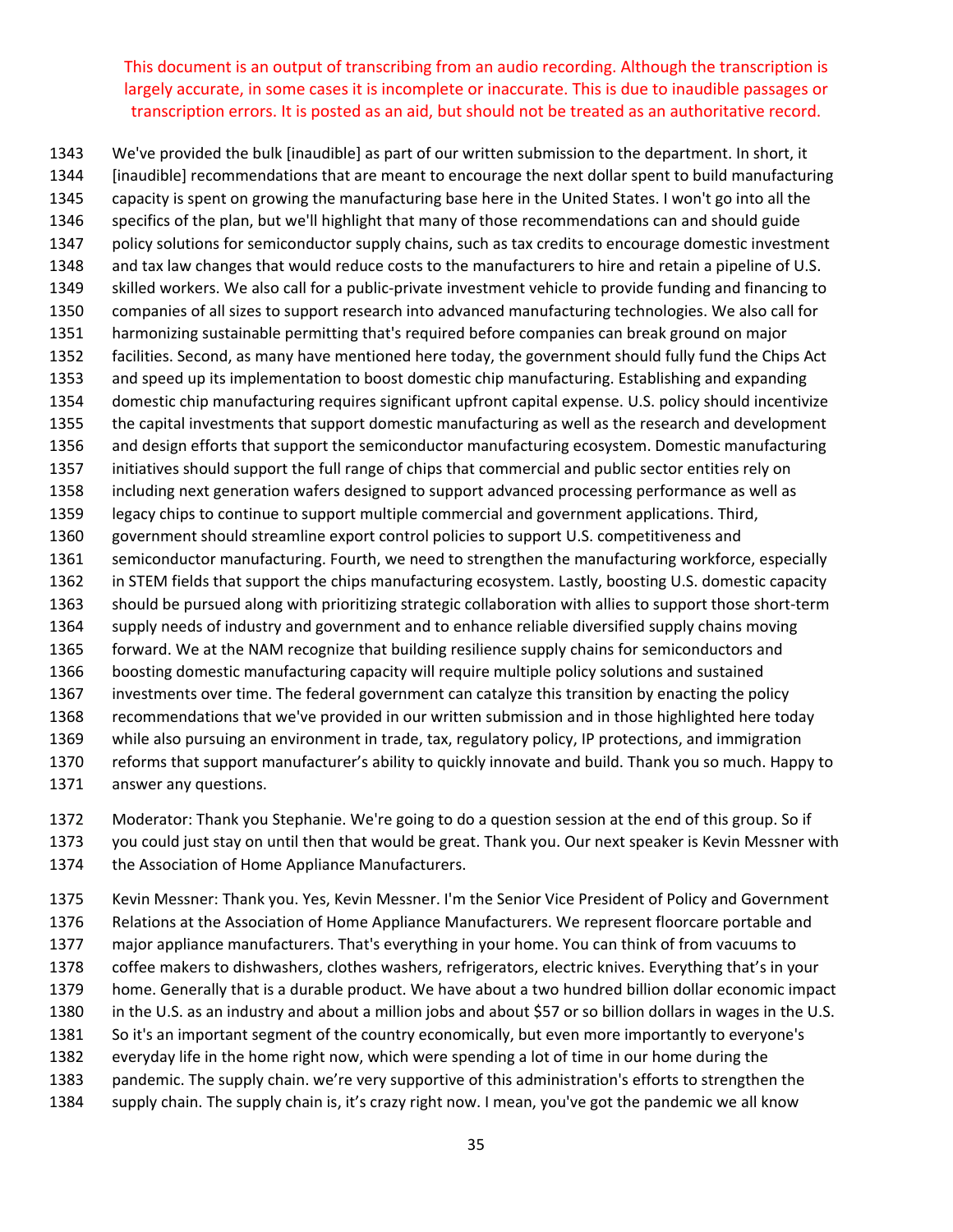about, you got Suez Canal, you've got ships off the shore in Long Beach, and now, we got semiconductors. I mean, it's really tough for manufacturers to build products. And we also have steel and aluminum shortages. So it just keeps building and as manufacturers and appliance manufacturers 1388 that see themselves as providing solutions it's really really hard. It's day-to-day fight. So our message is 1389 really more of an immediacy. There's a lot of good long-term solutions to this and were supportive of that and need to do that. But we're struggling to get by week by week month by month with these supply chain issues. Message number one is they (semiconductors) should not be reallocated from home appliances to any other industry for political reasons or anything else. Most appliances will have semiconductors in them and they are long life durable products; refrigerators can last 10, 20 years. And so they have to be able to be work with connected appliances that help with connectivity smart appliances energy efficiencies all of those things, but we are really seeing there are, we did a consumer survey, and people that are buying new appliances now are using them two and a half times more than they've used them in the past because people are just in home, in the home and you have you know, you're working at home you have kids in your home and the kitchen is the center of the home. What I always liked is where in the home is the most important though the priceless work of art. It's in the home. Where is it? It's hung on the refrigerator. That's where the most important art work is always displayed, it's on an appliance and it's just really important in everybody's life and they're using them more. And if you need an appliance to be able to cook your food, to store your food, and if it breaks you need a new one, you can't sit there and wait. Oh, sorry, I got to wait for a container to go back to China or I got to wait for a semiconductor because they were reallocated some other thing. You just put your food in a you know in a hole in the backyard try to keep it cold. No. Well they have to get their refrigerator now, they need to cook the food, you have to keep your house clean, you have to wash your clothes. You have people coming back from the hospital. And before they come into their families, they want to wash their clothes and clean themselves for their family and to take the time to spend time with their family. They have to shave their face so that the face mask properly seals, dish cleaning. So it's part of the clean sanitary home. It's part of cooking. Semiconductors are needed. You can't build an appliance and miss a part and if there's a semiconductor shortage that will lead to aggravating the backlogs that already exist to try to get an appliance right now. So there's a very important to our industry, appreciate you guys looking into this and trying to find solutions and doing the best we can but we have to keep the semiconductor supply as robust as we can in the U.S. and also internationally. We should also, we ask that you use the U.S. Department of Commerce in your consulates overseas to make sure that other countries are not putting political pressure on their semiconductor industries to reallocate for political reasons within their country as well because that that will have a huge impact here at home. I think I will actually just stop there and wait for questions and let you guys move on to 1419 others, but thank you for listening.

 Moderator: Thank you so much, Kevin. Our next speaker will be Ed Brzytwa, with the American Chemistry Council.

 Ed Brzytwa: On behalf of the American Chemistry Council and our nearly 160 members, thank you so much to BIS and the panel for the opportunity to speak today. It's an honor to be included on such a stellar speaker roster, even from an upstream perspective. I think we're probably the only upstream group speaking today. On Monday we submitted written comments to the Department of Commerce. But today my remarks will focus on three areas: first we intend to demonstrate the value of the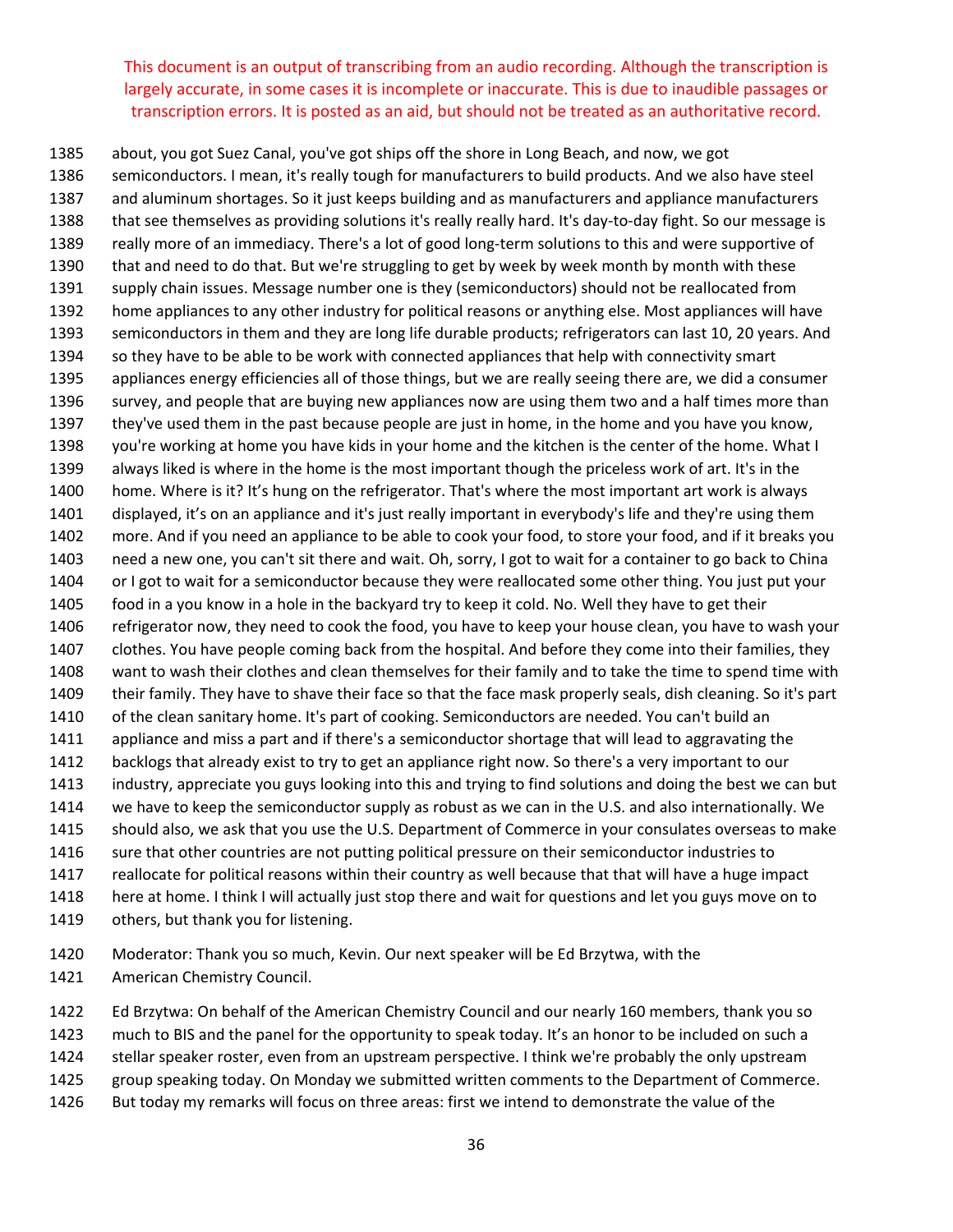chemicals add both to the semiconductor manufacturing process, as well as the end products themselves. I will then highlight the role that globally integrated supply chains have played in enabling our industry to create the added value and support job creation. And finally, I will offer several suggestions for strengthening the competitiveness of the U.S. chemical industry, incentivizing greater investment in the United States, and minimizing potential risks within the supply chain. I will also note that our written comments touch on a number of ongoing regulatory issues concerning specific chemistries relevant to semiconductor manufacturing. I'm happy to discuss those in the QA. Clearly, it would be impossible to make semiconductors without chemicals. Many of our members have supplied important chemistries to the semiconductor industry since its inception. For example, electronic chemicals are essential not only to manufacturing semiconductors, but also printed circuit boards and other microelectronic devices. Related products like cleaners, developers, dopants, encapsulants, etchants, photoresists, specialty polymers, plating solutions, and strippers are all made possible by chemistry. And materials such as pipes, tubing, fittings, membranes, coatings and moldings, they also depend on chemistry. Importantly, a wide range of chemistries enable the production of silicon wafers. These wafers are essential to manufacturing semiconductors and therefore so are the chemistries on which those wafers' performance depend. I'll list a few: semiconductor substrates that derive from crystalline silica, atmospheric gases and specialty gases, fluoropolymers, photoresist and photoresist ancillaries, chemical mechanical planarization flurries and pads, and deposition dielectric and other electronic materials. In addition to playing a critical role in manufacturing of semiconductors, chemistry is a powerful job creator, an engine of economic growth for the semiconductor industry. For example, in 2019 U.S. business of chemistry supported 379,000 workers in semiconductor and electronic component industry. Our industry supported \$44 billion dollars in payroll, and we supported \$53.4 billion in value 1449 added in semiconductors. The semiconductor industry is not alone in benefiting from the job-creating power of chemistry. In fact, for every one job created by the business of chemistry, we create more than seven times as many jobs elsewhere in the economy, totaling over 4.4 million American jobs. The success of well integrated low‐cost global supply chains has played a significant role in our industry's ability to grow and create jobs over the past two decades. We also recognize that certain risks can arise over time and those risks must be mitigated. In our view, the success of the semiconductor manufacturing process supply chain is first predicated on enhancing the competitiveness of the U.S. chemical industry, on which it depends. To strengthen the competitiveness of our industry, ACC encourages the administration to focus on six factors: 1) abundant sources of natural gas and Natural Gas Liquids, which are the primary feedstocks and energy sources for manufacturing chemicals in the United States, 2) low‐cost imported intermediate inputs into manufacturing chemicals, 3) high skilled labor facilitated in part by immigration, 4) strong protection of intellectual property rights including trade secrets, 5) world‐class ecosystem for R&D and innovation, and 6) high standard protections for human health and the environment.

 Enabling greater chemical sector innovation and competitiveness might even require incentives from the United States and state governments, and these should be constructed in a way that does not distort trade and investment. Such incentives should include tax credits and abatements, expedited permitting for plant construction or upgrades, programs to educate the workforce in response to industry needs, facilitation high‐skilled immigration, access to workers training and retraining programs, public‐private partnerships for R&D of new materials and technologies, and potential cost shared grants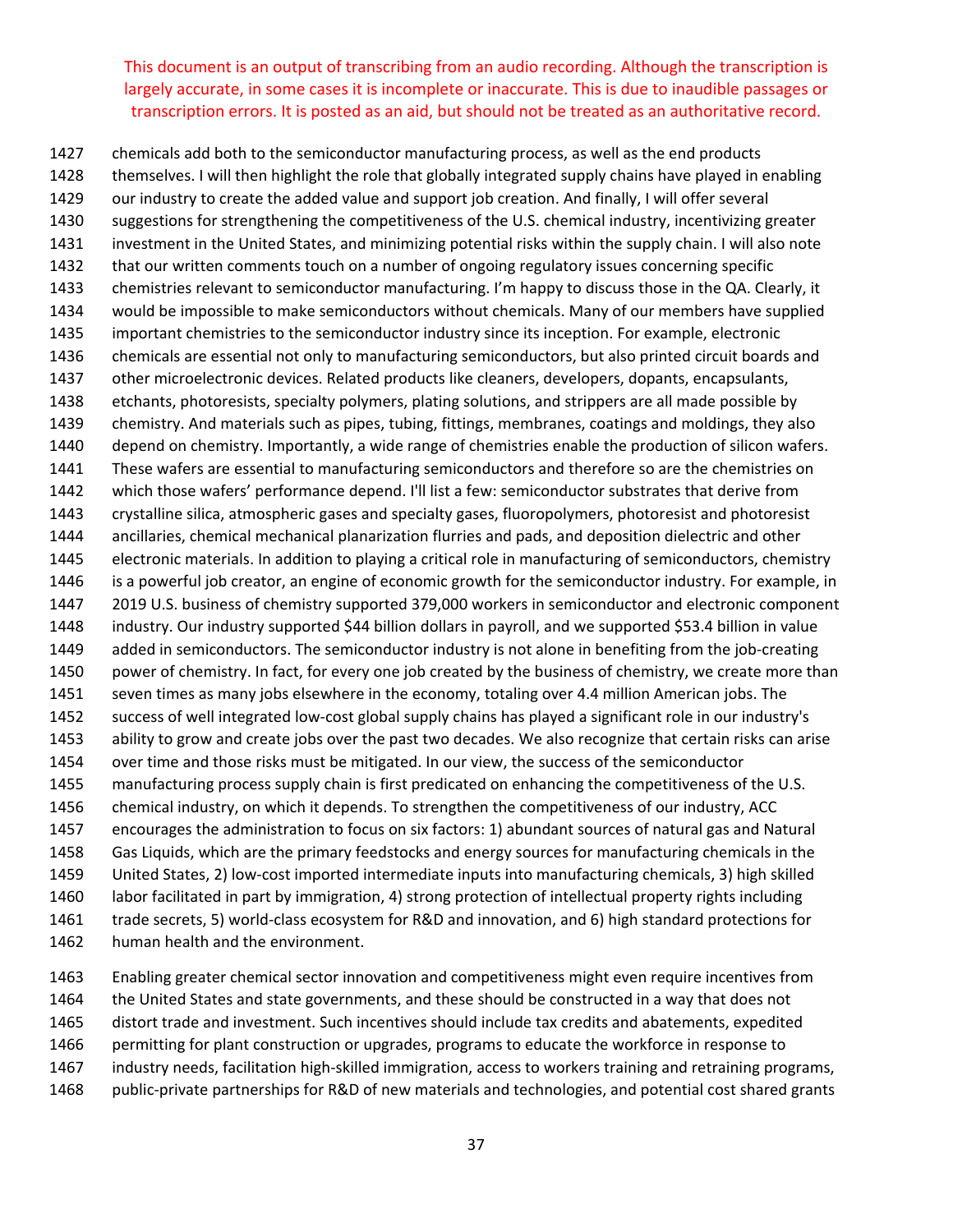to support domestic capital investments for key upstream materials, including chemical inputs as well as infrastructure, and finally relief and an assurance for domestic supply chain disruptions caused by hurricanes, wildfires, and winter storms. Another straightforward way to incentivize U.S. production of semiconductor dependent chemicals is to provide tariff relief. ACC encourages the Department of Commerce to work with the office of the U.S. trade representative to identify the relevant intermediate inputs exposed to most favored nation customs duties, plus the additional tariffs under Section 301 of the Trade Act of 1974. ACC in our partners continue to call for quick Congressional renewal of the miscellaneous tariff bill, which may provide temporary suspension of reduction of the MFN duties imposed on imports of intermediate inputs. The MTB expired at the end of last year, unfortunately. It's also important that the U.S. strategy on supply chain resilience prioritizes the opening of new markets. Commercially meaningful new market access allows our companies to take advantage of economies of scale thereby manufacturing more important chemistries and at home in the U.S. and exporting more of those chemistries to the world. Enhancing our competitiveness will foster more competitiveness in the long run and therefore greater supply chain resiliency. And where U.S. trading partners are not playing by the rules or tilting the playing field in favor of their domestic companies, we'd urge the administration to enforce U.S. trade agreements and U.S. trade remedies laws. ACC is ready to serve as a source of information and experience regarding the role of the business of chemistry, enabling a more vibrant resilient and secure semiconductor manufacturing industry in the United States. Thank you for

listening and I look forward to your questions.

 Moderator: Thank you very much Ed. Our final speaker for today is Jeffrey Ferry with the Coalition for a Prosperous America.

 Jeffrey Ferry: Hello, Erika. Thank you. Hello, my name is Jeff Ferry I'm Chief Economist with the Coalition for a Prosperous America. We are an advocacy group and think tank dedicated to broadly shared U.S. prosperity, stronger economic growth, and reduced inequality, which can only be achieved by rebuilding the U.S. manufacturing sector and encouraging the growth of high wage, high growth industries. Unusually for an economist I also have real‐world business experience. I spent more than 16 years in the technology industry including six years at Infinera, an optical networking startup that built the only Greenfield chip fabs established in Silicon Valley this century. The U.S. is today facing a serious crisis in the semiconductor industry. As the current widespread chip shortage graphically illustrates, the U.S. has become overly dependent on a handful of chip manufacturing houses, known as fabs, primarily in Asia. Today, auto workers are being laid off because auto manufacturers cannot get the chips they need to build vehicles. The challenge the U.S. faces is threefold: first, China is targeting the chip industry as one of its made in China 2025 critical industries where it aims to become a world leader. Secondly, our global supply chains have become longer, more concentrated, and more fragile. Today, they are less resilient than they were a decade or two ago and more susceptible to disruption from unpredictable international events. Finally, the U.S. financial system is driving U.S. Chip design companies to sell off or shut down their manufacturing operations making us even more dependent on foreign chip fabs. This 1506 over-dependence on a small number of foreign fabs located far away and close to China is a danger to our economic security and our national security. The danger to national security is that virtually every military system, including even the humble Jeep, is today dependent on chips so that the nation that gains a lead in chip technology has the upper hand in every domain of modern warfare. Today, China is estimated to be spending \$120 billion dollars of venture capital funding to catch up and surpass the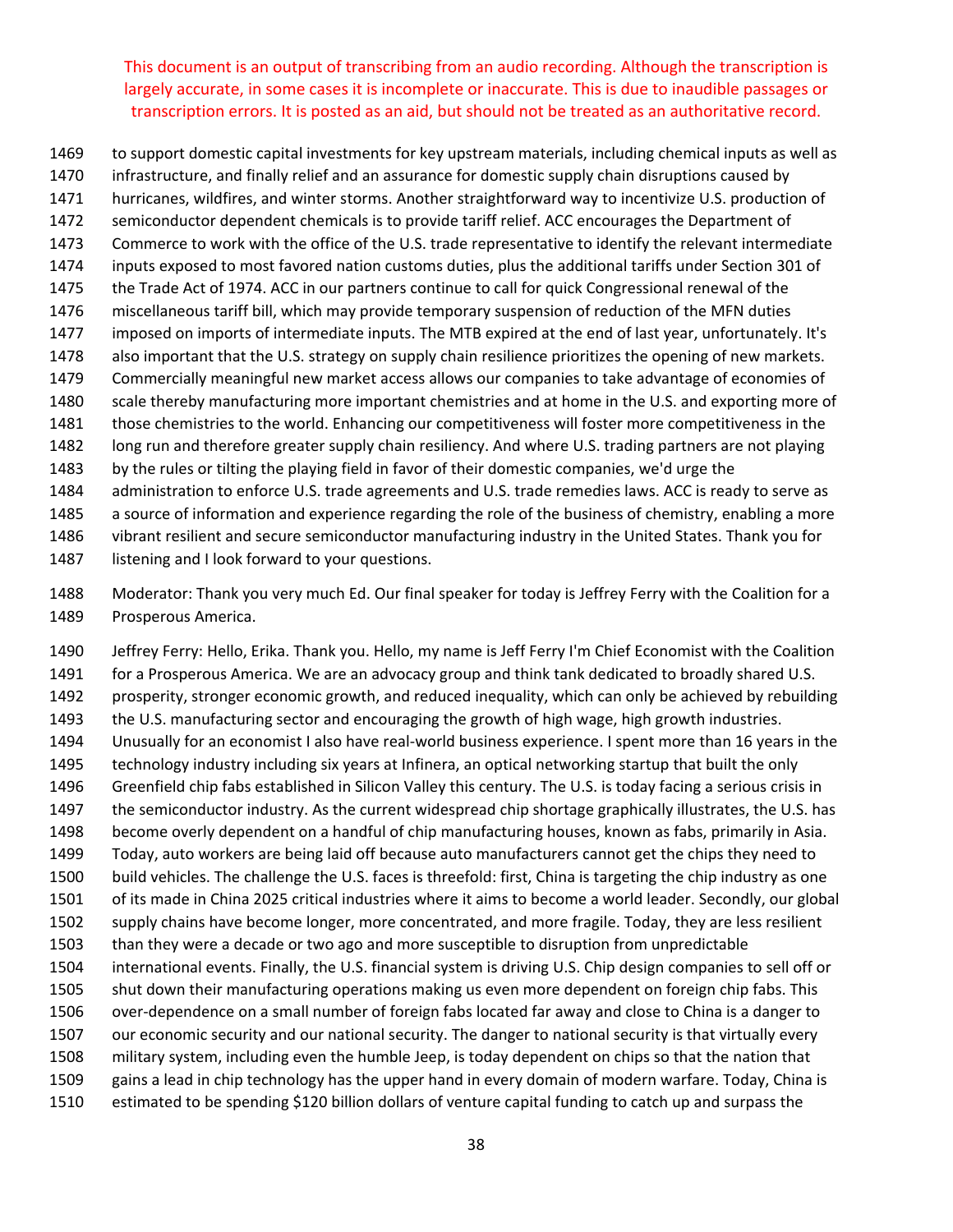United States and other semiconductor powers. The steady loss of manufacturing capability in the U.S. will accelerate if we do nothing. Experience shows that design and product development tend to follow manufacturing, so if manufacturing continues to move to Asia, we can expect product design and R&D to follow it over time. The solution is for the U.S. Government to take a leadership role and target rebuilding our chip manufacturing capability. We recommend the U.S. set a target of 50% production capacity within the U.S. for every major segments of the semiconductor market. I mean by this the U.S. should have the capacity to supply the U.S. industry with 50% of the chips needed in logic semiconductors, 50% in memory, 50% in analog, 50% in power semiconductor, 50% in display semiconductor, and crucially 50% in artificial intelligence machine learning semiconductors. To achieve this the U.S. Government should establish a public‐private partnership to build, own, and operate fabs within the U.S. This project could start with GlobalFoundries. The other partners in such a venture 1522 should be the major U.S. fab-less chip companies. This would give the fab-less chip companies an interest in steering their manufacturing work to the new U.S. based consortium. There are four crucial steps to making this process successful: first, the U.S. government should set a target objective, which we're suggesting should be 50% of the production capacity located here in the U.S. It should not just dispense money to chip makers and hope they do the right thing. You must know your objective. Secondly, the U.S. should extend the investment capital to make this target achievable. The \$50 billion dollar figure in Chips for America is a good number; a total of a hundred billion dollars would be a better number, and remember there's a multiplier effect when you build a consortium because the other partners would invest alongside the federal government. Third, a new business needs customers. The 1531 customers for U.S. fabs are the U.S. fab-less chip makers. There must be incentives to get these customers to favor U.S. fabs. That is in our economic interest and our national security interest. Tax credits, a stake in the consortium, or if necessary tariffs could provide the right incentive to rebuild the U.S. fab industry. Fourth, U.S. fabs need protection from the predatory practices of foreign suppliers…

Moderator: Mr. Ferry, I think your sound went out. Mr. Ferry.

 Jeffrey Ferry: …software firms from selling to Chinese chip makers. Finally, in a recent article published on the CPA website. We pointed out that leading U.S. chip makers last year returned \$42 billion dollars to shareholders far, more than they invested in their own businesses. The U.S. public stock market system we have today favors short term management of the stock price and short‐term enrichment by

- 1540 senior executives over long-term investments in national wealth. We need to fix this system. We can
- only remain the world's largest economy and the world's largest superpower if we find a way to
- incentivize companies not to manage their stock price on a weekly basis, but instead to invest in that
- company and the nation's future with a 20, 40, or 50 year time horizon. Thank you very much.
- Moderator: Thank you Mr. Ferry and thank you to all our group three speakers. We are going to turn to the USG panel for a question and answer session. We are going to open it up to group 2 and 3 to answer if you are one of those 16 speakers and you would like to respond to one of the questions, please use the raise hand function and we will call on you. We will do our best to allow all those interested to speak while also considering our time constraints. USG panel?
- Sahar Hafeez: This is Sahar again, I think I'll ask the first question and then hand it over to Monica. So my question is what are some of the workforce related challenges you face across the supply chain? We heard a lot about STEM issues and the immigration related issues which are, you know, obviously very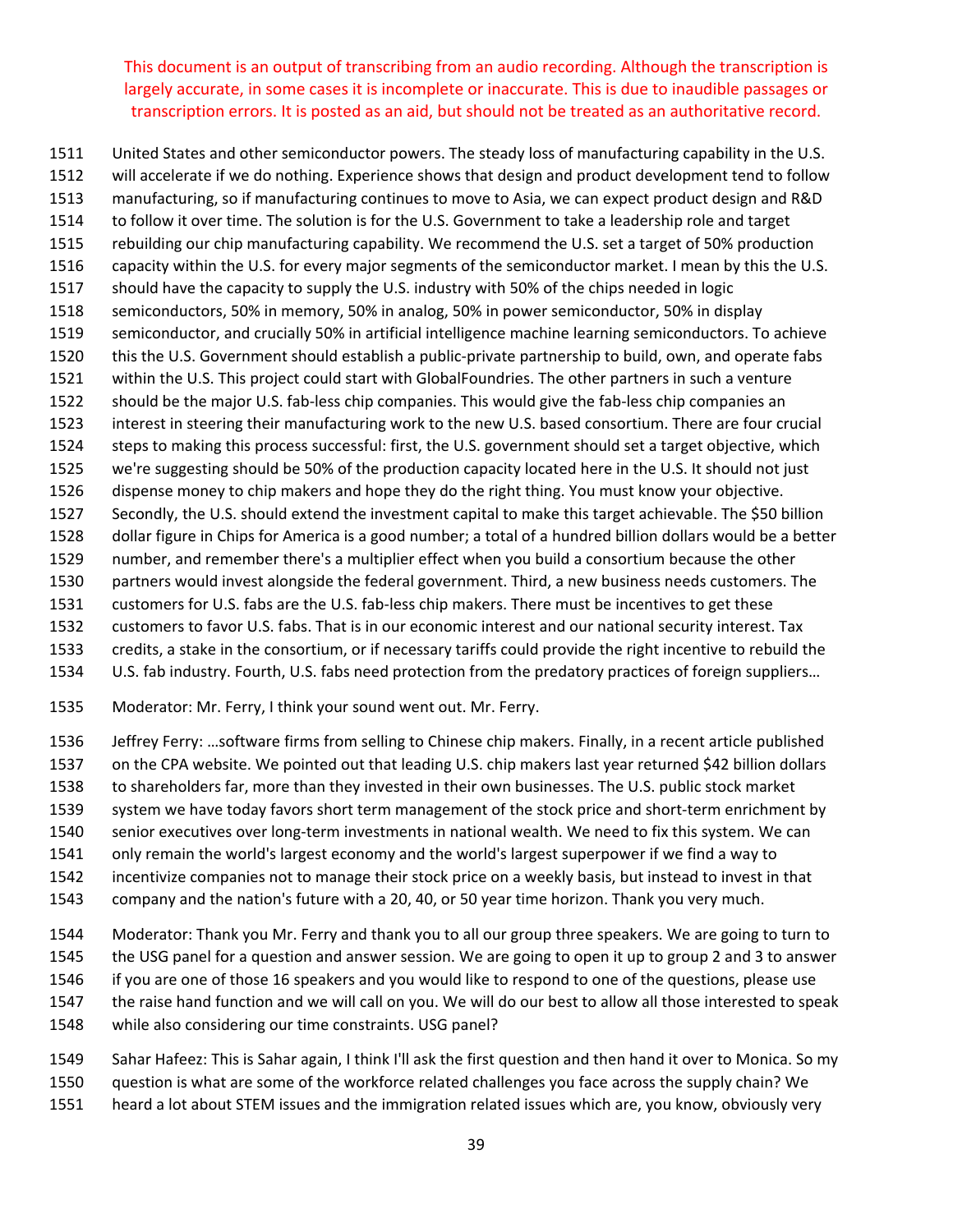- important, but was curious if you could take us through some of the manufacturing specific issues. So
- yeah, that's what we'd be interested in hearing. Monica, do you want to go ahead with your question
- then we can just have people to answer?
- Monica Gorman: Yeah, thanks Sahar. So thanks everybody. It's been a really, really interesting
- afternoon. Several of you have spoken eloquently about the need for investment other things in
- domestic manufacturing and also the need to coordinate with allied countries. So I'm just curious, how
- would you rate the relative risk of semiconductor manufacturing and advanced packaging for domestic
- production versus production in allied countries versus production in China by U.S. or allied owned
- companies? Would really be interested to hear your assessment of that relative risk.
- Moderator: So first, we'll go to Ann Wilson with the Motor & Equipment Manufacturers Association.
- Ann Wilson: I wanted to weigh in on the issue of workers training and the importance of it. As I
- mentioned, we represent a thousand manufacturers. It is… [Inaudible]…has to talk to one of our CEOs
- who can't tell you about jobs difficulties currently, but at the same time this is an industry that is being
- challenged to change dramatically, more automated or electrified, and the workforce is going to change
- with it so, you know, even though we did not testify on this it is one of the key issues that we have along
- with many manufacturers to both strengthen our current workforce abilities, but it's also to train
- workforce for the future. And Monica as to your follow‐up questions. I know our members are
- interested in was a global supply chain as well as the domestic supply chain, but with particular
- attention played to our allies as well as our own domestic abilities.
- Moderator: Thank you. Next we'll go to Todd Barnum with Linton Crystal Technologies.
- Todd Barnum: Let me unmute and I'll put the video back up. One of the things that I wanted to address was the workforce piece. We're small here in the U.S. and what we've seen is an aging workforce. The knowledge for growing the semiconductor ingots is that Phil Dembowski had said have to be so pure and these ingots have to be perfect because as soon as you make it as soon as you make an error, now you've got problems in the end chip that's been manufactured over and over and over and over and over but by a lot of the big foundries. So I've seen a lot of that information. That's it's already left the U.S. Most of that knowledge is over in Asia where a majority of this manufacturing happens. I'd like to see something that kind of helps us develop it back here. I've got some younger staff that I'm trying to build up that I'm trying to move ahead, but it's a difficult piece that we're seeing. So we do need kind of some investment even from the university side, we need that semiconductor to be strong so that people want to get into that field that, that's what our university students are looking to do. And right now I don't see that.
- Moderator: Thank you. Next we'll go to Falan Yinug with SIA.
- [Inaudible from 02:48:28 to 02:48:48]
- Moderator: Falan with SIA are you there?
- Falan Yinug: Yeah, can you hear me?
- Moderator: Yes, do you want to respond to any of the questions?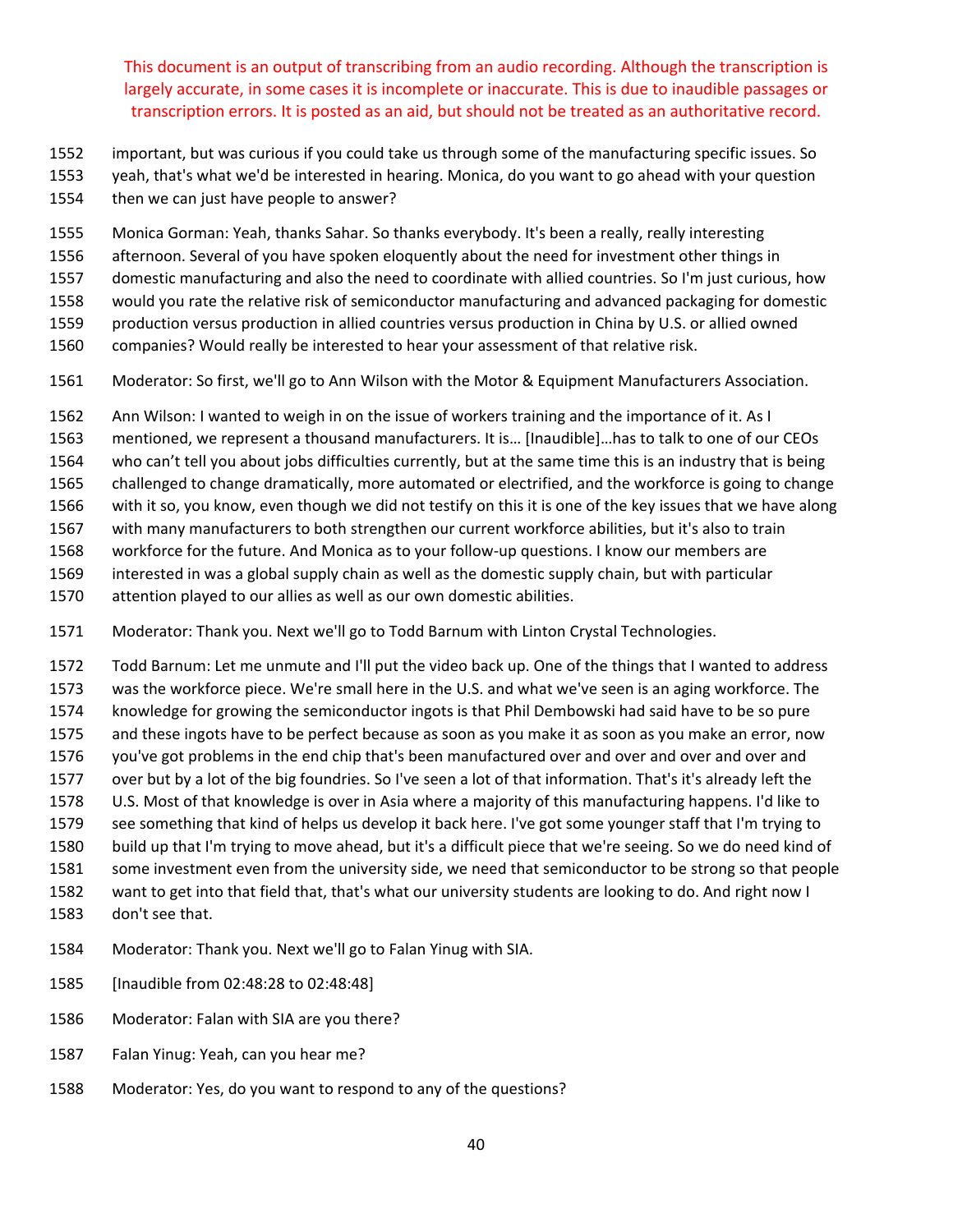Falan Yinug: Yes, it's really too bad that I think I want to underscore first of all, certainly the question of STEM education and domestic efforts to improve math and science education is critical for especially for

- long‐term growth of the domestic workforce and capabilities and up leveling of the abilities of the
- domestic workforce to meet an expected increase in domestic activities for the industry. Second, I
- would definitely say that high‐skilled immigration policy needs to better align with expected increase in
- demand for semiconductors workers domestically. I think it's critical. There's a shortage of skilled
- workers high‐skilled workers in the United States for the semiconductor industry and there are skilled
- workers abroad who can meet that. One interesting component I'd like to also just underscore about the
- semiconductor industry in particular, you know, the profile of the semiconductor workforce, especially
- for manufacturing, is quite diverse. There are a number of jobs if you look at the BLS data in terms of the types of jobs that are needed for semiconductor manufacturing the vast majority of jobs actually are for
- semiconductor manufacturing technicians who don't necessarily need an advanced degree to
- participate in the semiconductor industry as a worker. So this is the industry, you know employs a wide
- variety and needs a wide variety of skilled workers with various levels of education. And so I think that
- should be very important to keep in mind.
- Moderator: Thank you, and we're going to go to Matt Borman for another question.
- Matt Borman: So we talked, heard a lot, from the speakers on almost every aspect of the supply chain,
- but I'm wondering if any of the panelists had any thoughts on particular incentives for advanced
- packaging which is our understanding is, would become more important as we get closer and closer to
- the end of Moore's Law, so if there are any thoughts people had on any incentives that may be
- particularly relevant to really spur the development of advanced packaging as part of the supply chain
- given that there's almost no packaging part of the supply chain currently in the United States. Thanks.
- Moderator: Okay, we're going to go to Dr. Shamik Das. Dr. Das do you want to answer Matt's question? I saw your hand was raised.
- Dr. Shamik Das: I apologize I had two mute buttons. Okay. Yes, I did. So thank you for that question. It's
- important as we get to the end of Moore's Law and start looking at what we call these Beyond CMOS
- technologies that we develop an ecosystem in the U.S. that lets us experiment and integrate those
- Technologies on a CMOS platform, on an advanced silicon platform, so that we can quickly prototype,
- test out ideas and develop new capabilities in the U.S. for exploring these kinds of technology. So there's
- a lot of good research out there, especially in the academic community on these kinds of emerging
- ideas. It is relatively difficult to get those into commercializable platform. And so creating that
- ecosystem where we can try those things out in a production environment would help enormously.
- Moderator: Thank you. I do not see any more raise hands, does the USG panel have any additional questions? All right. I think we will wrap up our question and answer session. I'd like to thank the USG panel Matthew Borman, Sahar Hafeez, Monica Gorman, and Michele Schimpp for serving on the USG panel. I'd like to thank all of our speakers and attendees today and I'd like to turn it over to Matt and Sahar for some closing remarks.
- Matthew Borman: I want to once again thank everybody for participating both those who spoke, also those who are listening, and as many speakers have said it's clear to us that for this issue we really need as much input and consultation with industry and the academic world as possible because this is such an